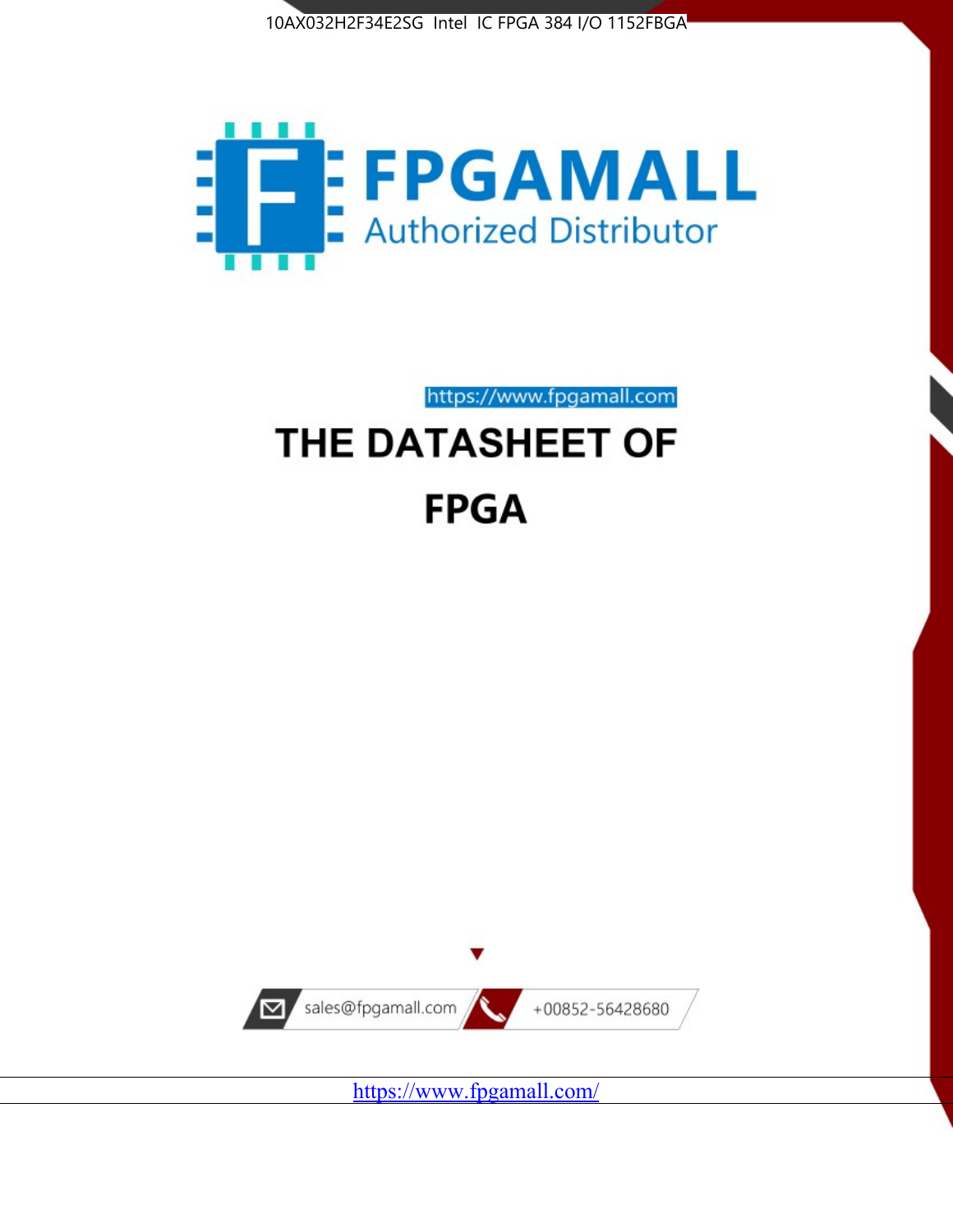10AX032H2F34E2SG Intel IC FPGA 384 I/O 1152FBGA



# **Intel® Arria® 10 Device Overview**



**A10-OVERVIEW | 2018.12.06** Latest document on the web: **[PDF](https://www.intel.com/content/dam/www/programmable/us/en/pdfs/literature/hb/arria-10/a10_overview.pdf)** | **[HTML](https://www.intel.com/content/www/us/en/programmable/documentation/sam1403480274650.html)**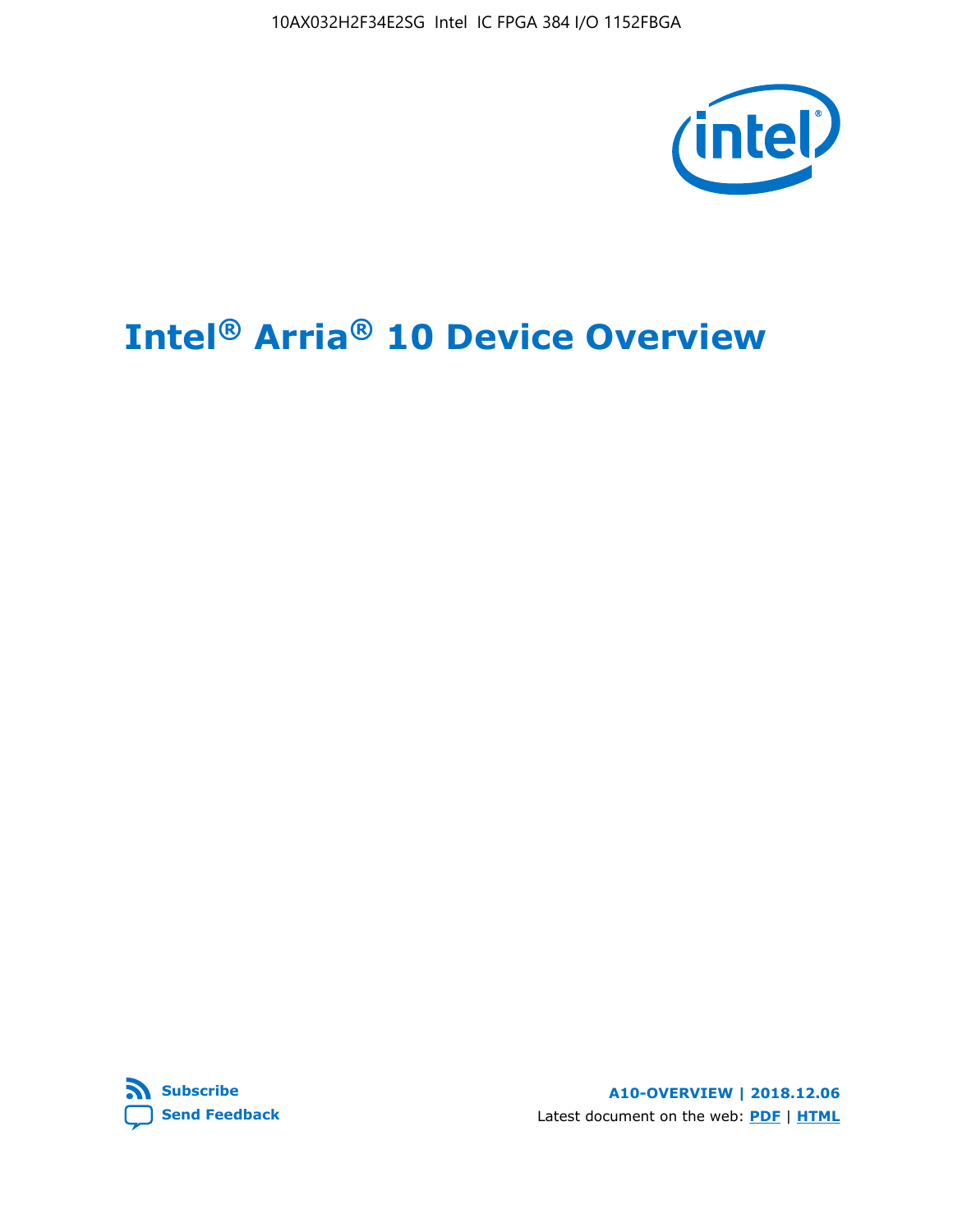

**Contents** 

# **Contents**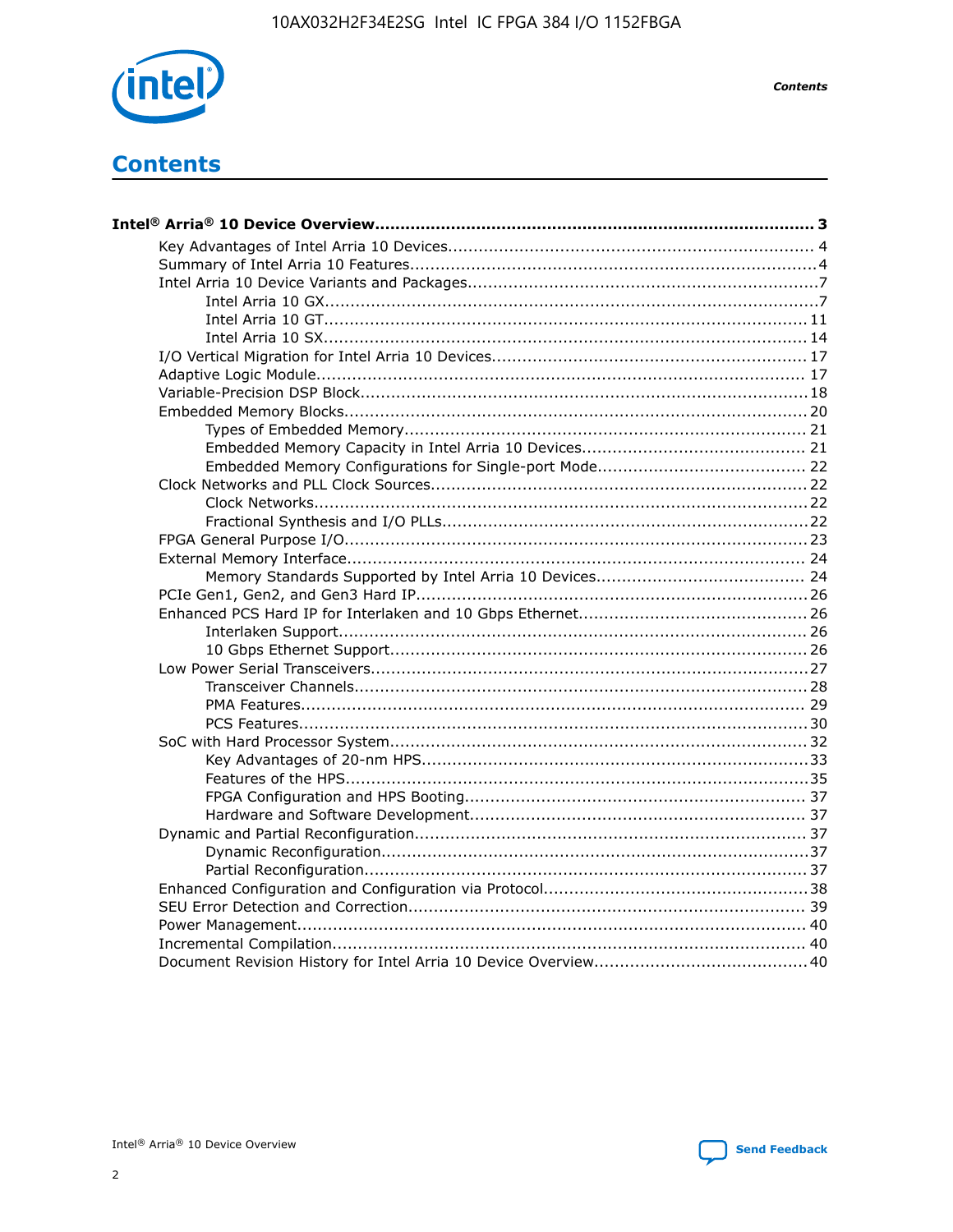**A10-OVERVIEW | 2018.12.06**

**[Send Feedback](mailto:FPGAtechdocfeedback@intel.com?subject=Feedback%20on%20Intel%20Arria%2010%20Device%20Overview%20(A10-OVERVIEW%202018.12.06)&body=We%20appreciate%20your%20feedback.%20In%20your%20comments,%20also%20specify%20the%20page%20number%20or%20paragraph.%20Thank%20you.)**



# **Intel® Arria® 10 Device Overview**

The Intel<sup>®</sup> Arria<sup>®</sup> 10 device family consists of high-performance and power-efficient 20 nm mid-range FPGAs and SoCs.

Intel Arria 10 device family delivers:

- Higher performance than the previous generation of mid-range and high-end FPGAs.
- Power efficiency attained through a comprehensive set of power-saving technologies.

The Intel Arria 10 devices are ideal for high performance, power-sensitive, midrange applications in diverse markets.

| <b>Market</b>         | <b>Applications</b>                                                                                               |
|-----------------------|-------------------------------------------------------------------------------------------------------------------|
| Wireless              | Channel and switch cards in remote radio heads<br>٠<br>Mobile backhaul<br>٠                                       |
| Wireline              | 40G/100G muxponders and transponders<br>٠<br>100G line cards<br>٠<br><b>Bridging</b><br>٠<br>Aggregation<br>٠     |
| <b>Broadcast</b>      | Studio switches<br>٠<br>Servers and transport<br>٠<br>Videoconferencing<br>٠<br>Professional audio and video<br>٠ |
| Computing and Storage | Flash cache<br>٠<br>Cloud computing servers<br>٠<br>Server acceleration<br>٠                                      |
| Medical               | Diagnostic scanners<br>٠<br>Diagnostic imaging<br>٠                                                               |
| Military              | Missile guidance and control<br>٠<br>Radar<br>٠<br>Electronic warfare<br>٠<br>Secure communications<br>٠          |

#### **Table 1. Sample Markets and Ideal Applications for Intel Arria 10 Devices**

#### **Related Information**

- [Intel Arria 10 Device Handbook: Known Issues](http://www.altera.com/support/kdb/solutions/rd07302013_646.html) Lists the planned updates to the *Intel Arria 10 Device Handbook* chapters.
- [Intel Arria 10 GX/GT Device Errata and Design Recommendations](https://www.intel.com/content/www/us/en/programmable/documentation/agz1493851706374.html#yqz1494433888646)
- [Intel Arria 10 SX Device Errata and Design Recommendations](https://www.intel.com/content/www/us/en/programmable/documentation/cru1462832385668.html#cru1462832558642)

Intel Corporation. All rights reserved. Intel, the Intel logo, Altera, Arria, Cyclone, Enpirion, MAX, Nios, Quartus and Stratix words and logos are trademarks of Intel Corporation or its subsidiaries in the U.S. and/or other countries. Intel warrants performance of its FPGA and semiconductor products to current specifications in accordance with Intel's standard warranty, but reserves the right to make changes to any products and services at any time without notice. Intel assumes no responsibility or liability arising out of the application or use of any information, product, or service described herein except as expressly agreed to in writing by Intel. Intel customers are advised to obtain the latest version of device specifications before relying on any published information and before placing orders for products or services. \*Other names and brands may be claimed as the property of others.

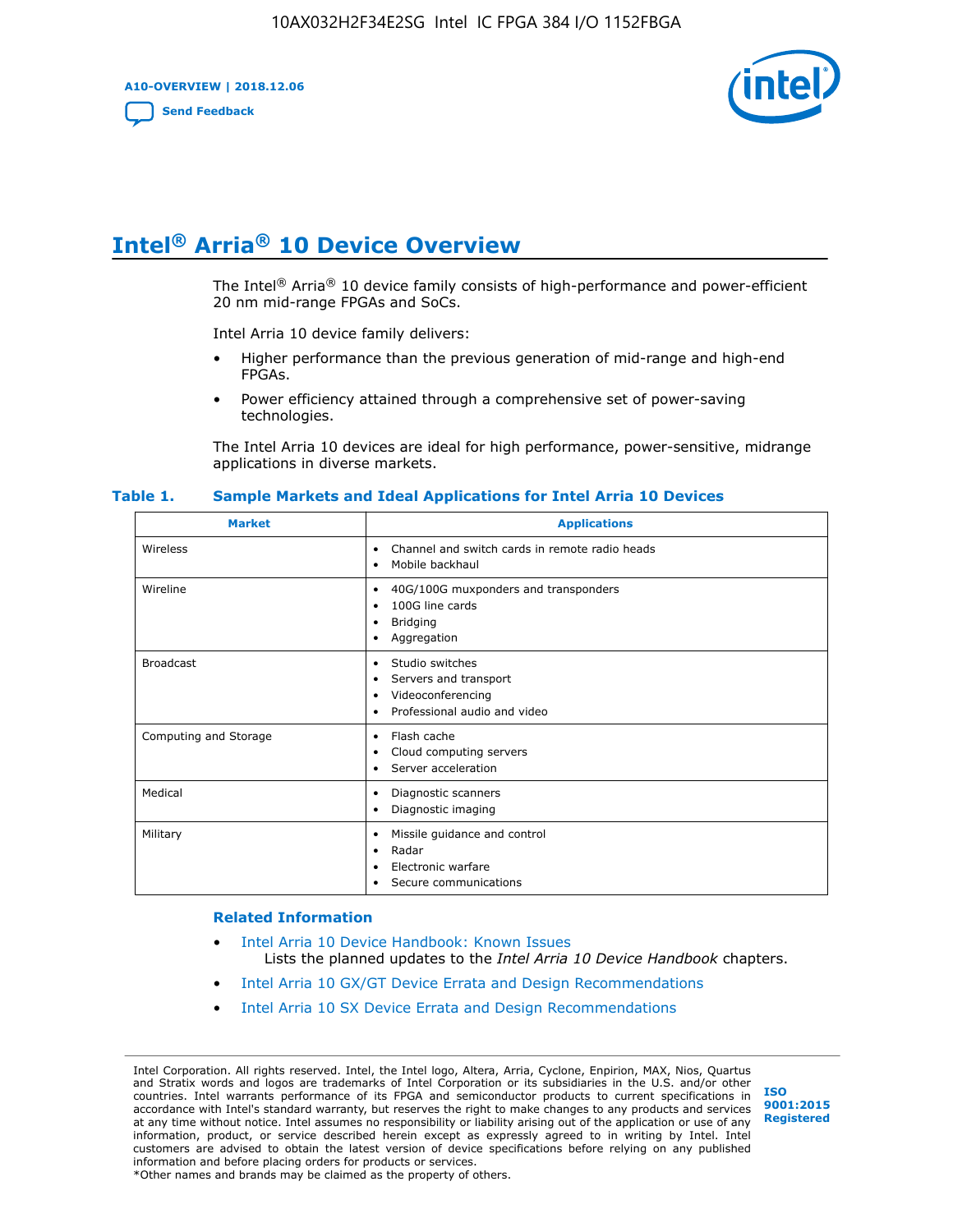

# **Key Advantages of Intel Arria 10 Devices**

## **Table 2. Key Advantages of the Intel Arria 10 Device Family**

| <b>Advantage</b>                                                                                          | <b>Supporting Feature</b>                                                                                                                                                                                                                                                                                                     |
|-----------------------------------------------------------------------------------------------------------|-------------------------------------------------------------------------------------------------------------------------------------------------------------------------------------------------------------------------------------------------------------------------------------------------------------------------------|
| Enhanced core architecture                                                                                | Built on TSMC's 20 nm process technology<br>٠<br>60% higher performance than the previous generation of mid-range FPGAs<br>٠<br>15% higher performance than the fastest previous-generation FPGA<br>٠                                                                                                                         |
| High-bandwidth integrated<br>transceivers                                                                 | Short-reach rates up to 25.8 Gigabits per second (Gbps)<br>٠<br>Backplane capability up to 12.5 Gbps<br>٠<br>Integrated 10GBASE-KR and 40GBASE-KR4 Forward Error Correction (FEC)<br>٠                                                                                                                                        |
| Improved logic integration and<br>hard IP blocks                                                          | 8-input adaptive logic module (ALM)<br>٠<br>Up to 65.6 megabits (Mb) of embedded memory<br>٠<br>Variable-precision digital signal processing (DSP) blocks<br>Fractional synthesis phase-locked loops (PLLs)<br>٠<br>Hard PCI Express Gen3 IP blocks<br>Hard memory controllers and PHY up to 2,400 Megabits per second (Mbps) |
| Second generation hard<br>processor system (HPS) with<br>integrated ARM* Cortex*-A9*<br>MPCore* processor | Tight integration of a dual-core ARM Cortex-A9 MPCore processor, hard IP, and an<br>٠<br>FPGA in a single Intel Arria 10 system-on-a-chip (SoC)<br>Supports over 128 Gbps peak bandwidth with integrated data coherency between<br>$\bullet$<br>the processor and the FPGA fabric                                             |
| Advanced power savings                                                                                    | Comprehensive set of advanced power saving features<br>٠<br>Power-optimized MultiTrack routing and core architecture<br>٠<br>Up to 40% lower power compared to previous generation of mid-range FPGAs<br>٠<br>Up to 60% lower power compared to previous generation of high-end FPGAs                                         |

# **Summary of Intel Arria 10 Features**

## **Table 3. Summary of Features for Intel Arria 10 Devices**

| <b>Feature</b>                  | <b>Description</b>                                                                                                                                                                                                                                                                                                                                                                                 |
|---------------------------------|----------------------------------------------------------------------------------------------------------------------------------------------------------------------------------------------------------------------------------------------------------------------------------------------------------------------------------------------------------------------------------------------------|
| Technology                      | TSMC's 20-nm SoC process technology<br>Allows operation at a lower $V_{\text{CC}}$ level of 0.82 V instead of the 0.9 V standard $V_{\text{CC}}$ core voltage                                                                                                                                                                                                                                      |
| Packaging                       | 1.0 mm ball-pitch Fineline BGA packaging<br>٠<br>0.8 mm ball-pitch Ultra Fineline BGA packaging<br>Multiple devices with identical package footprints for seamless migration between different<br><b>FPGA</b> densities<br>Devices with compatible package footprints allow migration to next generation high-end<br>Stratix $@10$ devices<br>RoHS, leaded $(1)$ , and lead-free (Pb-free) options |
| High-performance<br>FPGA fabric | Enhanced 8-input ALM with four registers<br>Improved multi-track routing architecture to reduce congestion and improve compilation time<br>Hierarchical core clocking architecture<br>Fine-grained partial reconfiguration                                                                                                                                                                         |
| Internal memory<br>blocks       | M20K-20-Kb memory blocks with hard error correction code (ECC)<br>Memory logic array block (MLAB)-640-bit memory                                                                                                                                                                                                                                                                                   |
|                                 | continued                                                                                                                                                                                                                                                                                                                                                                                          |



<sup>(1)</sup> Contact Intel for availability.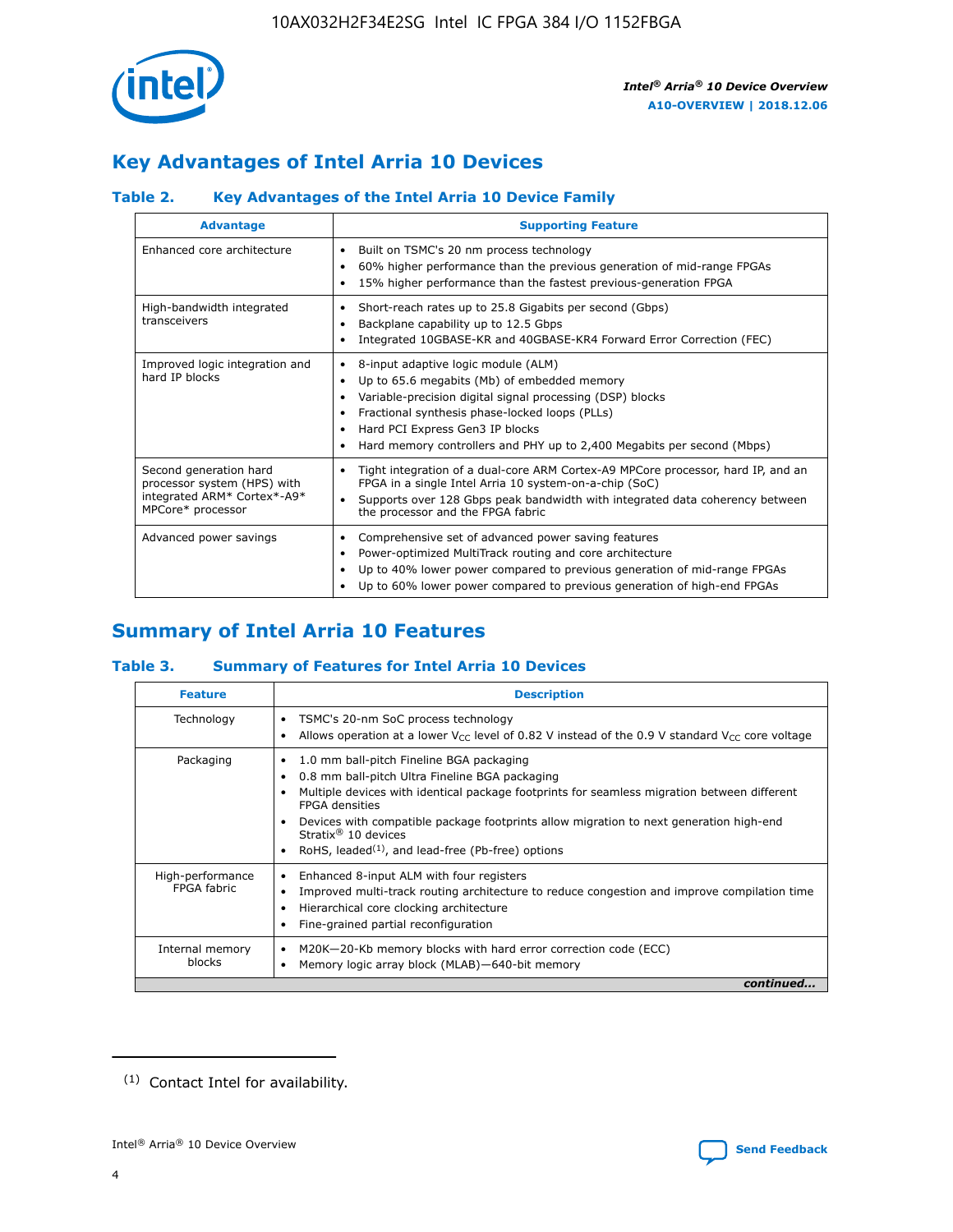$\mathbf{r}$ 



| <b>Feature</b>                         |                                                                                                                                                                                                                                                                         | <b>Description</b>                                                                                                                                                                                                                                                                                                                                                                                                                                                                                                                                                                                                                                                                                                                                                                                                                                                            |  |  |  |  |
|----------------------------------------|-------------------------------------------------------------------------------------------------------------------------------------------------------------------------------------------------------------------------------------------------------------------------|-------------------------------------------------------------------------------------------------------------------------------------------------------------------------------------------------------------------------------------------------------------------------------------------------------------------------------------------------------------------------------------------------------------------------------------------------------------------------------------------------------------------------------------------------------------------------------------------------------------------------------------------------------------------------------------------------------------------------------------------------------------------------------------------------------------------------------------------------------------------------------|--|--|--|--|
| Embedded Hard IP<br>blocks             | Variable-precision DSP                                                                                                                                                                                                                                                  | Native support for signal processing precision levels from $18 \times 19$ to<br>$\bullet$<br>54 x 54<br>Native support for 27 x 27 multiplier mode<br>$\bullet$<br>64-bit accumulator and cascade for systolic finite impulse responses<br>$\bullet$<br>(FIRs)<br>Internal coefficient memory banks<br>$\bullet$<br>Preadder/subtractor for improved efficiency<br>Additional pipeline register to increase performance and reduce<br>power<br>Supports floating point arithmetic:<br>- Perform multiplication, addition, subtraction, multiply-add,<br>multiply-subtract, and complex multiplication.<br>- Supports multiplication with accumulation capability, cascade<br>summation, and cascade subtraction capability.<br>- Dynamic accumulator reset control.<br>- Support direct vector dot and complex multiplication chaining<br>multiply floating point DSP blocks. |  |  |  |  |
|                                        | Memory controller                                                                                                                                                                                                                                                       | DDR4, DDR3, and DDR3L                                                                                                                                                                                                                                                                                                                                                                                                                                                                                                                                                                                                                                                                                                                                                                                                                                                         |  |  |  |  |
|                                        | PCI Express*                                                                                                                                                                                                                                                            | PCI Express (PCIe*) Gen3 (x1, x2, x4, or x8), Gen2 (x1, x2, x4, or x8)<br>and Gen1 (x1, x2, x4, or x8) hard IP with complete protocol stack,<br>endpoint, and root port                                                                                                                                                                                                                                                                                                                                                                                                                                                                                                                                                                                                                                                                                                       |  |  |  |  |
|                                        | Transceiver I/O                                                                                                                                                                                                                                                         | 10GBASE-KR/40GBASE-KR4 Forward Error Correction (FEC)<br>PCS hard IPs that support:<br>٠<br>- 10-Gbps Ethernet (10GbE)<br>- PCIe PIPE interface<br>- Interlaken<br>- Gbps Ethernet (GbE)<br>- Common Public Radio Interface (CPRI) with deterministic latency<br>support<br>- Gigabit-capable passive optical network (GPON) with fast lock-<br>time support<br>13.5G JESD204b<br>$\bullet$<br>8B/10B, 64B/66B, 64B/67B encoders and decoders<br>$\bullet$<br>Custom mode support for proprietary protocols                                                                                                                                                                                                                                                                                                                                                                   |  |  |  |  |
| Core clock networks                    | $\bullet$                                                                                                                                                                                                                                                               | Up to 800 MHz fabric clocking, depending on the application:<br>- 667 MHz external memory interface clocking with 2,400 Mbps DDR4 interface<br>- 800 MHz LVDS interface clocking with 1,600 Mbps LVDS interface<br>Global, regional, and peripheral clock networks<br>Clock networks that are not used can be gated to reduce dynamic power                                                                                                                                                                                                                                                                                                                                                                                                                                                                                                                                   |  |  |  |  |
| Phase-locked loops<br>(PLLs)           | High-resolution fractional synthesis PLLs:<br>٠<br>Integer PLLs:<br>- Adjacent to general purpose I/Os                                                                                                                                                                  | - Precision clock synthesis, clock delay compensation, and zero delay buffering (ZDB)<br>- Support integer mode and fractional mode<br>- Fractional mode support with third-order delta-sigma modulation<br>- Support external memory and LVDS interfaces                                                                                                                                                                                                                                                                                                                                                                                                                                                                                                                                                                                                                     |  |  |  |  |
| FPGA General-purpose<br>$I/Os$ (GPIOs) | On-chip termination (OCT)<br>٠                                                                                                                                                                                                                                          | 1.6 Gbps LVDS-every pair can be configured as receiver or transmitter<br>1.2 V to 3.0 V single-ended LVTTL/LVCMOS interfacing                                                                                                                                                                                                                                                                                                                                                                                                                                                                                                                                                                                                                                                                                                                                                 |  |  |  |  |
| <b>External Memory</b><br>Interface    | Hard memory controller- DDR4, DDR3, and DDR3L support<br>$\bullet$<br>- DDR4-speeds up to 1,200 MHz/2,400 Mbps<br>- DDR3-speeds up to 1,067 MHz/2,133 Mbps<br>Soft memory controller—provides support for RLDRAM $3^{(2)}$ , QDR IV $^{(2)}$ , and QDR II+<br>continued |                                                                                                                                                                                                                                                                                                                                                                                                                                                                                                                                                                                                                                                                                                                                                                                                                                                                               |  |  |  |  |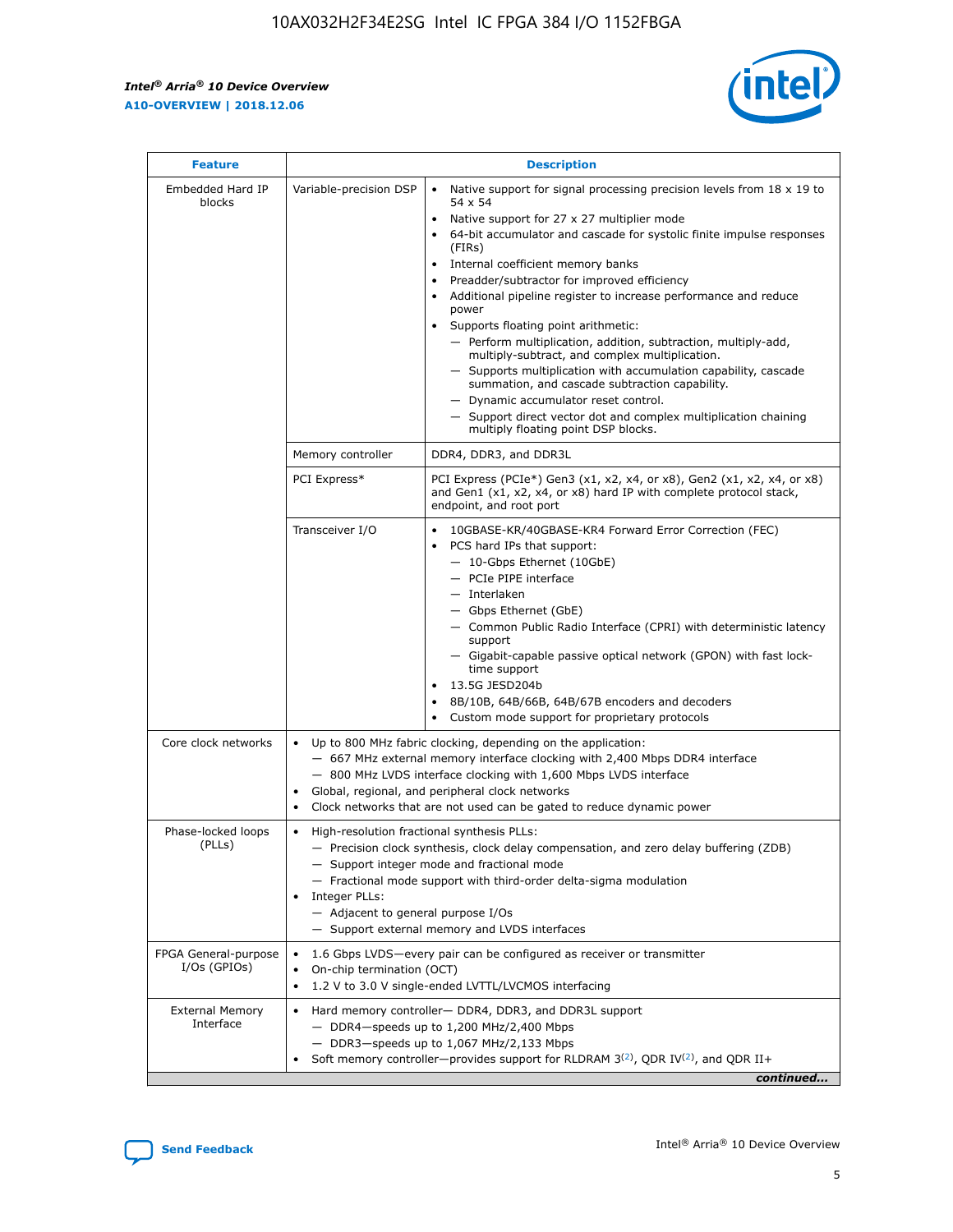

| <b>Feature</b>                                    | <b>Description</b>                                                                                                                                                                                                                                                                                                                                                                                                                                                                                                                                                                                                                         |  |  |  |  |  |  |  |
|---------------------------------------------------|--------------------------------------------------------------------------------------------------------------------------------------------------------------------------------------------------------------------------------------------------------------------------------------------------------------------------------------------------------------------------------------------------------------------------------------------------------------------------------------------------------------------------------------------------------------------------------------------------------------------------------------------|--|--|--|--|--|--|--|
| Low-power serial<br>transceivers                  | • Continuous operating range:<br>- Intel Arria 10 GX-1 Gbps to 17.4 Gbps<br>- Intel Arria 10 GT-1 Gbps to 25.8 Gbps<br>Backplane support:<br>$-$ Intel Arria 10 GX-up to 12.5<br>- Intel Arria 10 GT-up to 12.5<br>Extended range down to 125 Mbps with oversampling<br>ATX transmit PLLs with user-configurable fractional synthesis capability<br>Electronic Dispersion Compensation (EDC) support for XFP, SFP+, QSFP, and CFP optical<br>module<br>• Adaptive linear and decision feedback equalization<br>Transmitter pre-emphasis and de-emphasis<br>$\bullet$<br>Dynamic partial reconfiguration of individual transceiver channels |  |  |  |  |  |  |  |
| <b>HPS</b><br>(Intel Arria 10 SX<br>devices only) | Dual-core ARM Cortex-A9 MPCore processor-1.2 GHz CPU with<br>Processor and system<br>$\bullet$<br>1.5 GHz overdrive capability<br>256 KB on-chip RAM and 64 KB on-chip ROM<br>System peripherals-general-purpose timers, watchdog timers, direct<br>memory access (DMA) controller, FPGA configuration manager, and<br>clock and reset managers<br>Security features-anti-tamper, secure boot, Advanced Encryption<br>$\bullet$<br>Standard (AES) and authentication (SHA)<br>ARM CoreSight* JTAG debug access port, trace port, and on-chip<br>trace storage                                                                              |  |  |  |  |  |  |  |
|                                                   | <b>External interfaces</b><br>Hard memory interface-Hard memory controller (2,400 Mbps DDR4,<br>$\bullet$<br>and 2,133 Mbps DDR3), Quad serial peripheral interface (QSPI) flash<br>controller, NAND flash controller, direct memory access (DMA)<br>controller, Secure Digital/MultiMediaCard (SD/MMC) controller<br>Communication interface-10/100/1000 Ethernet media access<br>$\bullet$<br>control (MAC), USB On-The-GO (OTG) controllers, I <sup>2</sup> C controllers,<br>UART 16550, serial peripheral interface (SPI), and up to 62<br>HPS GPIO interfaces (48 direct-share I/Os)                                                 |  |  |  |  |  |  |  |
|                                                   | High-performance ARM AMBA* AXI bus bridges that support<br>Interconnects to core<br>$\bullet$<br>simultaneous read and write<br>HPS-FPGA bridges-include the FPGA-to-HPS, HPS-to-FPGA, and<br>$\bullet$<br>lightweight HPS-to-FPGA bridges that allow the FPGA fabric to issue<br>transactions to slaves in the HPS, and vice versa<br>Configuration bridge that allows HPS configuration manager to<br>configure the core logic via dedicated 32-bit configuration port<br>FPGA-to-HPS SDRAM controller bridge-provides configuration<br>interfaces for the multiport front end (MPFE) of the HPS SDRAM<br>controller                     |  |  |  |  |  |  |  |
| Configuration                                     | Tamper protection—comprehensive design protection to protect your valuable IP investments<br>Enhanced 256-bit advanced encryption standard (AES) design security with authentication<br>٠<br>Configuration via protocol (CvP) using PCIe Gen1, Gen2, or Gen3<br>continued                                                                                                                                                                                                                                                                                                                                                                  |  |  |  |  |  |  |  |

<sup>(2)</sup> Intel Arria 10 devices support this external memory interface using hard PHY with soft memory controller.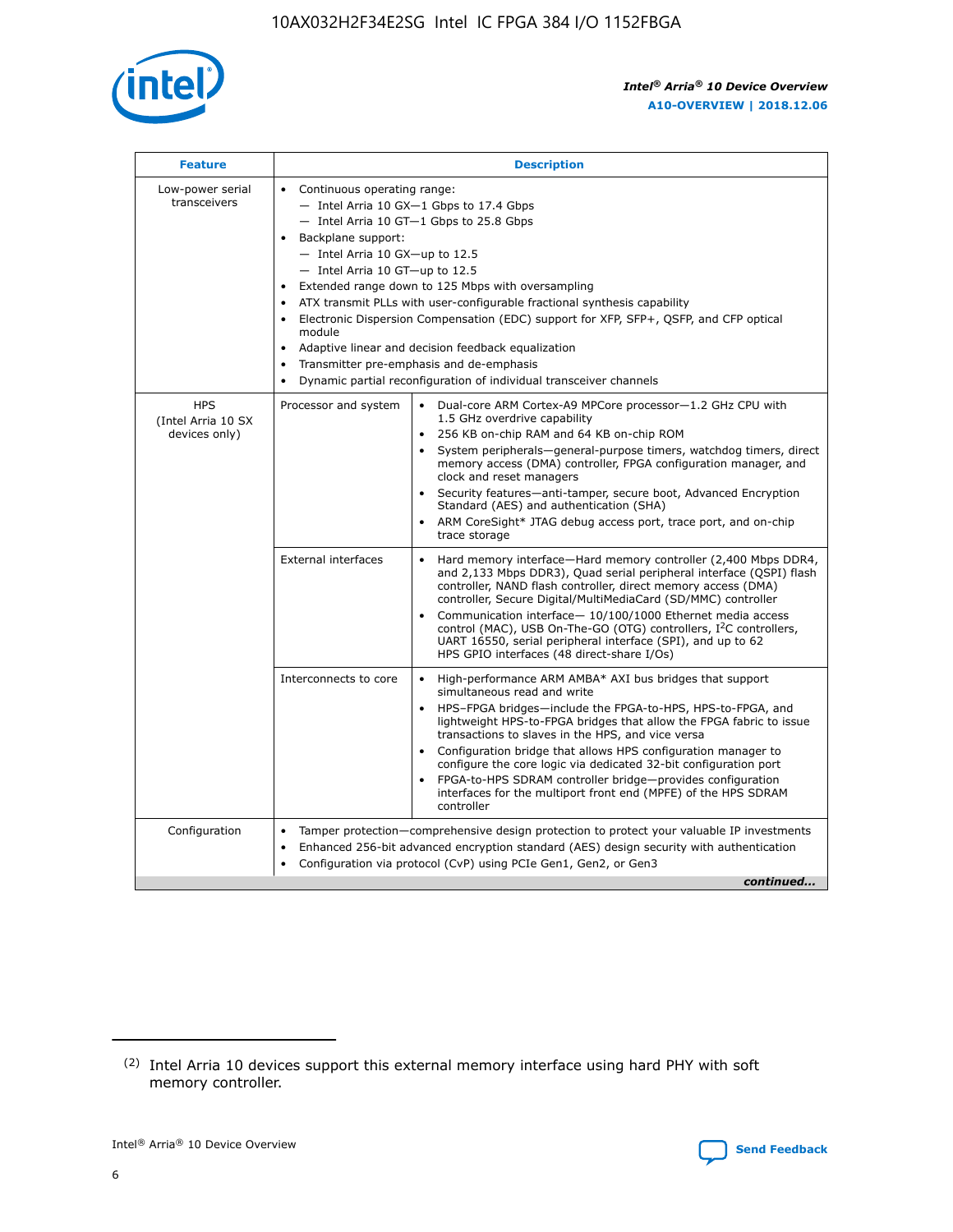

| <b>Feature</b>     | <b>Description</b>                                                                                                                                                                                               |
|--------------------|------------------------------------------------------------------------------------------------------------------------------------------------------------------------------------------------------------------|
|                    | Dynamic reconfiguration of the transceivers and PLLs<br>Fine-grained partial reconfiguration of the core fabric<br>Active Serial x4 Interface<br>$\bullet$                                                       |
| Power management   | SmartVID<br>Low static power device options<br>Programmable Power Technology<br>Intel Quartus <sup>®</sup> Prime integrated power analysis                                                                       |
| Software and tools | Intel Quartus Prime design suite<br>Transceiver toolkit<br>Platform Designer system integration tool<br>DSP Builder for Intel FPGAs<br>OpenCL <sup>™</sup> support<br>Intel SoC FPGA Embedded Design Suite (EDS) |

## **Related Information**

[Intel Arria 10 Transceiver PHY Overview](https://www.intel.com/content/www/us/en/programmable/documentation/nik1398707230472.html#nik1398706768037) Provides details on Intel Arria 10 transceivers.

## **Intel Arria 10 Device Variants and Packages**

#### **Table 4. Device Variants for the Intel Arria 10 Device Family**

| <b>Variant</b>    | <b>Description</b>                                                                                                                                                                                                     |
|-------------------|------------------------------------------------------------------------------------------------------------------------------------------------------------------------------------------------------------------------|
| Intel Arria 10 GX | FPGA featuring 17.4 Gbps transceivers for short reach applications with 12.5 backplane driving<br>capability.                                                                                                          |
| Intel Arria 10 GT | FPGA featuring:<br>17.4 Gbps transceivers for short reach applications with 12.5 backplane driving capability.<br>25.8 Gbps transceivers for supporting CAUI-4 and CEI-25G applications with CFP2 and CFP4<br>modules. |
| Intel Arria 10 SX | SoC integrating ARM-based HPS and FPGA featuring 17.4 Gbps transceivers for short reach<br>applications with 12.5 backplane driving capability.                                                                        |

## **Intel Arria 10 GX**

This section provides the available options, maximum resource counts, and package plan for the Intel Arria 10 GX devices.

The information in this section is correct at the time of publication. For the latest information and to get more details, refer to the Intel FPGA Product Selector.

#### **Related Information**

#### [Intel FPGA Product Selector](http://www.altera.com/products/selector/psg-selector.html) Provides the latest information on Intel products.

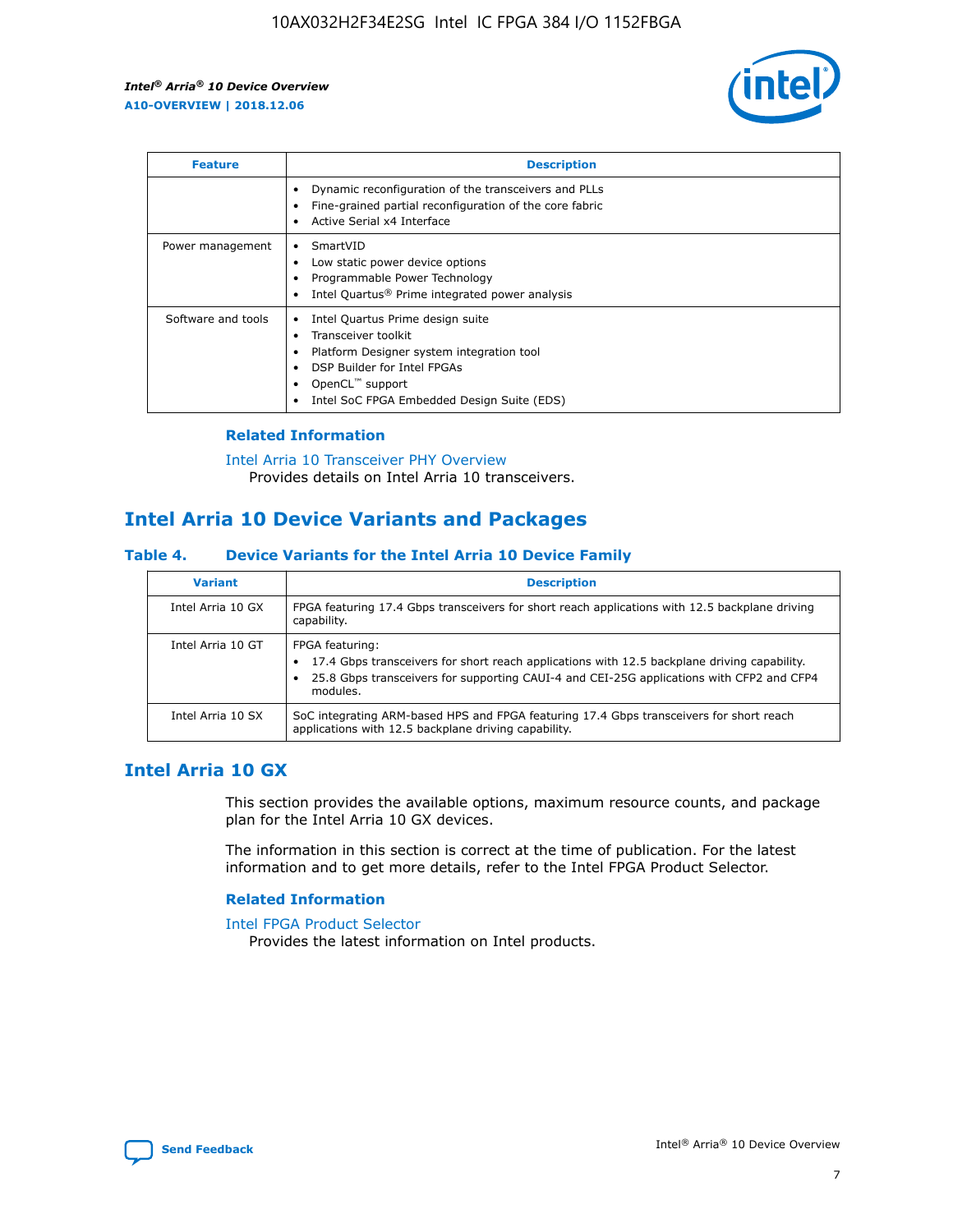

## **Available Options**





#### **Related Information**

[Transceiver Performance for Intel Arria 10 GX/SX Devices](https://www.intel.com/content/www/us/en/programmable/documentation/mcn1413182292568.html#mcn1413213965502) Provides more information about the transceiver speed grade.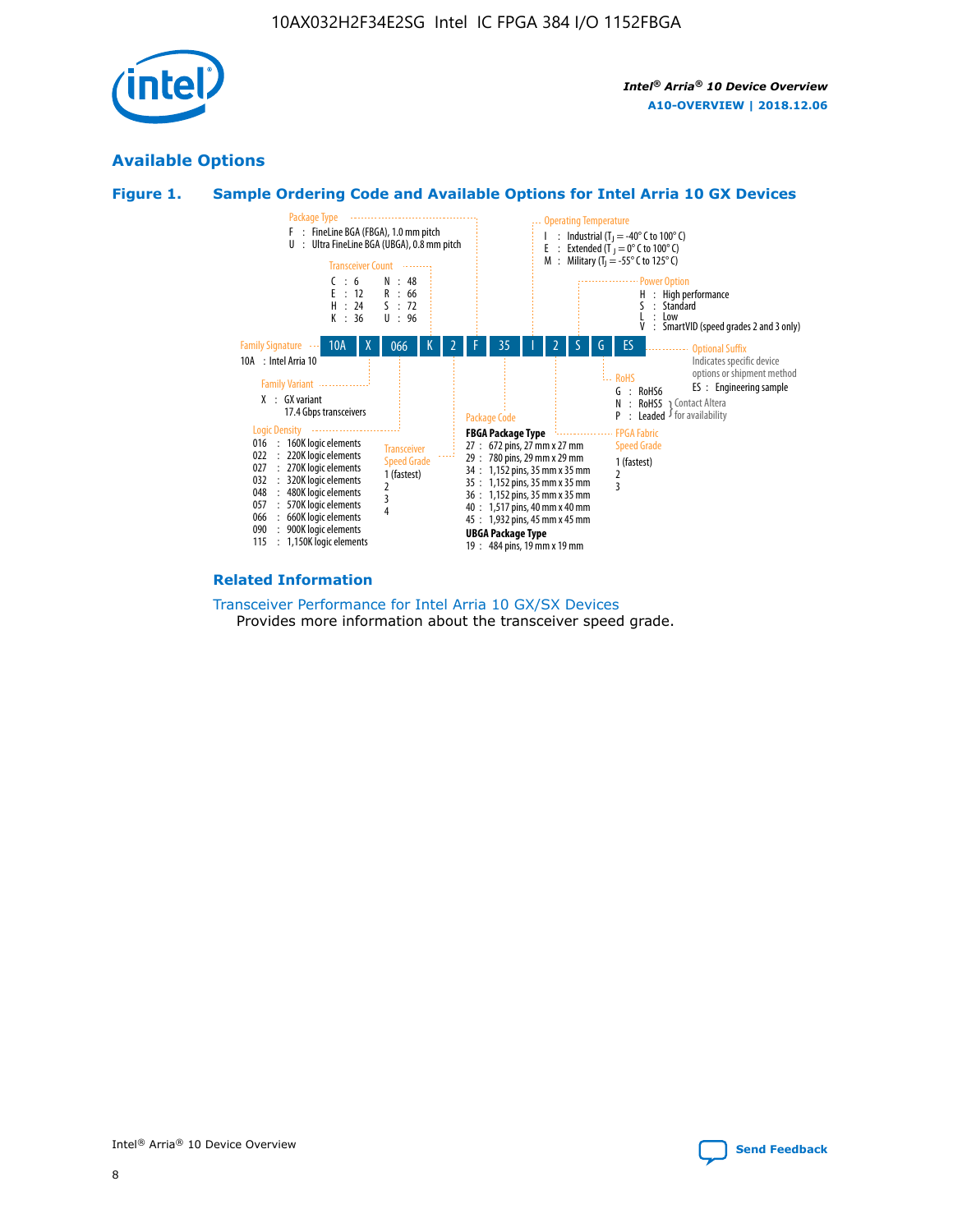

## **Maximum Resources**

#### **Table 5. Maximum Resource Counts for Intel Arria 10 GX Devices (GX 160, GX 220, GX 270, GX 320, and GX 480)**

| <b>Resource</b>              |                         | <b>Product Line</b> |                                                 |                  |                |                |  |  |  |
|------------------------------|-------------------------|---------------------|-------------------------------------------------|------------------|----------------|----------------|--|--|--|
|                              |                         | <b>GX 160</b>       | <b>GX 220</b><br><b>GX 270</b><br><b>GX 320</b> |                  |                | <b>GX 480</b>  |  |  |  |
| Logic Elements (LE) (K)      |                         | 160                 | 220                                             | 270              | 320            | 480            |  |  |  |
| <b>ALM</b>                   |                         | 61,510              | 80,330                                          | 101,620          | 119,900        | 183,590        |  |  |  |
| Register                     |                         | 246,040             | 406,480<br>479,600<br>321,320                   |                  |                | 734,360        |  |  |  |
| Memory (Kb)                  | M <sub>20</sub> K       | 8,800               | 11,740                                          | 15,000<br>17,820 |                | 28,620         |  |  |  |
|                              | <b>MLAB</b>             | 1,050               | 1,690<br>2,452<br>2,727                         |                  |                | 4,164          |  |  |  |
| Variable-precision DSP Block |                         | 156                 | 192                                             | 830              | 985            | 1,368          |  |  |  |
| 18 x 19 Multiplier           |                         | 312                 | 384                                             | 1,970<br>1,660   |                | 2,736          |  |  |  |
| PLL                          | Fractional<br>Synthesis | 6                   | 6                                               | 8                | 8              | 12             |  |  |  |
|                              | I/O                     | 6                   | 6                                               | 8                | 8              | 12             |  |  |  |
| 17.4 Gbps Transceiver        |                         | 12                  | 12                                              | 24               | 24             | 36             |  |  |  |
| GPIO <sup>(3)</sup>          |                         | 288                 | 288                                             | 384              | 384            | 492            |  |  |  |
| LVDS Pair $(4)$              |                         | 120                 | 120                                             | 168              | 168            | 222            |  |  |  |
| PCIe Hard IP Block           |                         | 1                   | 1                                               | 2                | $\overline{2}$ | $\overline{2}$ |  |  |  |
| Hard Memory Controller       |                         | 6                   | 6                                               | 8                | 8              | 12             |  |  |  |

<sup>(4)</sup> Each LVDS I/O pair can be used as differential input or output.



<sup>(3)</sup> The number of GPIOs does not include transceiver I/Os. In the Intel Quartus Prime software, the number of user I/Os includes transceiver I/Os.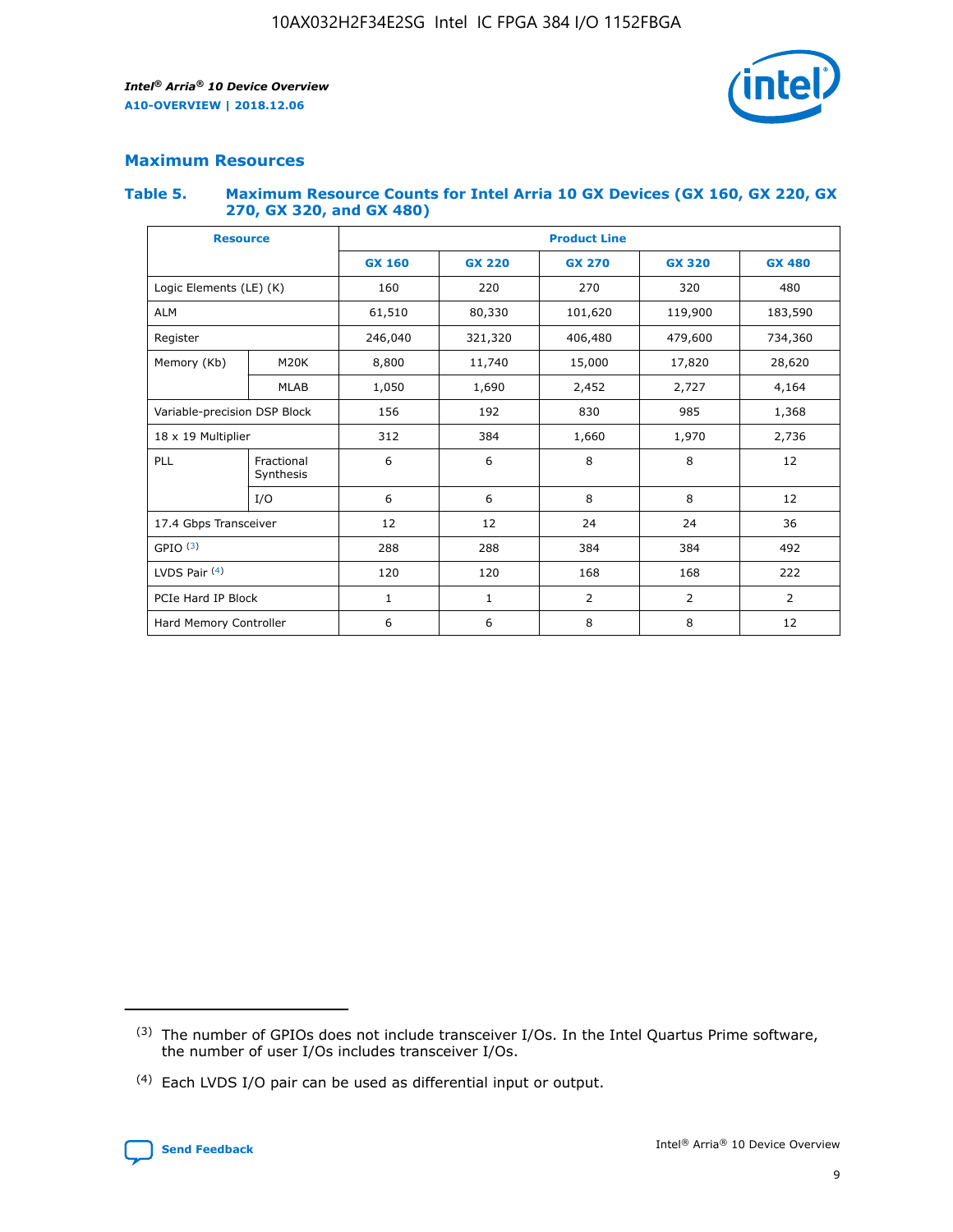

## **Table 6. Maximum Resource Counts for Intel Arria 10 GX Devices (GX 570, GX 660, GX 900, and GX 1150)**

|                              | <b>Resource</b>         |               | <b>Product Line</b> |                |                |  |  |  |  |  |
|------------------------------|-------------------------|---------------|---------------------|----------------|----------------|--|--|--|--|--|
|                              |                         | <b>GX 570</b> | <b>GX 660</b>       | <b>GX 900</b>  | <b>GX 1150</b> |  |  |  |  |  |
| Logic Elements (LE) (K)      |                         | 570           | 660                 | 900            | 1,150          |  |  |  |  |  |
| <b>ALM</b>                   |                         | 217,080       | 251,680             | 339,620        | 427,200        |  |  |  |  |  |
| Register                     |                         | 868,320       | 1,006,720           |                | 1,708,800      |  |  |  |  |  |
| Memory (Kb)                  | <b>M20K</b>             | 36,000        | 42,620              | 48,460         | 54,260         |  |  |  |  |  |
|                              | <b>MLAB</b>             | 5,096         | 5,788               | 9,386          | 12,984         |  |  |  |  |  |
| Variable-precision DSP Block |                         | 1,523         | 1,687               | 1,518          | 1,518          |  |  |  |  |  |
| $18 \times 19$ Multiplier    |                         | 3,046         | 3,374               | 3,036          | 3,036          |  |  |  |  |  |
| PLL                          | Fractional<br>Synthesis | 16            | 16                  | 32             | 32             |  |  |  |  |  |
|                              | I/O                     | 16            | 16                  | 16             | 16             |  |  |  |  |  |
| 17.4 Gbps Transceiver        |                         | 48            | 48                  | 96             |                |  |  |  |  |  |
| GPIO <sup>(3)</sup>          |                         | 696           | 696                 | 768            | 768            |  |  |  |  |  |
| LVDS Pair $(4)$              |                         | 324           | 324<br>384          |                | 384            |  |  |  |  |  |
| PCIe Hard IP Block           |                         | 2             | 2                   | $\overline{4}$ | $\overline{4}$ |  |  |  |  |  |
| Hard Memory Controller       |                         | 16            | 16                  | 16             | 16             |  |  |  |  |  |

## **Package Plan**

## **Table 7. Package Plan for Intel Arria 10 GX Devices (U19, F27, and F29)**

Refer to I/O and High Speed I/O in Intel Arria 10 Devices chapter for the number of 3 V I/O, LVDS I/O, and LVDS channels in each device package.

| <b>Product Line</b> | U <sub>19</sub><br>$(19 \text{ mm} \times 19 \text{ mm})$<br>484-pin UBGA) |          |             | <b>F27</b><br>(27 mm × 27 mm,<br>672-pin FBGA) |          |             | <b>F29</b><br>(29 mm × 29 mm,<br>780-pin FBGA) |          |             |  |
|---------------------|----------------------------------------------------------------------------|----------|-------------|------------------------------------------------|----------|-------------|------------------------------------------------|----------|-------------|--|
|                     | 3 V I/O                                                                    | LVDS I/O | <b>XCVR</b> | 3 V I/O                                        | LVDS I/O | <b>XCVR</b> | 3 V I/O                                        | LVDS I/O | <b>XCVR</b> |  |
| GX 160              | 48                                                                         | 192      | 6           | 48                                             | 192      | 12          | 48                                             | 240      | 12          |  |
| GX 220              | 48                                                                         | 192      | 6           | 48                                             | 192      | 12          | 48                                             | 240      | 12          |  |
| GX 270              |                                                                            |          |             | 48                                             | 192      | 12          | 48                                             | 312      | 12          |  |
| GX 320              |                                                                            |          |             | 48                                             | 192      | 12          | 48                                             | 312      | 12          |  |
| GX 480              |                                                                            |          |             |                                                |          |             | 48                                             | 312      | 12          |  |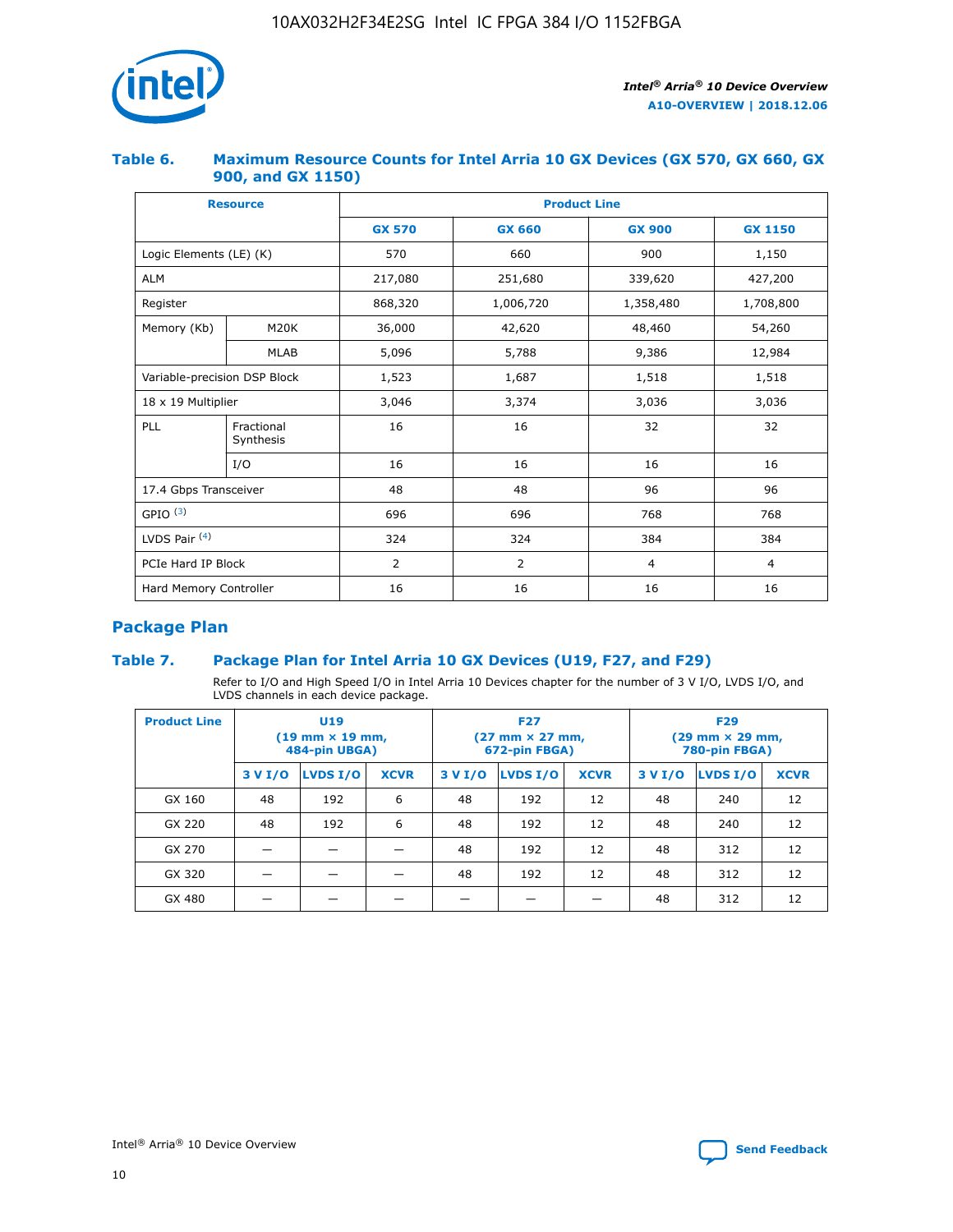

#### **Table 8. Package Plan for Intel Arria 10 GX Devices (F34, F35, NF40, and KF40)**

Refer to I/O and High Speed I/O in Intel Arria 10 Devices chapter for the number of 3 V I/O, LVDS I/O, and LVDS channels in each device package.

| <b>Product Line</b> | <b>F34</b><br>$(35 \text{ mm} \times 35 \text{ mm})$<br><b>1152-pin FBGA)</b> |                    | <b>F35</b><br>$(35 \text{ mm} \times 35 \text{ mm})$<br><b>1152-pin FBGA)</b> |           | <b>KF40</b><br>$(40$ mm $\times$ 40 mm,<br>1517-pin FBGA) |             |           | <b>NF40</b><br>$(40 \text{ mm} \times 40 \text{ mm})$<br>1517-pin FBGA) |             |           |                    |             |
|---------------------|-------------------------------------------------------------------------------|--------------------|-------------------------------------------------------------------------------|-----------|-----------------------------------------------------------|-------------|-----------|-------------------------------------------------------------------------|-------------|-----------|--------------------|-------------|
|                     | 3V<br>I/O                                                                     | <b>LVDS</b><br>I/O | <b>XCVR</b>                                                                   | 3V<br>I/O | <b>LVDS</b><br>I/O                                        | <b>XCVR</b> | 3V<br>I/O | <b>LVDS</b><br>I/O                                                      | <b>XCVR</b> | 3V<br>I/O | <b>LVDS</b><br>I/O | <b>XCVR</b> |
| GX 270              | 48                                                                            | 336                | 24                                                                            | 48        | 336                                                       | 24          |           |                                                                         |             |           |                    |             |
| GX 320              | 48                                                                            | 336                | 24                                                                            | 48        | 336                                                       | 24          |           |                                                                         |             |           |                    |             |
| GX 480              | 48                                                                            | 444                | 24                                                                            | 48        | 348                                                       | 36          |           |                                                                         |             |           |                    |             |
| GX 570              | 48                                                                            | 444                | 24                                                                            | 48        | 348                                                       | 36          | 96        | 600                                                                     | 36          | 48        | 540                | 48          |
| GX 660              | 48                                                                            | 444                | 24                                                                            | 48        | 348                                                       | 36          | 96        | 600                                                                     | 36          | 48        | 540                | 48          |
| GX 900              |                                                                               | 504                | 24                                                                            | –         |                                                           | -           |           |                                                                         |             |           | 600                | 48          |
| GX 1150             |                                                                               | 504                | 24                                                                            |           |                                                           |             |           |                                                                         |             |           | 600                | 48          |

#### **Table 9. Package Plan for Intel Arria 10 GX Devices (RF40, NF45, SF45, and UF45)**

Refer to I/O and High Speed I/O in Intel Arria 10 Devices chapter for the number of 3 V I/O, LVDS I/O, and LVDS channels in each device package.

| <b>Product Line</b> | <b>RF40</b><br>$(40$ mm $\times$ 40 mm,<br>1517-pin FBGA) |                    |             | <b>NF45</b><br>$(45 \text{ mm} \times 45 \text{ mm})$<br><b>1932-pin FBGA)</b> |                    |             | <b>SF45</b><br>$(45 \text{ mm} \times 45 \text{ mm})$<br><b>1932-pin FBGA)</b> |                    |             | <b>UF45</b><br>$(45 \text{ mm} \times 45 \text{ mm})$<br><b>1932-pin FBGA)</b> |                    |             |
|---------------------|-----------------------------------------------------------|--------------------|-------------|--------------------------------------------------------------------------------|--------------------|-------------|--------------------------------------------------------------------------------|--------------------|-------------|--------------------------------------------------------------------------------|--------------------|-------------|
|                     | 3V<br>I/O                                                 | <b>LVDS</b><br>I/O | <b>XCVR</b> | 3 V<br>I/O                                                                     | <b>LVDS</b><br>I/O | <b>XCVR</b> | 3 V<br>I/O                                                                     | <b>LVDS</b><br>I/O | <b>XCVR</b> | 3V<br>I/O                                                                      | <b>LVDS</b><br>I/O | <b>XCVR</b> |
| GX 900              |                                                           | 342                | 66          | _                                                                              | 768                | 48          |                                                                                | 624                | 72          |                                                                                | 480                | 96          |
| GX 1150             |                                                           | 342                | 66          | _                                                                              | 768                | 48          |                                                                                | 624                | 72          |                                                                                | 480                | 96          |

#### **Related Information**

[I/O and High-Speed Differential I/O Interfaces in Intel Arria 10 Devices chapter, Intel](https://www.intel.com/content/www/us/en/programmable/documentation/sam1403482614086.html#sam1403482030321) [Arria 10 Device Handbook](https://www.intel.com/content/www/us/en/programmable/documentation/sam1403482614086.html#sam1403482030321)

Provides the number of 3 V and LVDS I/Os, and LVDS channels for each Intel Arria 10 device package.

## **Intel Arria 10 GT**

This section provides the available options, maximum resource counts, and package plan for the Intel Arria 10 GT devices.

The information in this section is correct at the time of publication. For the latest information and to get more details, refer to the Intel FPGA Product Selector.

#### **Related Information**

#### [Intel FPGA Product Selector](http://www.altera.com/products/selector/psg-selector.html)

Provides the latest information on Intel products.

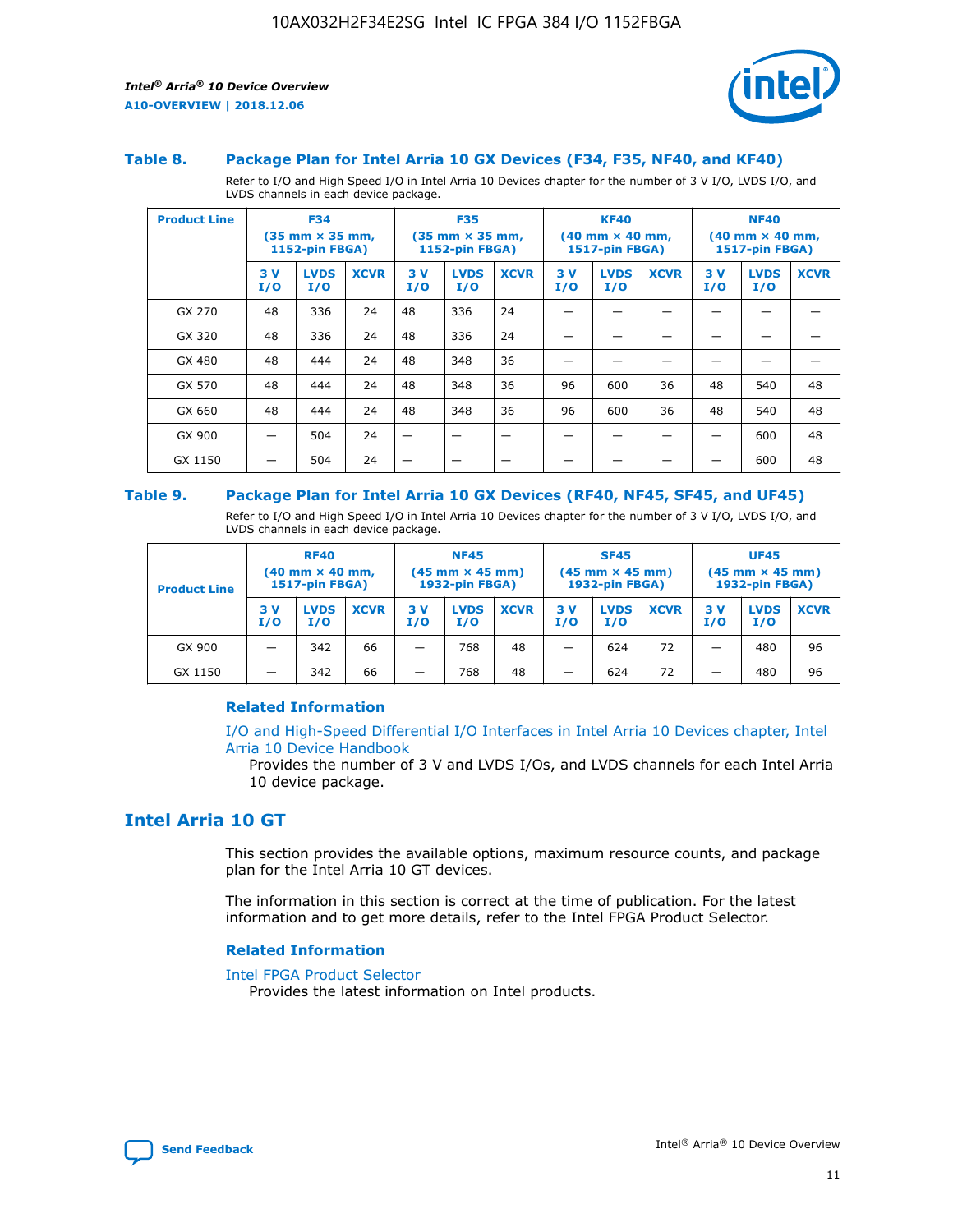

## **Available Options**

## **Figure 2. Sample Ordering Code and Available Options for Intel Arria 10 GT Devices**

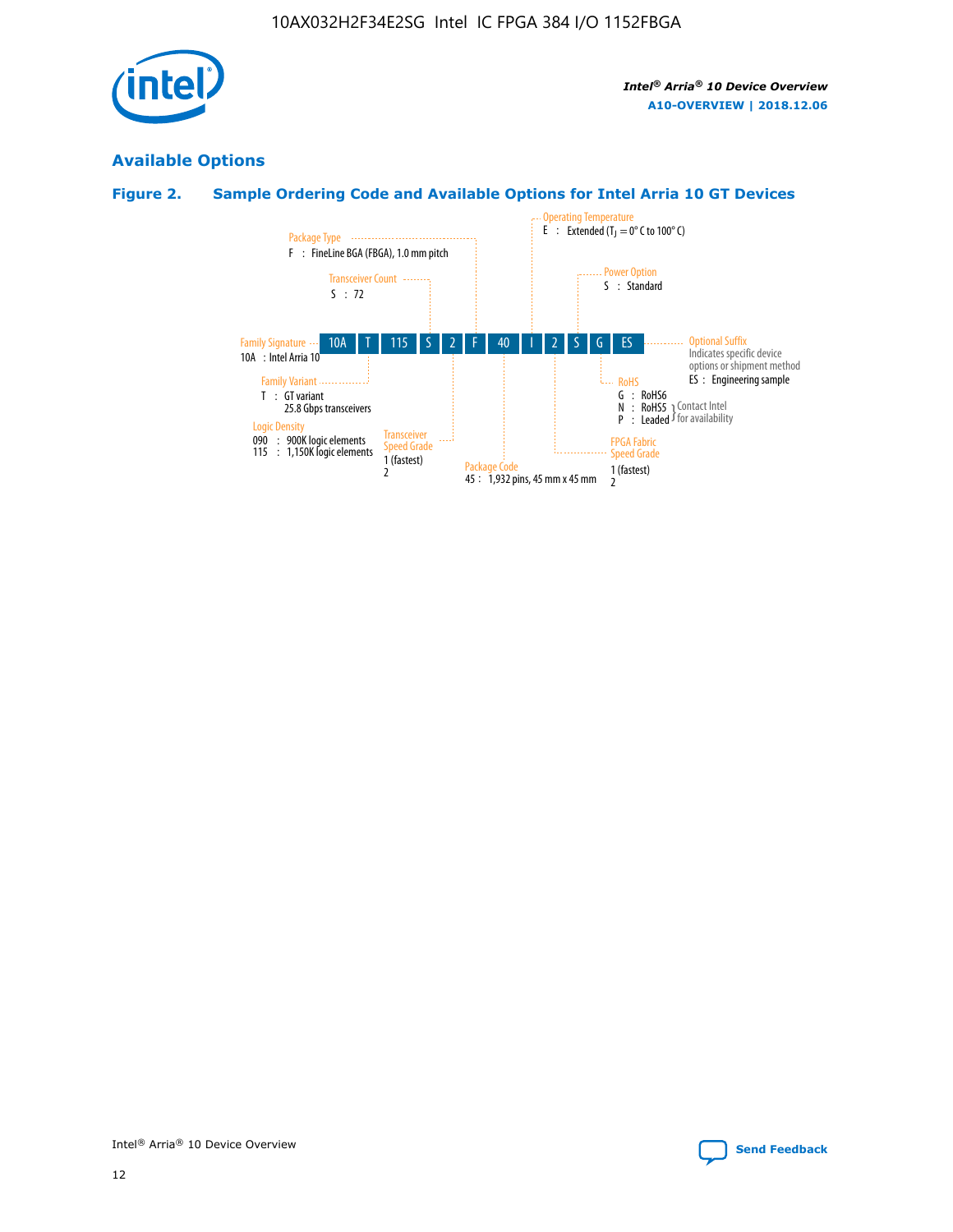

## **Maximum Resources**

#### **Table 10. Maximum Resource Counts for Intel Arria 10 GT Devices**

| <b>Resource</b>              |                      |                | <b>Product Line</b> |  |
|------------------------------|----------------------|----------------|---------------------|--|
|                              |                      | <b>GT 900</b>  | <b>GT 1150</b>      |  |
| Logic Elements (LE) (K)      |                      | 900            | 1,150               |  |
| <b>ALM</b>                   |                      | 339,620        | 427,200             |  |
| Register                     |                      | 1,358,480      | 1,708,800           |  |
| Memory (Kb)                  | M20K                 | 48,460         | 54,260              |  |
|                              | <b>MLAB</b>          | 9,386          | 12,984              |  |
| Variable-precision DSP Block |                      | 1,518          | 1,518               |  |
| 18 x 19 Multiplier           |                      | 3,036          | 3,036               |  |
| <b>PLL</b>                   | Fractional Synthesis | 32             | 32                  |  |
|                              | I/O                  | 16             | 16                  |  |
| Transceiver                  | 17.4 Gbps            | 72(5)          | 72(5)               |  |
|                              | 25.8 Gbps            | 6              | 6                   |  |
| GPIO <sup>(6)</sup>          |                      | 624            | 624                 |  |
| LVDS Pair $(7)$              |                      | 312            | 312                 |  |
| PCIe Hard IP Block           |                      | $\overline{4}$ | $\overline{4}$      |  |
| Hard Memory Controller       |                      | 16             | 16                  |  |

### **Related Information**

#### [Intel Arria 10 GT Channel Usage](https://www.intel.com/content/www/us/en/programmable/documentation/nik1398707230472.html#nik1398707008178)

Configuring GT/GX channels in Intel Arria 10 GT devices.

## **Package Plan**

#### **Table 11. Package Plan for Intel Arria 10 GT Devices**

Refer to I/O and High Speed I/O in Intel Arria 10 Devices chapter for the number of 3 V I/O, LVDS I/O, and LVDS channels in each device package.

| <b>Product Line</b> | <b>SF45</b><br>(45 mm × 45 mm, 1932-pin FBGA) |                 |             |  |  |  |
|---------------------|-----------------------------------------------|-----------------|-------------|--|--|--|
|                     | 3 V I/O                                       | <b>LVDS I/O</b> | <b>XCVR</b> |  |  |  |
| GT 900              |                                               | 624             | 72          |  |  |  |
| GT 1150             |                                               | 624             | 72          |  |  |  |

<sup>(7)</sup> Each LVDS I/O pair can be used as differential input or output.



 $(5)$  If all 6 GT channels are in use, 12 of the GX channels are not usable.

<sup>(6)</sup> The number of GPIOs does not include transceiver I/Os. In the Intel Quartus Prime software, the number of user I/Os includes transceiver I/Os.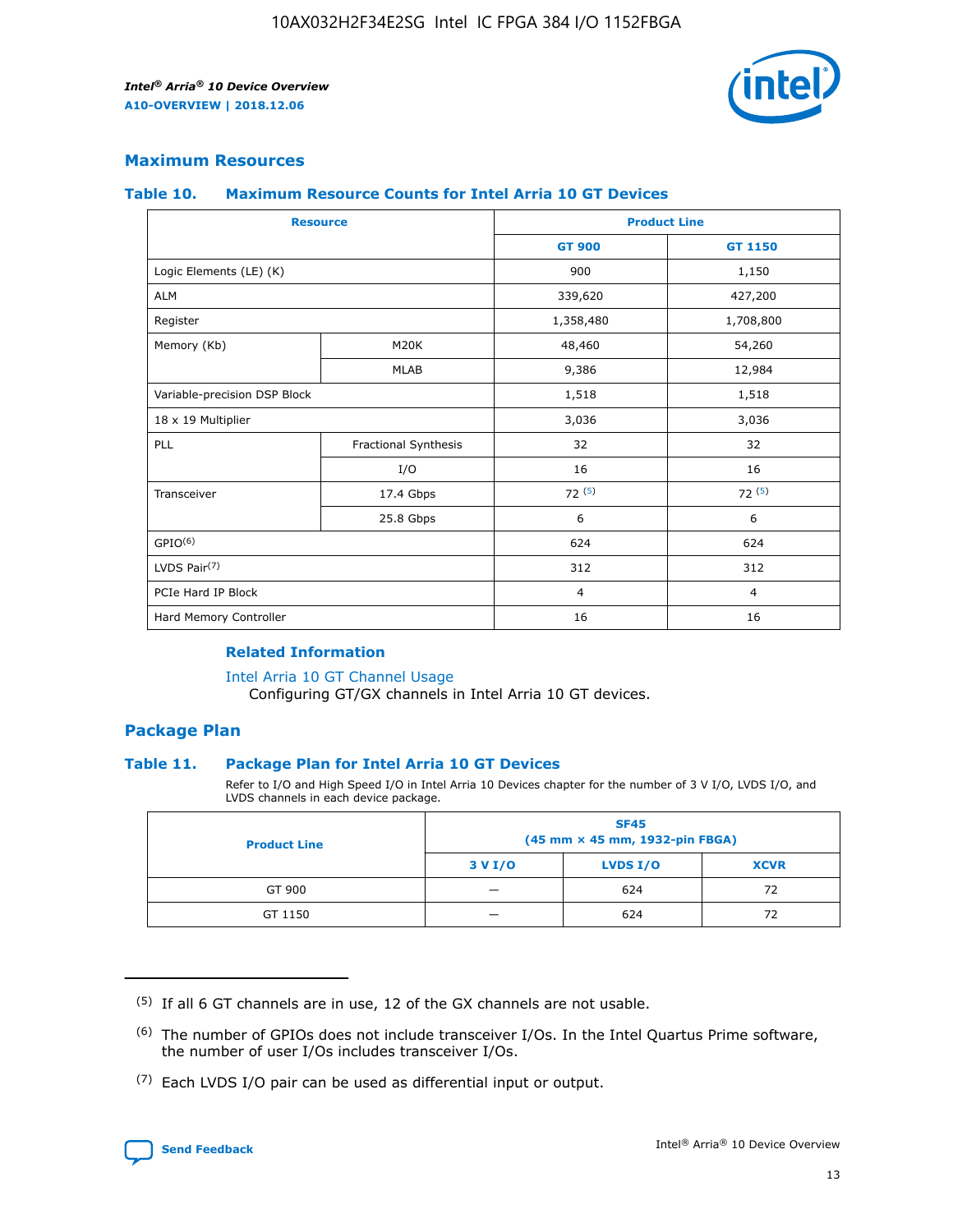

#### **Related Information**

[I/O and High-Speed Differential I/O Interfaces in Intel Arria 10 Devices chapter, Intel](https://www.intel.com/content/www/us/en/programmable/documentation/sam1403482614086.html#sam1403482030321) [Arria 10 Device Handbook](https://www.intel.com/content/www/us/en/programmable/documentation/sam1403482614086.html#sam1403482030321)

Provides the number of 3 V and LVDS I/Os, and LVDS channels for each Intel Arria 10 device package.

## **Intel Arria 10 SX**

This section provides the available options, maximum resource counts, and package plan for the Intel Arria 10 SX devices.

The information in this section is correct at the time of publication. For the latest information and to get more details, refer to the Intel FPGA Product Selector.

#### **Related Information**

[Intel FPGA Product Selector](http://www.altera.com/products/selector/psg-selector.html) Provides the latest information on Intel products.

#### **Available Options**

#### **Figure 3. Sample Ordering Code and Available Options for Intel Arria 10 SX Devices**



#### **Related Information**

[Transceiver Performance for Intel Arria 10 GX/SX Devices](https://www.intel.com/content/www/us/en/programmable/documentation/mcn1413182292568.html#mcn1413213965502) Provides more information about the transceiver speed grade.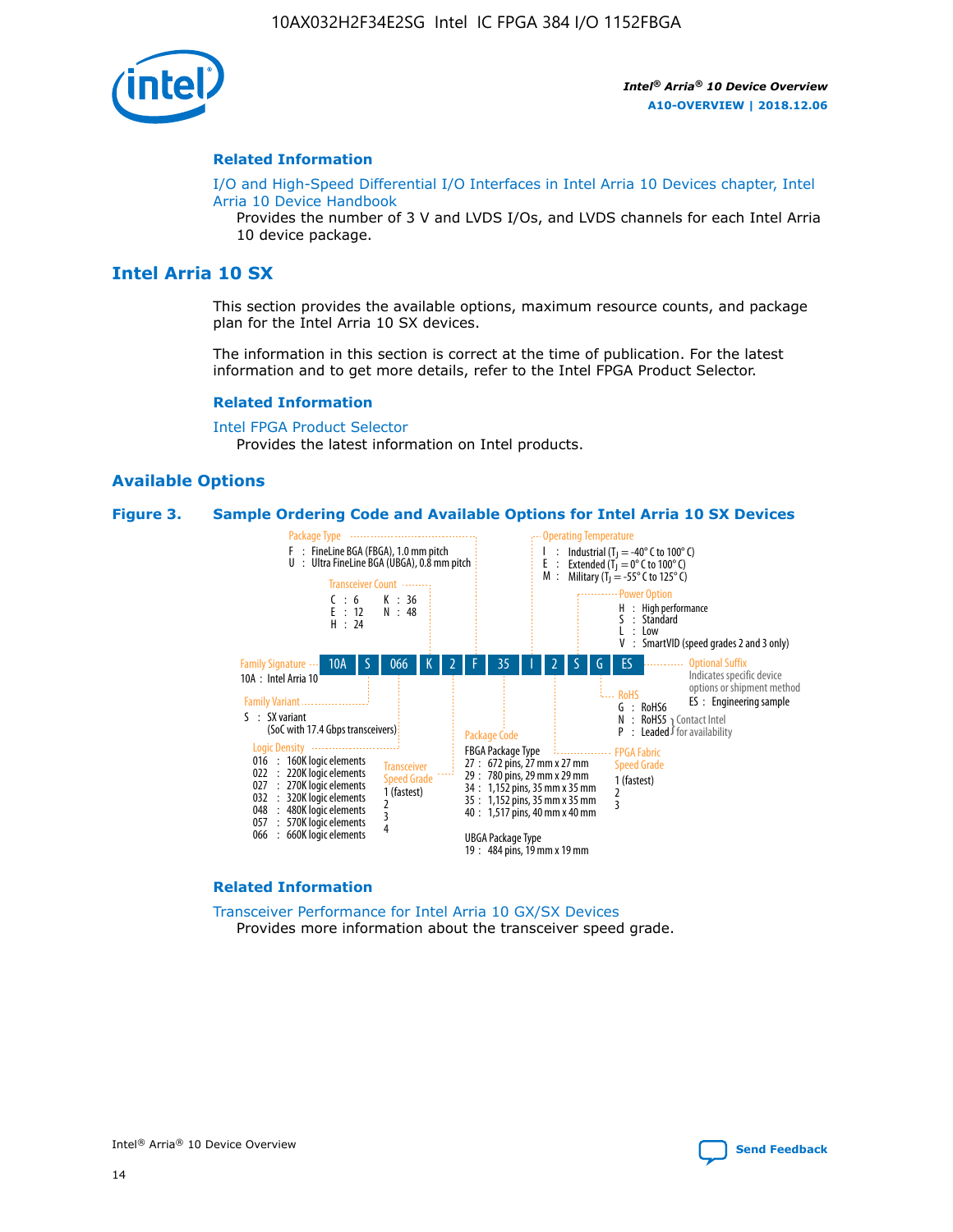

## **Maximum Resources**

#### **Table 12. Maximum Resource Counts for Intel Arria 10 SX Devices**

| <b>Resource</b>                   |                         | <b>Product Line</b> |               |                |                |                |                |                |  |  |  |
|-----------------------------------|-------------------------|---------------------|---------------|----------------|----------------|----------------|----------------|----------------|--|--|--|
|                                   |                         | <b>SX 160</b>       | <b>SX 220</b> | <b>SX 270</b>  | <b>SX 320</b>  | <b>SX 480</b>  | <b>SX 570</b>  | <b>SX 660</b>  |  |  |  |
| Logic Elements (LE) (K)           |                         | 160                 | 220           | 270            | 320            | 480            | 570            | 660            |  |  |  |
| <b>ALM</b>                        |                         | 61,510              | 80,330        | 101,620        | 119,900        | 183,590        | 217,080        | 251,680        |  |  |  |
| Register                          |                         | 246,040             | 321,320       | 406,480        | 479,600        | 734,360        | 868,320        | 1,006,720      |  |  |  |
| Memory (Kb)                       | <b>M20K</b>             | 8,800               | 11,740        | 15,000         | 17,820         | 28,620         | 36,000         | 42,620         |  |  |  |
|                                   | <b>MLAB</b>             | 1,050               | 1,690         | 2,452          | 2,727          | 4,164          | 5,096          | 5,788          |  |  |  |
| Variable-precision DSP Block      |                         | 156                 | 192           | 830            | 985            | 1,368          | 1,523          | 1,687          |  |  |  |
| 18 x 19 Multiplier                |                         | 312                 | 384           | 1,660          | 1,970          | 2,736          | 3,046          | 3,374          |  |  |  |
| PLL                               | Fractional<br>Synthesis | 6                   | 6             | 8              | 8              | 12             | 16             | 16             |  |  |  |
|                                   | I/O                     | 6                   | 6             | 8              | 8              | 12             | 16             | 16             |  |  |  |
| 17.4 Gbps Transceiver             |                         | 12                  | 12            | 24             | 24             | 36             | 48             | 48             |  |  |  |
| GPIO <sup>(8)</sup>               |                         | 288                 | 288           | 384            | 384            | 492            | 696            | 696            |  |  |  |
| LVDS Pair $(9)$                   |                         | 120                 | 120           | 168            | 168            | 174            | 324            | 324            |  |  |  |
| PCIe Hard IP Block                |                         | $\mathbf{1}$        | $\mathbf{1}$  | $\overline{2}$ | $\overline{2}$ | $\overline{2}$ | $\overline{2}$ | $\overline{2}$ |  |  |  |
| Hard Memory Controller            |                         | 6                   | 6             | 8              | 8              | 12             | 16             | 16             |  |  |  |
| ARM Cortex-A9 MPCore<br>Processor |                         | Yes                 | Yes           | Yes            | Yes            | Yes            | Yes            | <b>Yes</b>     |  |  |  |

## **Package Plan**

#### **Table 13. Package Plan for Intel Arria 10 SX Devices (U19, F27, F29, and F34)**

Refer to I/O and High Speed I/O in Intel Arria 10 Devices chapter for the number of 3 V I/O, LVDS I/O, and LVDS channels in each device package.

| <b>Product Line</b> | <b>U19</b><br>$(19 \text{ mm} \times 19 \text{ mm})$<br>484-pin UBGA) |                    |             | <b>F27</b><br>$(27 \text{ mm} \times 27 \text{ mm})$<br>672-pin FBGA) |                    | <b>F29</b><br>$(29 \text{ mm} \times 29 \text{ mm})$<br>780-pin FBGA) |           |                    | <b>F34</b><br>$(35 \text{ mm} \times 35 \text{ mm})$<br><b>1152-pin FBGA)</b> |           |                    |             |
|---------------------|-----------------------------------------------------------------------|--------------------|-------------|-----------------------------------------------------------------------|--------------------|-----------------------------------------------------------------------|-----------|--------------------|-------------------------------------------------------------------------------|-----------|--------------------|-------------|
|                     | 3V<br>I/O                                                             | <b>LVDS</b><br>I/O | <b>XCVR</b> | 3V<br>I/O                                                             | <b>LVDS</b><br>I/O | <b>XCVR</b>                                                           | 3V<br>I/O | <b>LVDS</b><br>I/O | <b>XCVR</b>                                                                   | 3V<br>I/O | <b>LVDS</b><br>I/O | <b>XCVR</b> |
| SX 160              | 48                                                                    | 144                | 6           | 48                                                                    | 192                | 12                                                                    | 48        | 240                | 12                                                                            | -         |                    |             |
| SX 220              | 48                                                                    | 144                | 6           | 48                                                                    | 192                | 12                                                                    | 48        | 240                | 12                                                                            |           |                    |             |
| SX 270              |                                                                       |                    |             | 48                                                                    | 192                | 12                                                                    | 48        | 312                | 12                                                                            | 48        | 336                | 24          |
| SX 320              |                                                                       |                    |             | 48                                                                    | 192                | 12                                                                    | 48        | 312                | 12                                                                            | 48        | 336                | 24          |
|                     | continued                                                             |                    |             |                                                                       |                    |                                                                       |           |                    |                                                                               |           |                    |             |

 $(8)$  The number of GPIOs does not include transceiver I/Os. In the Intel Quartus Prime software, the number of user I/Os includes transceiver I/Os.

 $(9)$  Each LVDS I/O pair can be used as differential input or output.

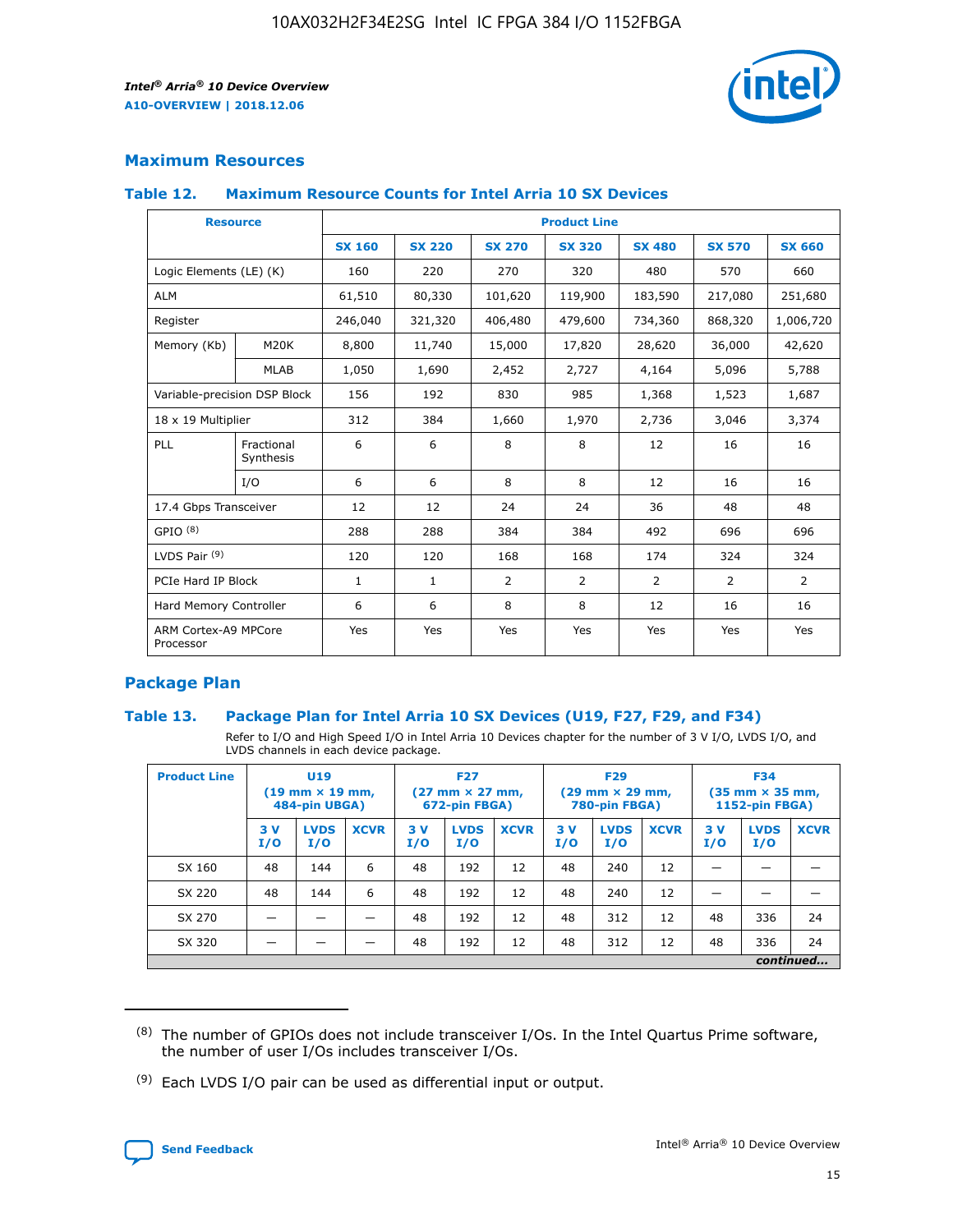

| <b>Product Line</b> | U <sub>19</sub><br>$(19$ mm $\times$ 19 mm,<br>484-pin UBGA) |                    | <b>F27</b><br>$(27 \text{ mm} \times 27 \text{ mm})$<br>672-pin FBGA) |           |                    | <b>F29</b><br>$(29 \text{ mm} \times 29 \text{ mm})$<br>780-pin FBGA) |           |                    | <b>F34</b><br>$(35$ mm $\times$ 35 mm,<br>1152-pin FBGA) |           |                    |             |
|---------------------|--------------------------------------------------------------|--------------------|-----------------------------------------------------------------------|-----------|--------------------|-----------------------------------------------------------------------|-----------|--------------------|----------------------------------------------------------|-----------|--------------------|-------------|
|                     | 3 V<br>I/O                                                   | <b>LVDS</b><br>I/O | <b>XCVR</b>                                                           | 3V<br>I/O | <b>LVDS</b><br>I/O | <b>XCVR</b>                                                           | 3V<br>I/O | <b>LVDS</b><br>I/O | <b>XCVR</b>                                              | 3V<br>I/O | <b>LVDS</b><br>I/O | <b>XCVR</b> |
| SX 480              |                                                              |                    |                                                                       |           |                    |                                                                       | 48        | 312                | 12                                                       | 48        | 444                | 24          |
| SX 570              |                                                              |                    |                                                                       |           |                    |                                                                       |           |                    |                                                          | 48        | 444                | 24          |
| SX 660              |                                                              |                    |                                                                       |           |                    |                                                                       |           |                    |                                                          | 48        | 444                | 24          |

## **Table 14. Package Plan for Intel Arria 10 SX Devices (F35, KF40, and NF40)**

Refer to I/O and High Speed I/O in Intel Arria 10 Devices chapter for the number of 3 V I/O, LVDS I/O, and LVDS channels in each device package.

| <b>Product Line</b> | <b>F35</b><br>$(35 \text{ mm} \times 35 \text{ mm})$<br><b>1152-pin FBGA)</b> |          |             |                                           | <b>KF40</b><br>(40 mm × 40 mm,<br>1517-pin FBGA) |    | <b>NF40</b><br>$(40 \text{ mm} \times 40 \text{ mm})$<br>1517-pin FBGA) |          |             |  |
|---------------------|-------------------------------------------------------------------------------|----------|-------------|-------------------------------------------|--------------------------------------------------|----|-------------------------------------------------------------------------|----------|-------------|--|
|                     | 3 V I/O                                                                       | LVDS I/O | <b>XCVR</b> | <b>LVDS I/O</b><br><b>XCVR</b><br>3 V I/O |                                                  |    | 3 V I/O                                                                 | LVDS I/O | <b>XCVR</b> |  |
| SX 270              | 48                                                                            | 336      | 24          |                                           |                                                  |    |                                                                         |          |             |  |
| SX 320              | 48                                                                            | 336      | 24          |                                           |                                                  |    |                                                                         |          |             |  |
| SX 480              | 48                                                                            | 348      | 36          |                                           |                                                  |    |                                                                         |          |             |  |
| SX 570              | 48                                                                            | 348      | 36          | 96                                        | 600                                              | 36 | 48                                                                      | 540      | 48          |  |
| SX 660              | 48                                                                            | 348      | 36          | 96                                        | 600                                              | 36 | 48                                                                      | 540      | 48          |  |

## **Related Information**

[I/O and High-Speed Differential I/O Interfaces in Intel Arria 10 Devices chapter, Intel](https://www.intel.com/content/www/us/en/programmable/documentation/sam1403482614086.html#sam1403482030321) [Arria 10 Device Handbook](https://www.intel.com/content/www/us/en/programmable/documentation/sam1403482614086.html#sam1403482030321)

Provides the number of 3 V and LVDS I/Os, and LVDS channels for each Intel Arria 10 device package.

Intel<sup>®</sup> Arria<sup>®</sup> 10 Device Overview **[Send Feedback](mailto:FPGAtechdocfeedback@intel.com?subject=Feedback%20on%20Intel%20Arria%2010%20Device%20Overview%20(A10-OVERVIEW%202018.12.06)&body=We%20appreciate%20your%20feedback.%20In%20your%20comments,%20also%20specify%20the%20page%20number%20or%20paragraph.%20Thank%20you.)** Send Feedback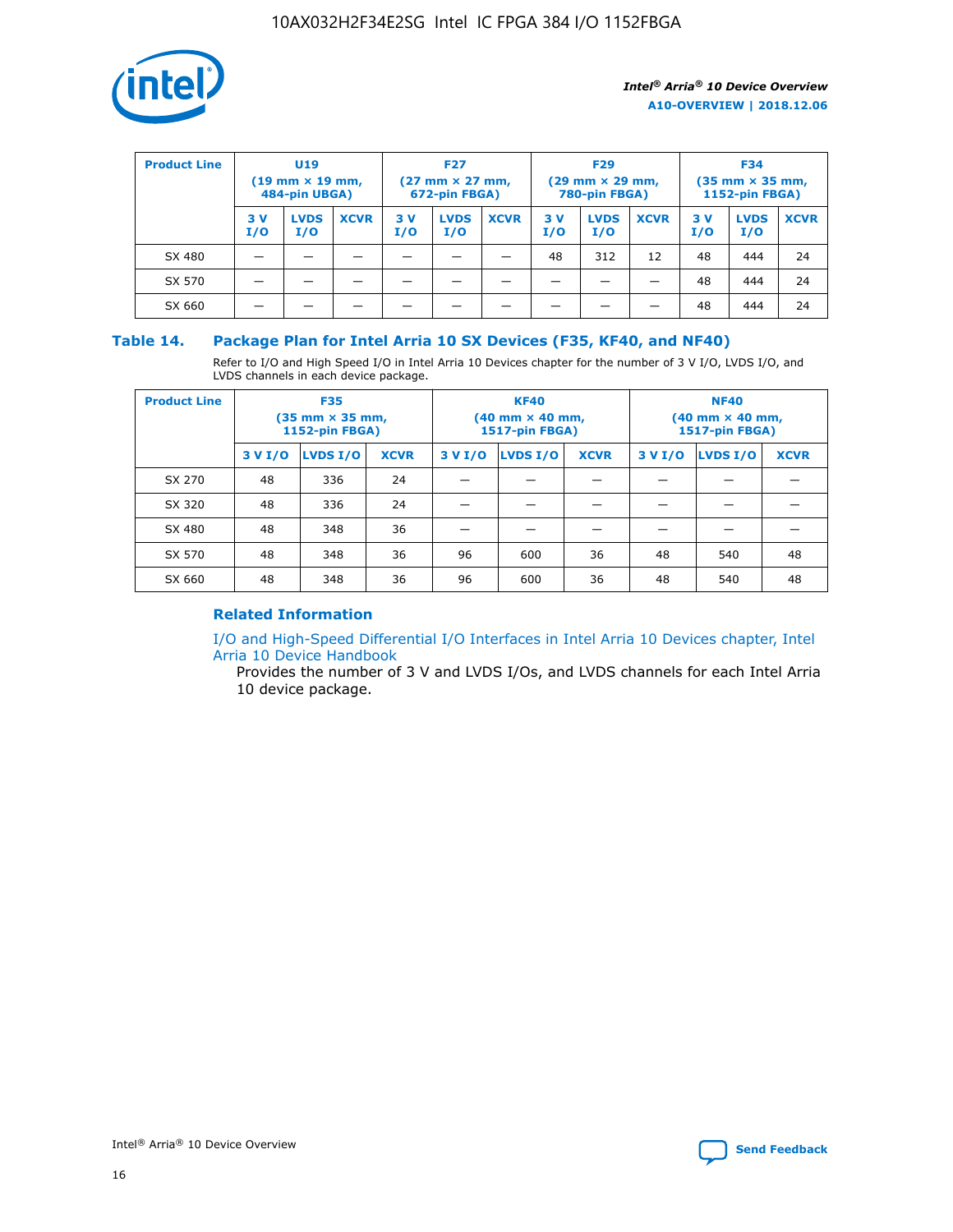

# **I/O Vertical Migration for Intel Arria 10 Devices**

#### **Figure 4. Migration Capability Across Intel Arria 10 Product Lines**

- The arrows indicate the migration paths. The devices included in each vertical migration path are shaded. Devices with fewer resources in the same path have lighter shades.
- To achieve the full I/O migration across product lines in the same migration path, restrict I/Os and transceivers usage to match the product line with the lowest I/O and transceiver counts.
- An LVDS I/O bank in the source device may be mapped to a 3 V I/O bank in the target device. To use memory interface clock frequency higher than 533 MHz, assign external memory interface pins only to banks that are LVDS I/O in both devices.
- There may be nominal 0.15 mm package height difference between some product lines in the same package type.
	- **Variant Product Line Package U19 F27 F29 F34 F35 KF40 NF40 RF40 NF45 SF45 UF45** Intel® Arria® 10 GX GX 160 GX 220 GX 270 GX 320 GX 480 GX 570 GX 660 GX 900 GX 1150 Intel Arria 10 GT GT 900 GT 1150 Intel Arria 10 SX SX 160 SX 220 SX 270 SX 320 SX 480 SX 570 SX 660
- Some migration paths are not shown in the Intel Quartus Prime software **Pin Migration View**.

*Note:* To verify the pin migration compatibility, use the **Pin Migration View** window in the Intel Quartus Prime software Pin Planner.

# **Adaptive Logic Module**

Intel Arria 10 devices use a 20 nm ALM as the basic building block of the logic fabric.

The ALM architecture is the same as the previous generation FPGAs, allowing for efficient implementation of logic functions and easy conversion of IP between the device generations.

The ALM, as shown in following figure, uses an 8-input fracturable look-up table (LUT) with four dedicated registers to help improve timing closure in register-rich designs and achieve an even higher design packing capability than the traditional two-register per LUT architecture.

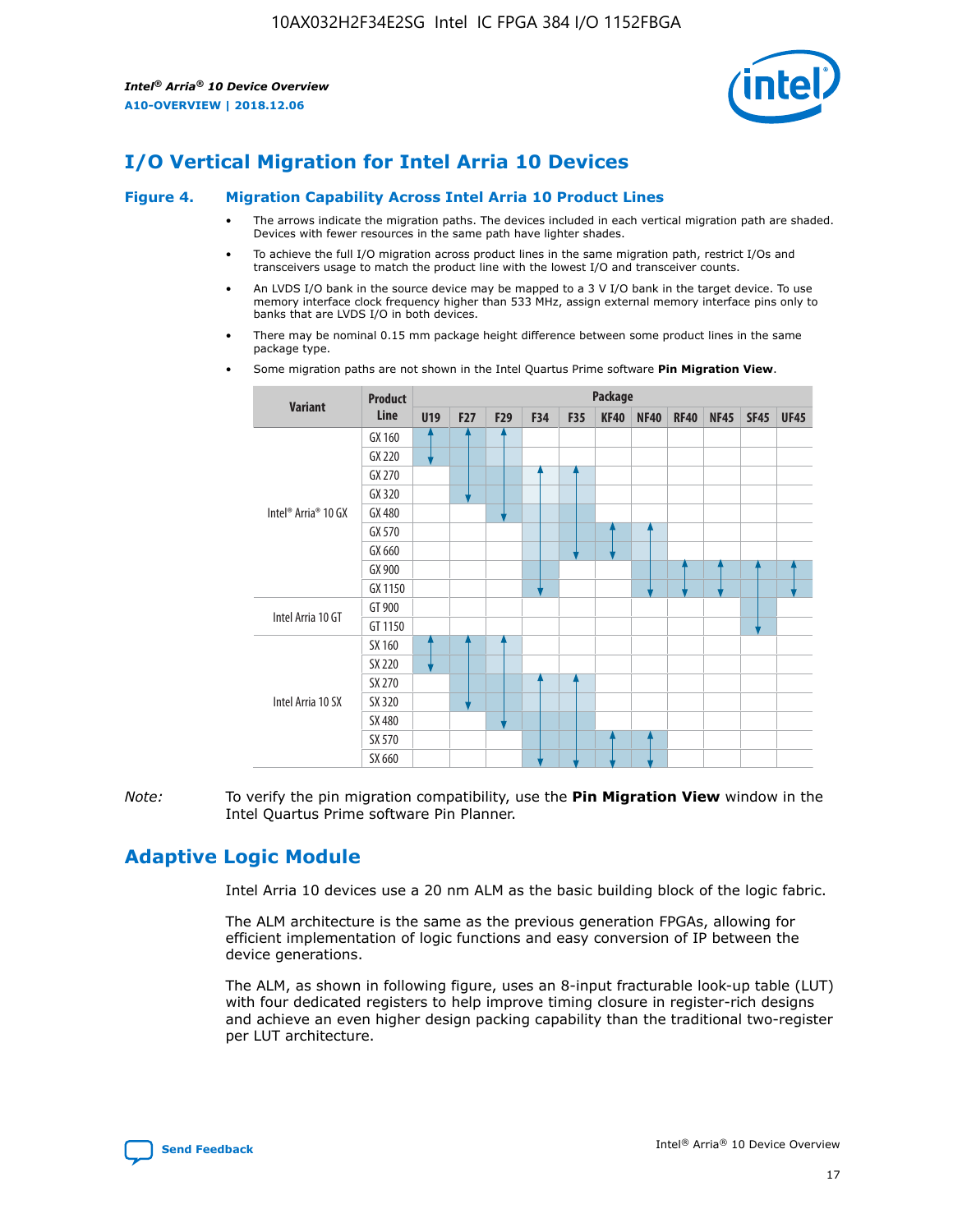

**Figure 5. ALM for Intel Arria 10 Devices**



The Intel Quartus Prime software optimizes your design according to the ALM logic structure and automatically maps legacy designs into the Intel Arria 10 ALM architecture.

## **Variable-Precision DSP Block**

The Intel Arria 10 variable precision DSP blocks support fixed-point arithmetic and floating-point arithmetic.

Features for fixed-point arithmetic:

- High-performance, power-optimized, and fully registered multiplication operations
- 18-bit and 27-bit word lengths
- Two 18 x 19 multipliers or one 27 x 27 multiplier per DSP block
- Built-in addition, subtraction, and 64-bit double accumulation register to combine multiplication results
- Cascading 19-bit or 27-bit when pre-adder is disabled and cascading 18-bit when pre-adder is used to form the tap-delay line for filtering applications
- Cascading 64-bit output bus to propagate output results from one block to the next block without external logic support
- Hard pre-adder supported in 19-bit and 27-bit modes for symmetric filters
- Internal coefficient register bank in both 18-bit and 27-bit modes for filter implementation
- 18-bit and 27-bit systolic finite impulse response (FIR) filters with distributed output adder
- Biased rounding support

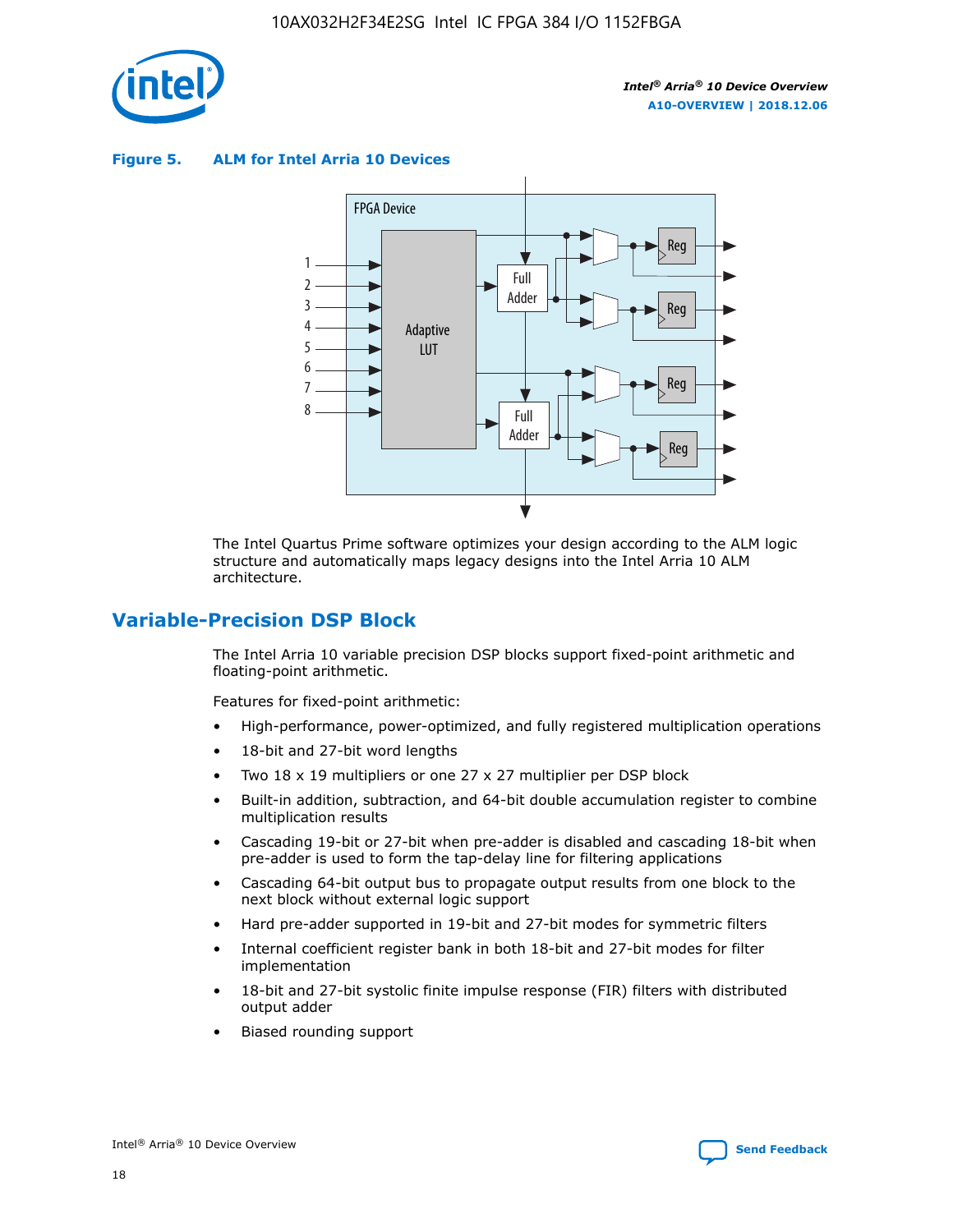

Features for floating-point arithmetic:

- A completely hardened architecture that supports multiplication, addition, subtraction, multiply-add, and multiply-subtract
- Multiplication with accumulation capability and a dynamic accumulator reset control
- Multiplication with cascade summation capability
- Multiplication with cascade subtraction capability
- Complex multiplication
- Direct vector dot product
- Systolic FIR filter

#### **Table 15. Variable-Precision DSP Block Configurations for Intel Arria 10 Devices**

| <b>Usage Example</b>                                       | <b>Multiplier Size (Bit)</b>    | <b>DSP Block Resources</b> |
|------------------------------------------------------------|---------------------------------|----------------------------|
| Medium precision fixed point                               | Two 18 x 19                     |                            |
| High precision fixed or Single precision<br>floating point | One 27 x 27                     |                            |
| Fixed point FFTs                                           | One 19 x 36 with external adder |                            |
| Very high precision fixed point                            | One 36 x 36 with external adder |                            |
| Double precision floating point                            | One 54 x 54 with external adder | 4                          |

#### **Table 16. Resources for Fixed-Point Arithmetic in Intel Arria 10 Devices**

The table lists the variable-precision DSP resources by bit precision for each Intel Arria 10 device.

| <b>Variant</b>        | <b>Product Line</b> | Variable-<br>precision<br><b>DSP Block</b> | <b>Independent Input and Output</b><br><b>Multiplications Operator</b> |                                     | 18 x 19<br><b>Multiplier</b><br><b>Adder Sum</b> | $18 \times 18$<br><b>Multiplier</b><br><b>Adder</b> |
|-----------------------|---------------------|--------------------------------------------|------------------------------------------------------------------------|-------------------------------------|--------------------------------------------------|-----------------------------------------------------|
|                       |                     |                                            | 18 x 19<br><b>Multiplier</b>                                           | $27 \times 27$<br><b>Multiplier</b> | <b>Mode</b>                                      | <b>Summed with</b><br>36 bit Input                  |
| AIntel Arria 10<br>GX | GX 160              | 156                                        | 312                                                                    | 156                                 | 156                                              | 156                                                 |
|                       | GX 220              | 192                                        | 384                                                                    | 192                                 | 192                                              | 192                                                 |
|                       | GX 270              | 830                                        | 1,660                                                                  | 830                                 | 830                                              | 830                                                 |
|                       | GX 320              | 984                                        | 1,968                                                                  | 984                                 | 984                                              | 984                                                 |
|                       | GX 480              | 1,368                                      | 2,736                                                                  | 1,368                               | 1,368                                            | 1,368                                               |
|                       | GX 570              | 1,523                                      | 3,046                                                                  | 1,523                               | 1,523                                            | 1,523                                               |
|                       | GX 660              | 1,687                                      | 3,374                                                                  | 1,687                               | 1,687                                            | 1,687                                               |
|                       | GX 900              | 1,518                                      | 3,036                                                                  | 1,518                               | 1,518                                            | 1,518                                               |
|                       | GX 1150             | 1,518                                      | 3,036                                                                  | 1,518                               | 1,518                                            | 1,518                                               |
| Intel Arria 10        | GT 900              | 1,518                                      | 3,036                                                                  | 1,518                               | 1,518                                            | 1,518                                               |
| GT                    | GT 1150             | 1,518                                      | 3,036                                                                  | 1,518                               | 1,518                                            | 1,518                                               |
| Intel Arria 10        | SX 160              | 156                                        | 312                                                                    | 156                                 | 156                                              | 156                                                 |
| <b>SX</b>             | SX 220              | 192                                        | 384                                                                    | 192                                 | 192                                              | 192                                                 |
|                       | SX 270              | 830                                        | 1,660                                                                  | 830                                 | 830                                              | 830                                                 |
|                       |                     |                                            |                                                                        |                                     |                                                  | continued                                           |

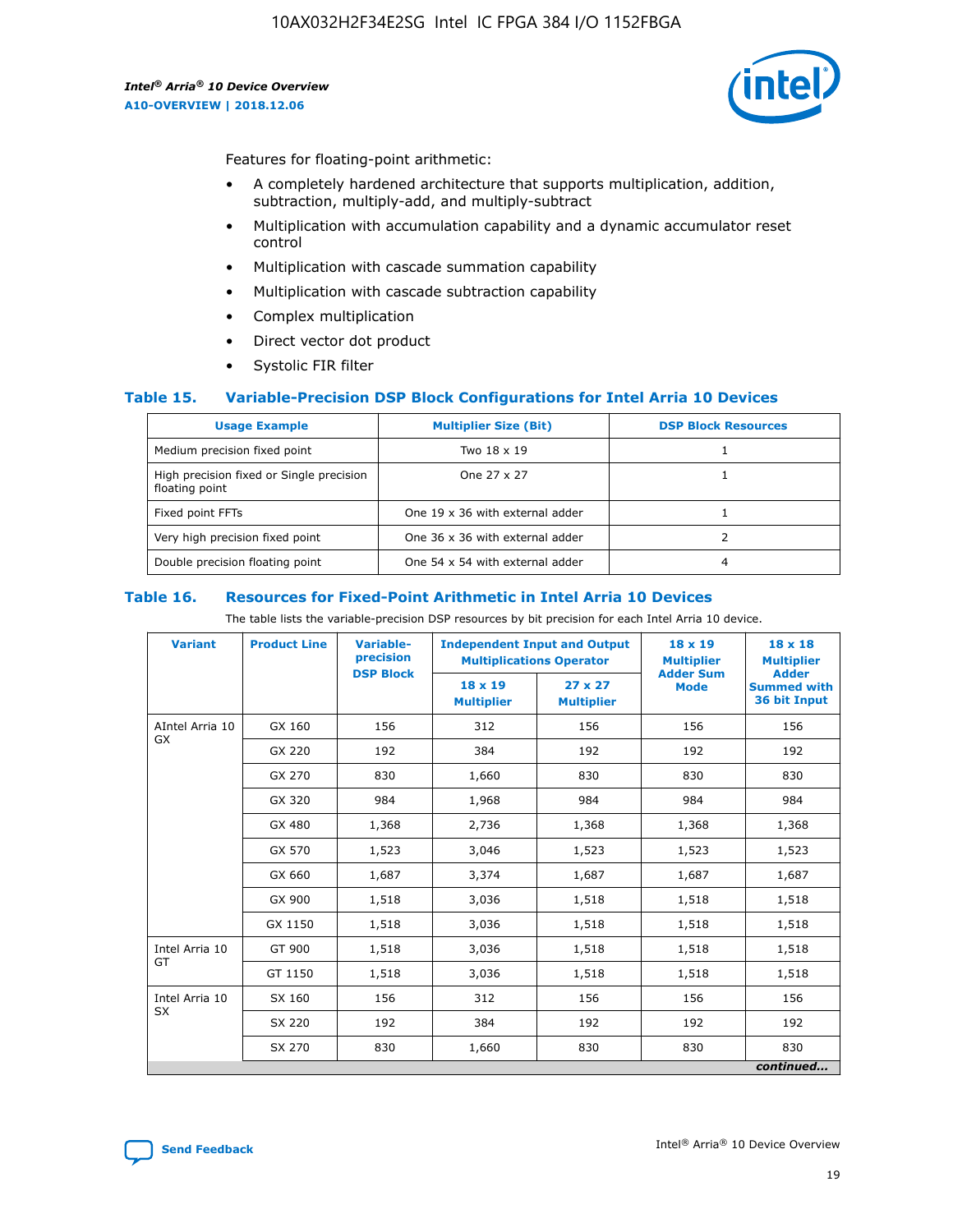

| <b>Variant</b> | <b>Product Line</b> | <b>Variable-</b><br>precision<br><b>DSP Block</b> | <b>Independent Input and Output</b><br><b>Multiplications Operator</b> |                                     | $18 \times 19$<br><b>Multiplier</b><br><b>Adder Sum</b> | $18 \times 18$<br><b>Multiplier</b><br><b>Adder</b> |  |
|----------------|---------------------|---------------------------------------------------|------------------------------------------------------------------------|-------------------------------------|---------------------------------------------------------|-----------------------------------------------------|--|
|                |                     |                                                   | $18 \times 19$<br><b>Multiplier</b>                                    | $27 \times 27$<br><b>Multiplier</b> | <b>Mode</b>                                             | <b>Summed with</b><br>36 bit Input                  |  |
|                | SX 320              | 984                                               | 1,968                                                                  | 984                                 | 984                                                     | 984                                                 |  |
|                | SX 480              | 1,368                                             | 2,736                                                                  | 1,368                               | 1,368                                                   | 1,368                                               |  |
|                | SX 570              | 1,523                                             | 3,046                                                                  | 1,523                               | 1,523                                                   | 1,523                                               |  |
|                | SX 660              | 1,687                                             | 3,374                                                                  | 1,687                               | 1,687                                                   | 1,687                                               |  |

## **Table 17. Resources for Floating-Point Arithmetic in Intel Arria 10 Devices**

The table lists the variable-precision DSP resources by bit precision for each Intel Arria 10 device.

| <b>Variant</b> | <b>Product Line</b> | <b>Variable-</b><br>precision<br><b>DSP Block</b> | <b>Single</b><br><b>Precision</b><br><b>Floating-Point</b><br><b>Multiplication</b><br><b>Mode</b> | <b>Single-Precision</b><br><b>Floating-Point</b><br><b>Adder Mode</b> | Single-<br><b>Precision</b><br><b>Floating-Point</b><br><b>Multiply</b><br><b>Accumulate</b><br><b>Mode</b> | <b>Peak</b><br><b>Giga Floating-</b><br><b>Point</b><br><b>Operations</b><br>per Second<br>(GFLOPs) |
|----------------|---------------------|---------------------------------------------------|----------------------------------------------------------------------------------------------------|-----------------------------------------------------------------------|-------------------------------------------------------------------------------------------------------------|-----------------------------------------------------------------------------------------------------|
| Intel Arria 10 | GX 160              | 156                                               | 156                                                                                                | 156                                                                   | 156                                                                                                         | 140                                                                                                 |
| GX             | GX 220              | 192                                               | 192                                                                                                | 192                                                                   | 192                                                                                                         | 173                                                                                                 |
|                | GX 270              | 830                                               | 830                                                                                                | 830                                                                   | 830                                                                                                         | 747                                                                                                 |
|                | GX 320              | 984                                               | 984                                                                                                | 984                                                                   | 984                                                                                                         | 886                                                                                                 |
|                | GX 480              | 1,369                                             | 1,368                                                                                              | 1,368                                                                 | 1,368                                                                                                       | 1,231                                                                                               |
|                | GX 570              | 1,523                                             | 1,523                                                                                              | 1,523                                                                 | 1,523                                                                                                       | 1,371                                                                                               |
|                | GX 660              | 1,687                                             | 1,687                                                                                              | 1,687                                                                 | 1,687                                                                                                       | 1,518                                                                                               |
|                | GX 900              | 1,518                                             | 1,518                                                                                              | 1,518                                                                 | 1,518                                                                                                       | 1,366                                                                                               |
|                | GX 1150             | 1,518                                             | 1,518                                                                                              | 1,518                                                                 | 1,518                                                                                                       | 1,366                                                                                               |
| Intel Arria 10 | GT 900              | 1,518                                             | 1,518                                                                                              | 1,518                                                                 | 1,518                                                                                                       | 1,366                                                                                               |
| GT             | GT 1150             | 1,518                                             | 1,518                                                                                              | 1,518                                                                 | 1,518                                                                                                       | 1,366                                                                                               |
| Intel Arria 10 | SX 160              | 156                                               | 156                                                                                                | 156                                                                   | 156                                                                                                         | 140                                                                                                 |
| SX             | SX 220              | 192                                               | 192                                                                                                | 192                                                                   | 192                                                                                                         | 173                                                                                                 |
|                | SX 270              | 830                                               | 830                                                                                                | 830                                                                   | 830                                                                                                         | 747                                                                                                 |
|                | SX 320              | 984                                               | 984                                                                                                | 984                                                                   | 984                                                                                                         | 886                                                                                                 |
|                | SX 480              | 1,369                                             | 1,368                                                                                              | 1,368                                                                 | 1,368                                                                                                       | 1,231                                                                                               |
|                | SX 570              | 1,523                                             | 1,523                                                                                              | 1,523                                                                 | 1,523                                                                                                       | 1,371                                                                                               |
|                | SX 660              | 1,687                                             | 1,687                                                                                              | 1,687                                                                 | 1,687                                                                                                       | 1,518                                                                                               |

# **Embedded Memory Blocks**

The embedded memory blocks in the devices are flexible and designed to provide an optimal amount of small- and large-sized memory arrays to fit your design requirements.

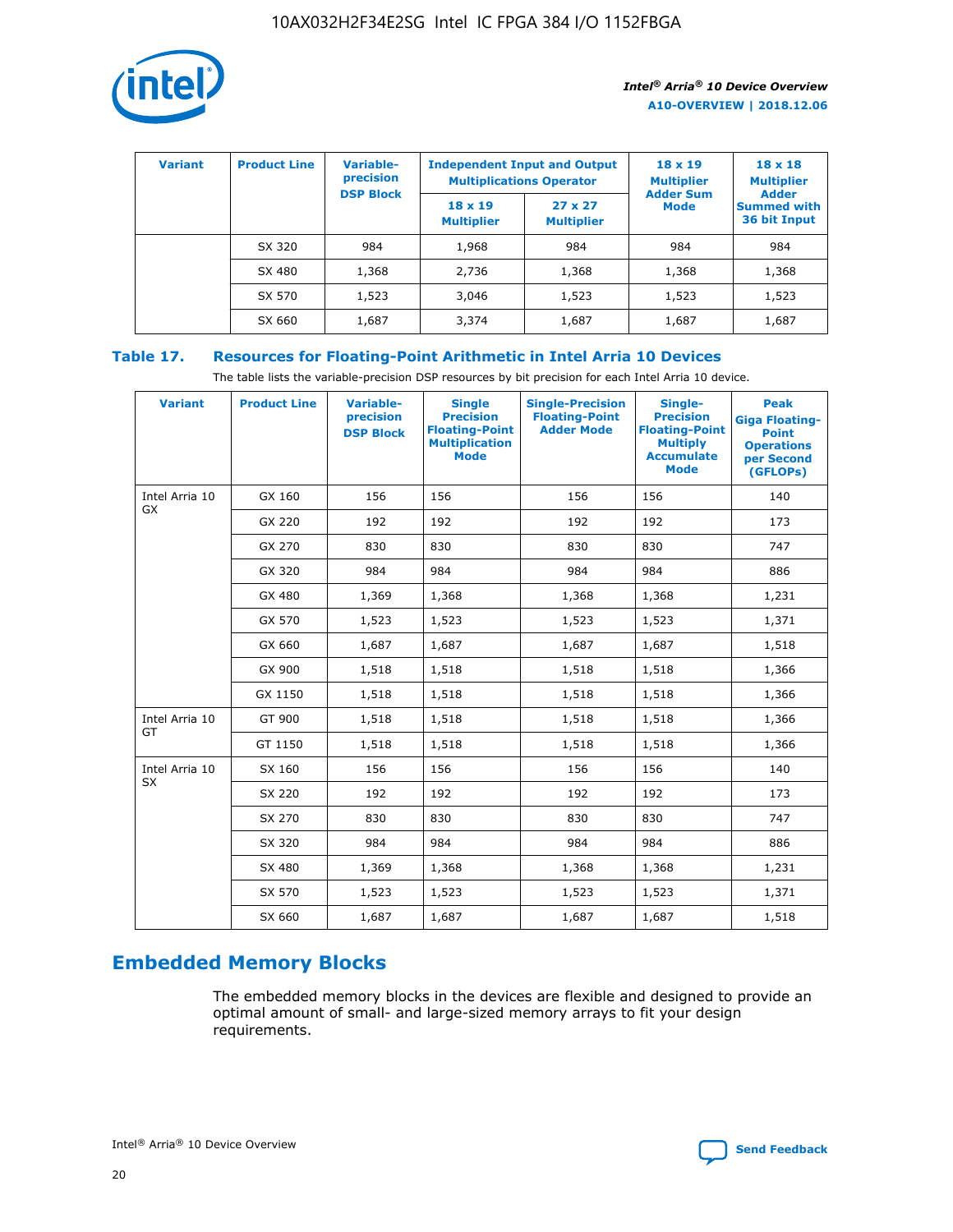

## **Types of Embedded Memory**

The Intel Arria 10 devices contain two types of memory blocks:

- 20 Kb M20K blocks—blocks of dedicated memory resources. The M20K blocks are ideal for larger memory arrays while still providing a large number of independent ports.
- 640 bit memory logic array blocks (MLABs)—enhanced memory blocks that are configured from dual-purpose logic array blocks (LABs). The MLABs are ideal for wide and shallow memory arrays. The MLABs are optimized for implementation of shift registers for digital signal processing (DSP) applications, wide and shallow FIFO buffers, and filter delay lines. Each MLAB is made up of ten adaptive logic modules (ALMs). In the Intel Arria 10 devices, you can configure these ALMs as ten 32 x 2 blocks, giving you one 32 x 20 simple dual-port SRAM block per MLAB.

## **Embedded Memory Capacity in Intel Arria 10 Devices**

|                   | <b>Product</b> |              | <b>M20K</b>         | <b>MLAB</b>  |                     | <b>Total RAM Bit</b> |
|-------------------|----------------|--------------|---------------------|--------------|---------------------|----------------------|
| <b>Variant</b>    | <b>Line</b>    | <b>Block</b> | <b>RAM Bit (Kb)</b> | <b>Block</b> | <b>RAM Bit (Kb)</b> | (Kb)                 |
| Intel Arria 10 GX | GX 160         | 440          | 8,800               | 1,680        | 1,050               | 9,850                |
|                   | GX 220         | 587          | 11,740              | 2,703        | 1,690               | 13,430               |
|                   | GX 270         | 750          | 15,000              | 3,922        | 2,452               | 17,452               |
|                   | GX 320         | 891          | 17,820              | 4,363        | 2,727               | 20,547               |
|                   | GX 480         | 1,431        | 28,620              | 6,662        | 4,164               | 32,784               |
|                   | GX 570         | 1,800        | 36,000              | 8,153        | 5,096               | 41,096               |
|                   | GX 660         | 2,131        | 42,620              | 9,260        | 5,788               | 48,408               |
|                   | GX 900         | 2,423        | 48,460              | 15,017       | 9,386               | 57,846               |
|                   | GX 1150        | 2,713        | 54,260              | 20,774       | 12,984              | 67,244               |
| Intel Arria 10 GT | GT 900         | 2,423        | 48,460              | 15,017       | 9,386               | 57,846               |
|                   | GT 1150        | 2,713        | 54,260              | 20,774       | 12,984              | 67,244               |
| Intel Arria 10 SX | SX 160         | 440          | 8,800               | 1,680        | 1,050               | 9,850                |
|                   | SX 220         | 587          | 11,740              | 2,703        | 1,690               | 13,430               |
|                   | SX 270         | 750          | 15,000              | 3,922        | 2,452               | 17,452               |
|                   | SX 320         | 891          | 17,820              | 4,363        | 2,727               | 20,547               |
|                   | SX 480         | 1,431        | 28,620              | 6,662        | 4,164               | 32,784               |
|                   | SX 570         | 1,800        | 36,000              | 8,153        | 5,096               | 41,096               |
|                   | SX 660         | 2,131        | 42,620              | 9,260        | 5,788               | 48,408               |

#### **Table 18. Embedded Memory Capacity and Distribution in Intel Arria 10 Devices**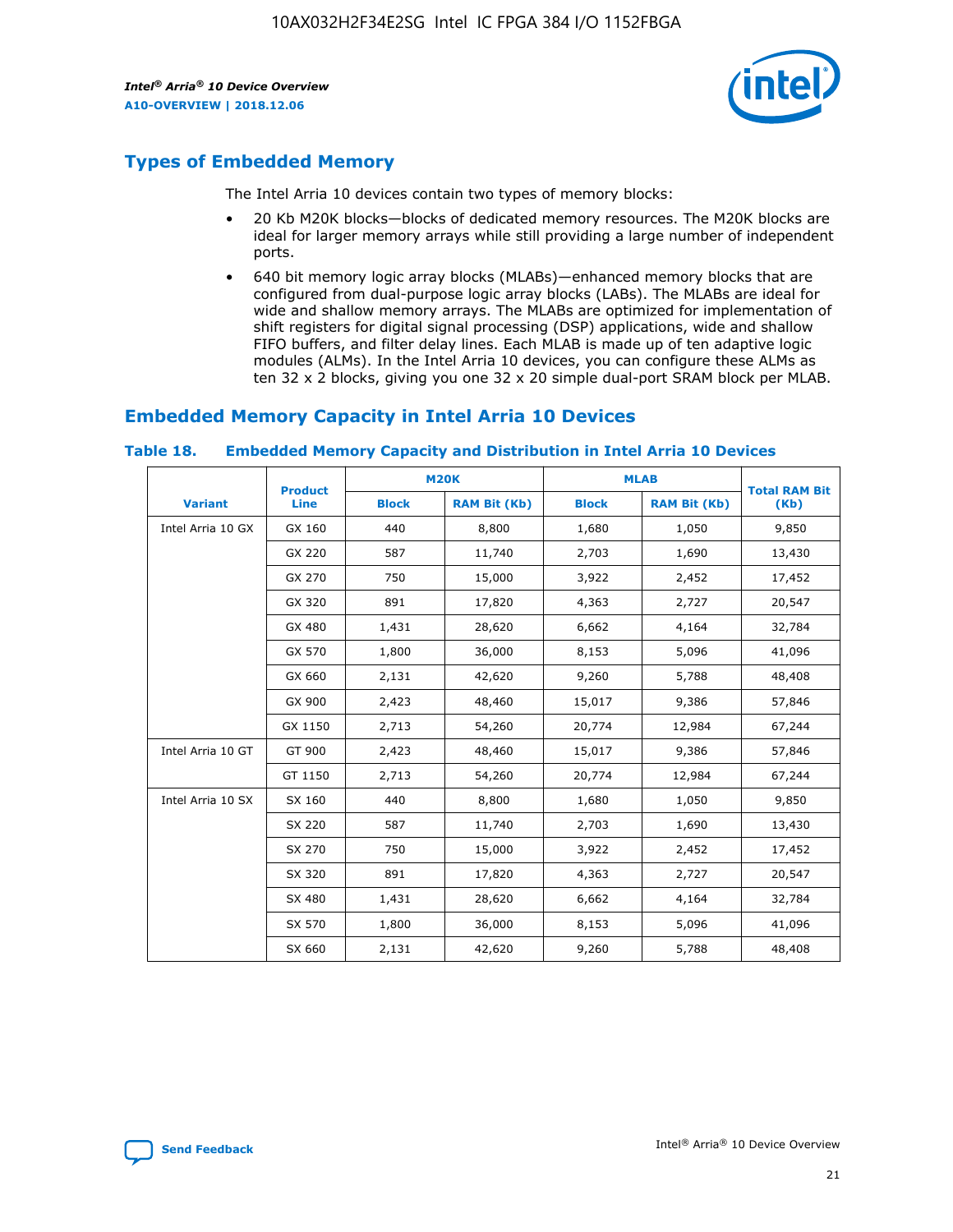

## **Embedded Memory Configurations for Single-port Mode**

#### **Table 19. Single-port Embedded Memory Configurations for Intel Arria 10 Devices**

This table lists the maximum configurations supported for single-port RAM and ROM modes.

| <b>Memory Block</b> | Depth (bits) | <b>Programmable Width</b> |
|---------------------|--------------|---------------------------|
| MLAB                | 32           | x16, x18, or x20          |
|                     | 64(10)       | x8, x9, x10               |
| M20K                | 512          | x40, x32                  |
|                     | 1K           | x20, x16                  |
|                     | 2K           | x10, x8                   |
|                     | 4K           | x5, x4                    |
|                     | 8K           | x2                        |
|                     | 16K          | x1                        |

# **Clock Networks and PLL Clock Sources**

The clock network architecture is based on Intel's global, regional, and peripheral clock structure. This clock structure is supported by dedicated clock input pins, fractional clock synthesis PLLs, and integer I/O PLLs.

## **Clock Networks**

The Intel Arria 10 core clock networks are capable of up to 800 MHz fabric operation across the full industrial temperature range. For the external memory interface, the clock network supports the hard memory controller with speeds up to 2,400 Mbps in a quarter-rate transfer.

To reduce power consumption, the Intel Quartus Prime software identifies all unused sections of the clock network and powers them down.

## **Fractional Synthesis and I/O PLLs**

Intel Arria 10 devices contain up to 32 fractional synthesis PLLs and up to 16 I/O PLLs that are available for both specific and general purpose uses in the core:

- Fractional synthesis PLLs—located in the column adjacent to the transceiver blocks
- I/O PLLs—located in each bank of the 48 I/Os

## **Fractional Synthesis PLLs**

You can use the fractional synthesis PLLs to:

- Reduce the number of oscillators that are required on your board
- Reduce the number of clock pins that are used in the device by synthesizing multiple clock frequencies from a single reference clock source

<sup>(10)</sup> Supported through software emulation and consumes additional MLAB blocks.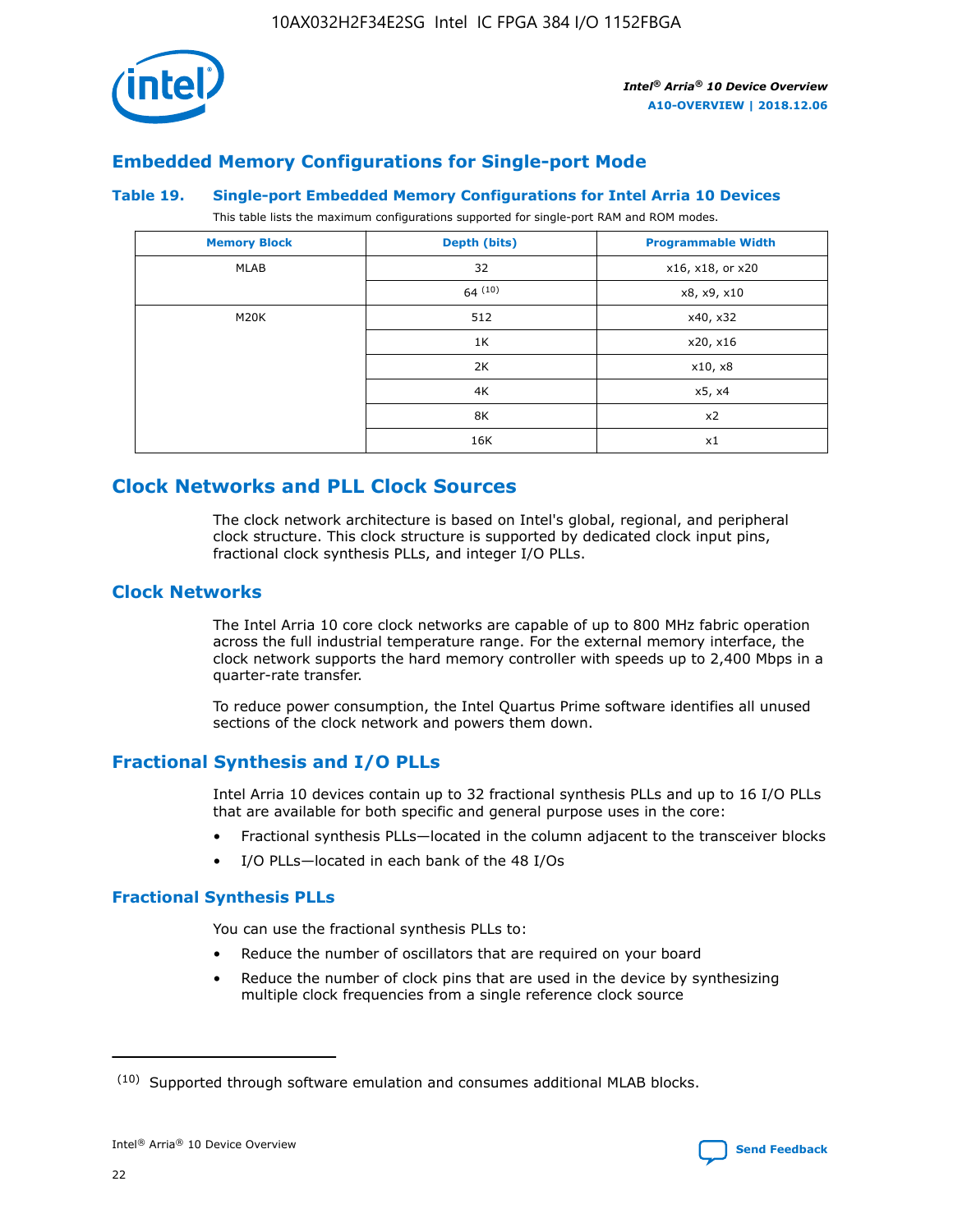

The fractional synthesis PLLs support the following features:

- Reference clock frequency synthesis for transceiver CMU and Advanced Transmit (ATX) PLLs
- Clock network delay compensation
- Zero-delay buffering
- Direct transmit clocking for transceivers
- Independently configurable into two modes:
	- Conventional integer mode equivalent to the general purpose PLL
	- Enhanced fractional mode with third order delta-sigma modulation
- PLL cascading

#### **I/O PLLs**

The integer mode I/O PLLs are located in each bank of 48 I/Os. You can use the I/O PLLs to simplify the design of external memory and high-speed LVDS interfaces.

In each I/O bank, the I/O PLLs are adjacent to the hard memory controllers and LVDS SERDES. Because these PLLs are tightly coupled with the I/Os that need to use them, it makes it easier to close timing.

You can use the I/O PLLs for general purpose applications in the core such as clock network delay compensation and zero-delay buffering.

Intel Arria 10 devices support PLL-to-PLL cascading.

## **FPGA General Purpose I/O**

Intel Arria 10 devices offer highly configurable GPIOs. Each I/O bank contains 48 general purpose I/Os and a high-efficiency hard memory controller.

The following list describes the features of the GPIOs:

- Consist of 3 V I/Os for high-voltage application and LVDS I/Os for differential signaling
	- Up to two 3 V I/O banks, available in some devices, that support up to 3 V I/O standards
	- LVDS I/O banks that support up to 1.8 V I/O standards
- Support a wide range of single-ended and differential I/O interfaces
- LVDS speeds up to 1.6 Gbps
- Each LVDS pair of pins has differential input and output buffers, allowing you to configure the LVDS direction for each pair.
- Programmable bus hold and weak pull-up
- Programmable differential output voltage  $(V_{OD})$  and programmable pre-emphasis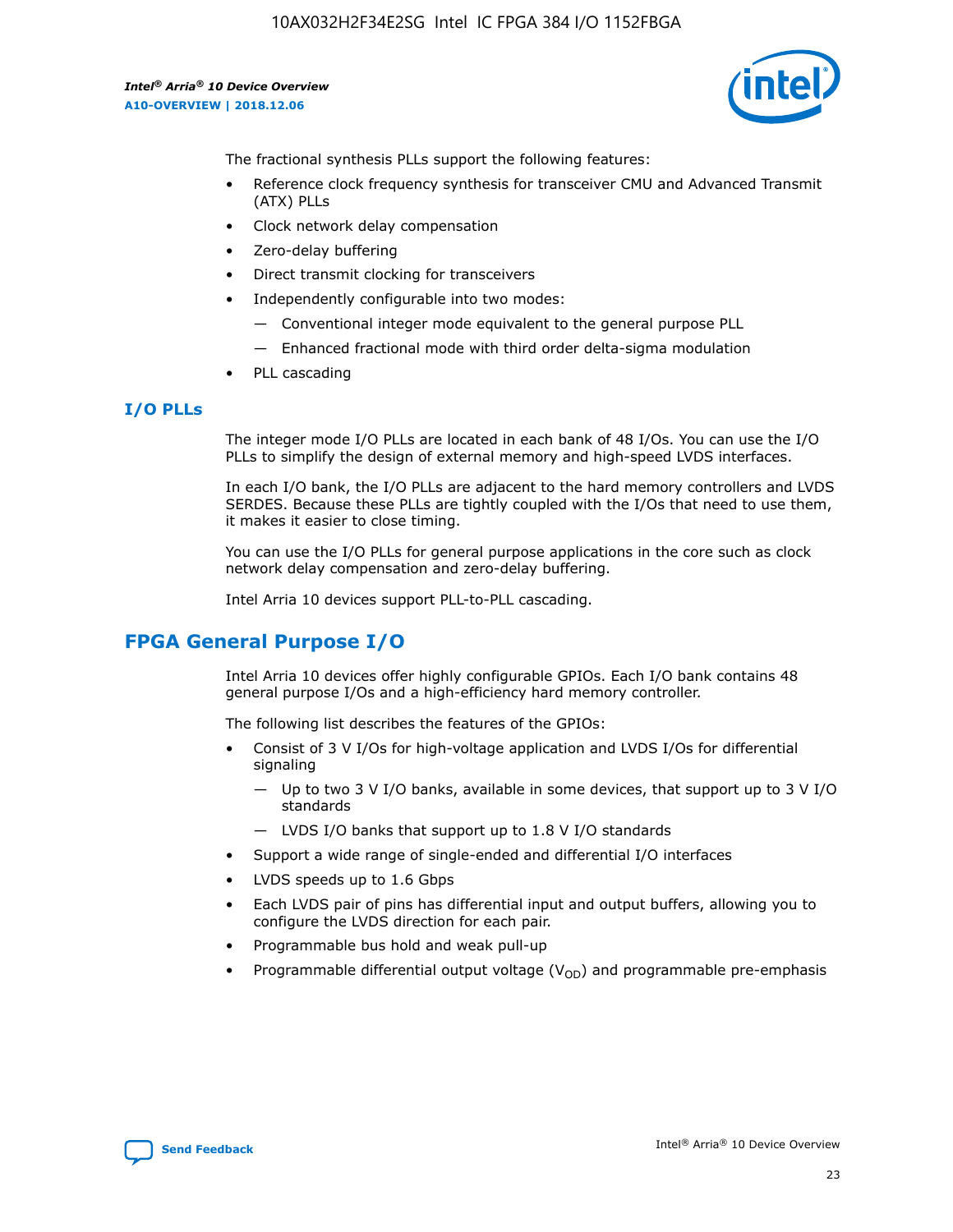

- Series (R<sub>S</sub>) and parallel (R<sub>T</sub>) on-chip termination (OCT) for all I/O banks with OCT calibration to limit the termination impedance variation
- On-chip dynamic termination that has the ability to swap between series and parallel termination, depending on whether there is read or write on a common bus for signal integrity
- Easy timing closure support using the hard read FIFO in the input register path, and delay-locked loop (DLL) delay chain with fine and coarse architecture

# **External Memory Interface**

Intel Arria 10 devices offer massive external memory bandwidth, with up to seven 32 bit DDR4 memory interfaces running at up to 2,400 Mbps. This bandwidth provides additional ease of design, lower power, and resource efficiencies of hardened highperformance memory controllers.

The memory interface within Intel Arria 10 FPGAs and SoCs delivers the highest performance and ease of use. You can configure up to a maximum width of 144 bits when using the hard or soft memory controllers. If required, you can bypass the hard memory controller and use a soft controller implemented in the user logic.

Each I/O contains a hardened DDR read/write path (PHY) capable of performing key memory interface functionality such as read/write leveling, FIFO buffering to lower latency and improve margin, timing calibration, and on-chip termination.

The timing calibration is aided by the inclusion of hard microcontrollers based on Intel's Nios® II technology, specifically tailored to control the calibration of multiple memory interfaces. This calibration allows the Intel Arria 10 device to compensate for any changes in process, voltage, or temperature either within the Intel Arria 10 device itself, or within the external memory device. The advanced calibration algorithms ensure maximum bandwidth and robust timing margin across all operating conditions.

In addition to parallel memory interfaces, Intel Arria 10 devices support serial memory technologies such as the Hybrid Memory Cube (HMC). The HMC is supported by the Intel Arria 10 high-speed serial transceivers which connect up to four HMC links, with each link running at data rates up to 15 Gbps.

#### **Related Information**

#### [External Memory Interface Spec Estimator](http://www.altera.com/technology/memory/estimator/mem-emif-index.html)

Provides a parametric tool that allows you to find and compare the performance of the supported external memory interfaces in IntelFPGAs.

## **Memory Standards Supported by Intel Arria 10 Devices**

The I/Os are designed to provide high performance support for existing and emerging external memory standards.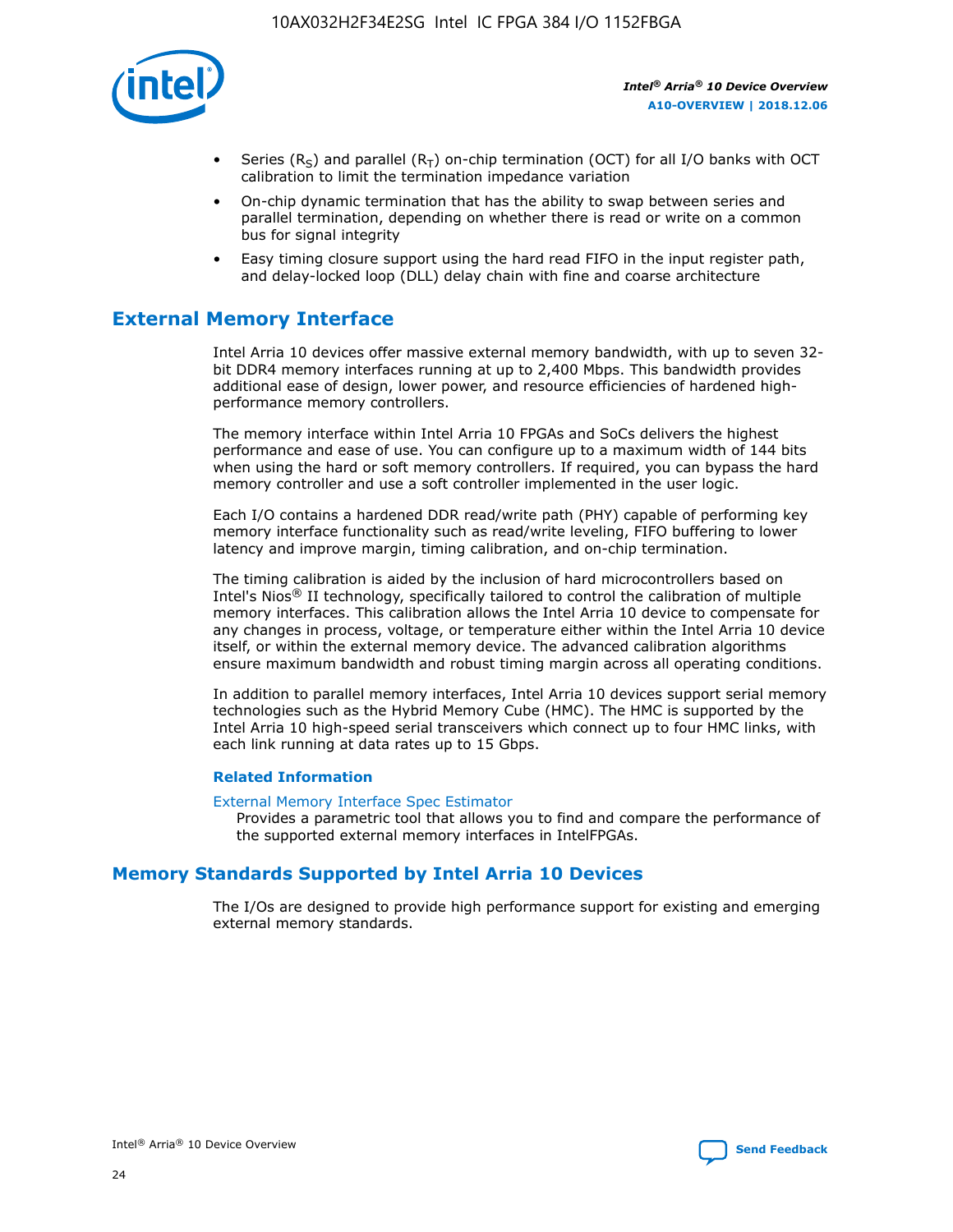

#### **Table 20. Memory Standards Supported by the Hard Memory Controller**

This table lists the overall capability of the hard memory controller. For specific details, refer to the External Memory Interface Spec Estimator and Intel Arria 10 Device Datasheet.

| <b>Memory Standard</b> | <b>Rate Support</b> | <b>Ping Pong PHY Support</b> | <b>Maximum Frequency</b><br>(MHz) |
|------------------------|---------------------|------------------------------|-----------------------------------|
| <b>DDR4 SDRAM</b>      | Quarter rate        | Yes                          | 1,067                             |
|                        |                     |                              | 1,200                             |
| DDR3 SDRAM             | Half rate           | Yes                          | 533                               |
|                        |                     |                              | 667                               |
|                        | Quarter rate        | Yes                          | 1,067                             |
|                        |                     |                              | 1,067                             |
| <b>DDR3L SDRAM</b>     | Half rate           | Yes                          | 533                               |
|                        |                     |                              | 667                               |
|                        | Quarter rate        | Yes                          | 933                               |
|                        |                     |                              | 933                               |
| LPDDR3 SDRAM           | Half rate           |                              | 533                               |
|                        | Quarter rate        |                              | 800                               |

#### **Table 21. Memory Standards Supported by the Soft Memory Controller**

| <b>Memory Standard</b>      | <b>Rate Support</b> | <b>Maximum Frequency</b><br>(MHz) |
|-----------------------------|---------------------|-----------------------------------|
| <b>RLDRAM 3 (11)</b>        | Quarter rate        | 1,200                             |
| ODR IV SRAM <sup>(11)</sup> | Quarter rate        | 1,067                             |
| <b>ODR II SRAM</b>          | Full rate           | 333                               |
|                             | Half rate           | 633                               |
| <b>ODR II+ SRAM</b>         | Full rate           | 333                               |
|                             | Half rate           | 633                               |
| <b>ODR II+ Xtreme SRAM</b>  | Full rate           | 333                               |
|                             | Half rate           | 633                               |

#### **Table 22. Memory Standards Supported by the HPS Hard Memory Controller**

The hard processor system (HPS) is available in Intel Arria 10 SoC devices only.

| <b>Memory Standard</b> | <b>Rate Support</b> | <b>Maximum Frequency</b><br>(MHz) |
|------------------------|---------------------|-----------------------------------|
| <b>DDR4 SDRAM</b>      | Half rate           | 1,200                             |
| <b>DDR3 SDRAM</b>      | Half rate           | 1,067                             |
| <b>DDR3L SDRAM</b>     | Half rate           | 933                               |

<sup>(11)</sup> Intel Arria 10 devices support this external memory interface using hard PHY with soft memory controller.

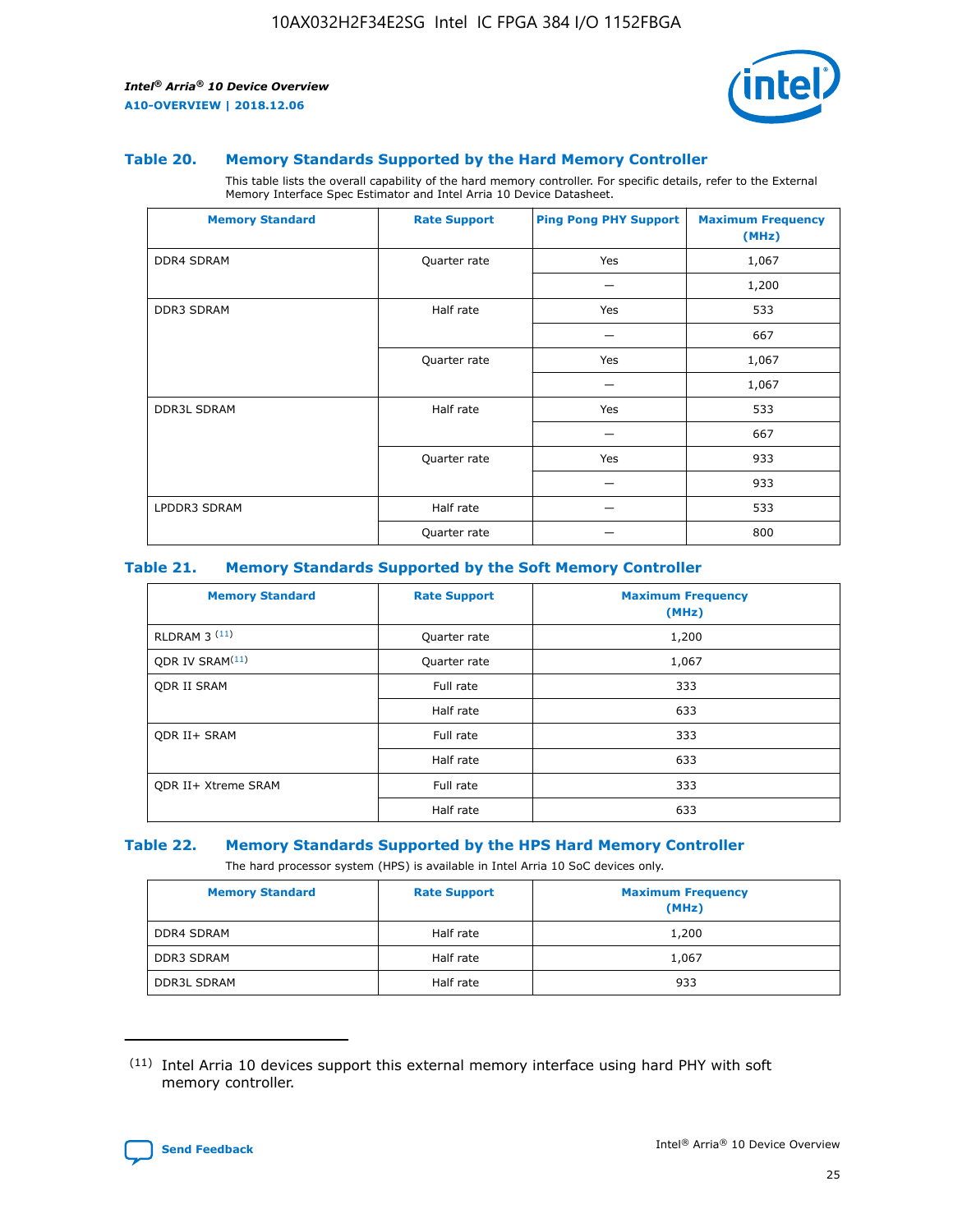

#### **Related Information**

#### [Intel Arria 10 Device Datasheet](https://www.intel.com/content/www/us/en/programmable/documentation/mcn1413182292568.html#mcn1413182153340)

Lists the memory interface performance according to memory interface standards, rank or chip select configurations, and Intel Arria 10 device speed grades.

# **PCIe Gen1, Gen2, and Gen3 Hard IP**

Intel Arria 10 devices contain PCIe hard IP that is designed for performance and ease-of-use:

- Includes all layers of the PCIe stack—transaction, data link and physical layers.
- Supports PCIe Gen3, Gen2, and Gen1 Endpoint and Root Port in x1, x2, x4, or x8 lane configuration.
- Operates independently from the core logic—optional configuration via protocol (CvP) allows the PCIe link to power up and complete link training in less than 100 ms while the Intel Arria 10 device completes loading the programming file for the rest of the FPGA.
- Provides added functionality that makes it easier to support emerging features such as Single Root I/O Virtualization (SR-IOV) and optional protocol extensions.
- Provides improved end-to-end datapath protection using ECC.
- Supports FPGA configuration via protocol (CvP) using PCIe at Gen3, Gen2, or Gen1 speed.

#### **Related Information**

PCS Features on page 30

# **Enhanced PCS Hard IP for Interlaken and 10 Gbps Ethernet**

## **Interlaken Support**

The Intel Arria 10 enhanced PCS hard IP provides integrated Interlaken PCS supporting rates up to 25.8 Gbps per lane.

The Interlaken PCS is based on the proven functionality of the PCS developed for Intel's previous generation FPGAs, which demonstrated interoperability with Interlaken ASSP vendors and third-party IP suppliers. The Interlaken PCS is present in every transceiver channel in Intel Arria 10 devices.

#### **Related Information**

PCS Features on page 30

## **10 Gbps Ethernet Support**

The Intel Arria 10 enhanced PCS hard IP supports 10GBASE-R PCS compliant with IEEE 802.3 10 Gbps Ethernet (10GbE). The integrated hard IP support for 10GbE and the 10 Gbps transceivers save external PHY cost, board space, and system power.

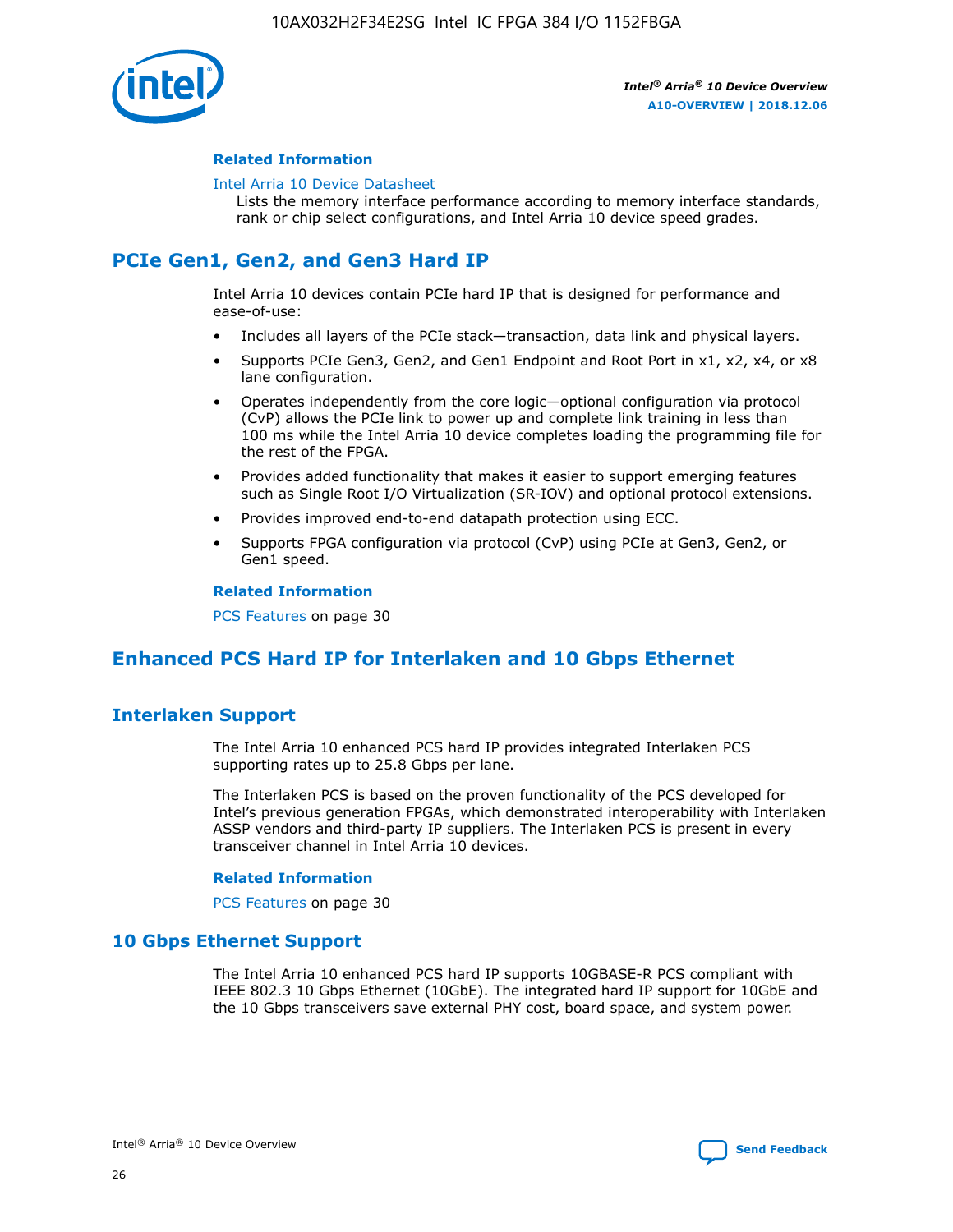

The scalable hard IP supports multiple independent 10GbE ports while using a single PLL for all the 10GBASE-R PCS instantiations, which saves on core logic resources and clock networks:

- Simplifies multiport 10GbE systems compared to XAUI interfaces that require an external XAUI-to-10G PHY.
- Incorporates Electronic Dispersion Compensation (EDC), which enables direct connection to standard 10 Gbps XFP and SFP+ pluggable optical modules.
- Supports backplane Ethernet applications and includes a hard 10GBASE-KR Forward Error Correction (FEC) circuit that you can use for 10 Gbps and 40 Gbps applications.

The 10 Gbps Ethernet PCS hard IP and 10GBASE-KR FEC are present in every transceiver channel.

#### **Related Information**

PCS Features on page 30

# **Low Power Serial Transceivers**

Intel Arria 10 FPGAs and SoCs include lowest power transceivers that deliver high bandwidth, throughput and low latency.

Intel Arria 10 devices deliver the industry's lowest power consumption per transceiver channel:

- 12.5 Gbps transceivers at as low as 242 mW
- 10 Gbps transceivers at as low as 168 mW
- 6 Gbps transceivers at as low as 117 mW

Intel Arria 10 transceivers support various data rates according to application:

- Chip-to-chip and chip-to-module applications—from 1 Gbps up to 25.8 Gbps
- Long reach and backplane applications—from 1 Gbps up to 12.5 with advanced adaptive equalization
- Critical power sensitive applications—from 1 Gbps up to 11.3 Gbps using lower power modes

The combination of 20 nm process technology and architectural advances provide the following benefits:

- Significant reduction in die area and power consumption
- Increase of up to two times in transceiver I/O density compared to previous generation devices while maintaining optimal signal integrity
- Up to 72 total transceiver channels—you can configure up to 6 of these channels to run as fast as 25.8 Gbps
- All channels feature continuous data rate support up to the maximum rated speed

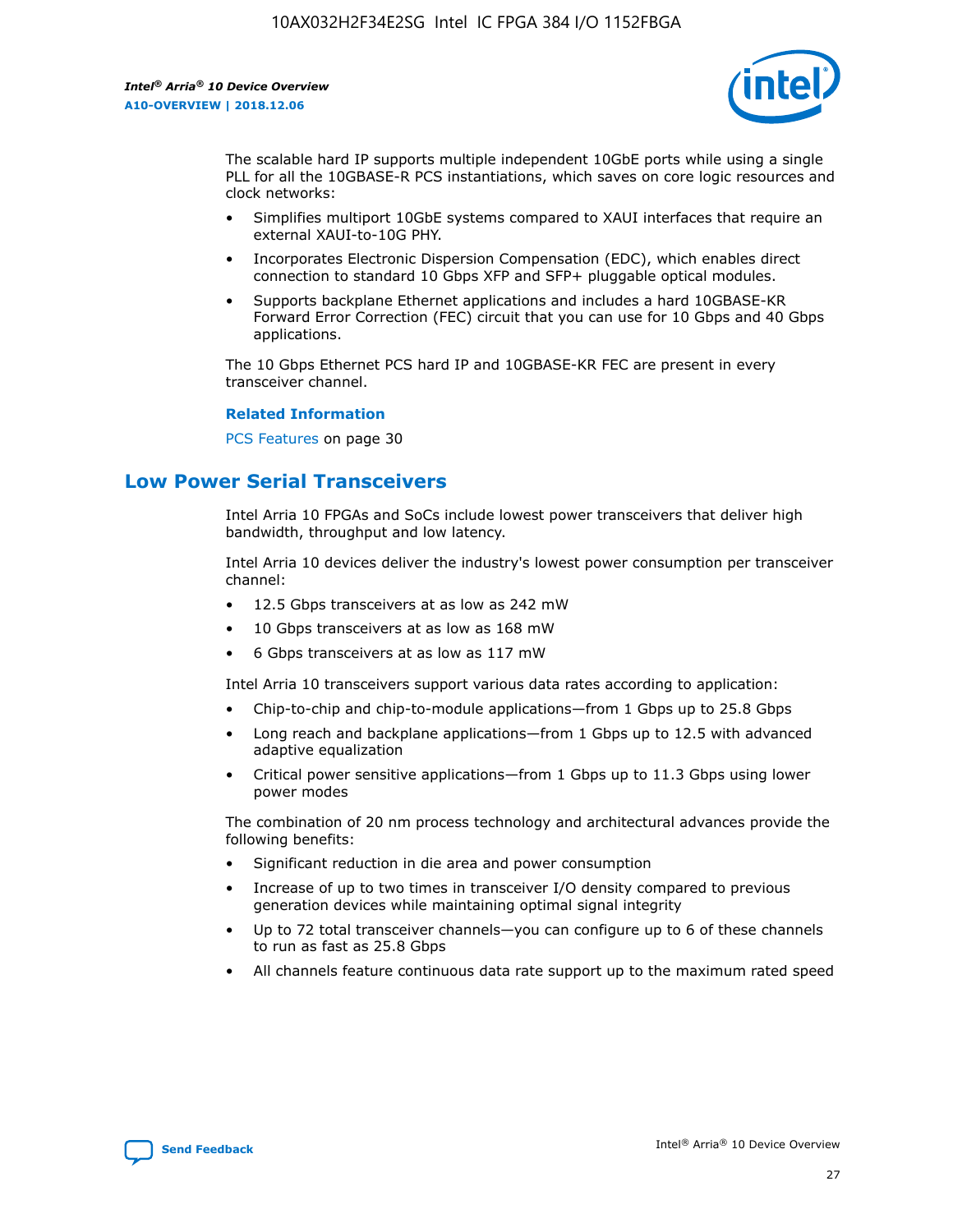

## Transceiver PMA TX/RX PCS ATX PLL Transceiver PMA TX/RX PCS fPLL Network Flexible Clock Distribution Network PCS Transceiver PMA TX/RX FPGA **Clock Distribution** Fabric PCS Transceiver PMA TX/RX ATX Flexible PLL PCS Transceiver PMA TX/RX ▲ fPLL Transceiver PMA TX/RX PCS 4

### **Figure 6. Intel Arria 10 Transceiver Block Architecture**

## **Transceiver Channels**

All transceiver channels feature a dedicated Physical Medium Attachment (PMA) and a hardened Physical Coding Sublayer (PCS).

- The PMA provides primary interfacing capabilities to physical channels.
- The PCS typically handles encoding/decoding, word alignment, and other preprocessing functions before transferring data to the FPGA core fabric.

A transceiver channel consists of a PMA and a PCS block. Most transceiver banks have 6 channels. There are some transceiver banks that contain only 3 channels.

A wide variety of bonded and non-bonded data rate configurations is possible using a highly configurable clock distribution network. Up to 80 independent transceiver data rates can be configured.

The following figures are graphical representations of top views of the silicon die, which correspond to reverse views for flip chip packages. Different Intel Arria 10 devices may have different floorplans than the ones shown in the figures.

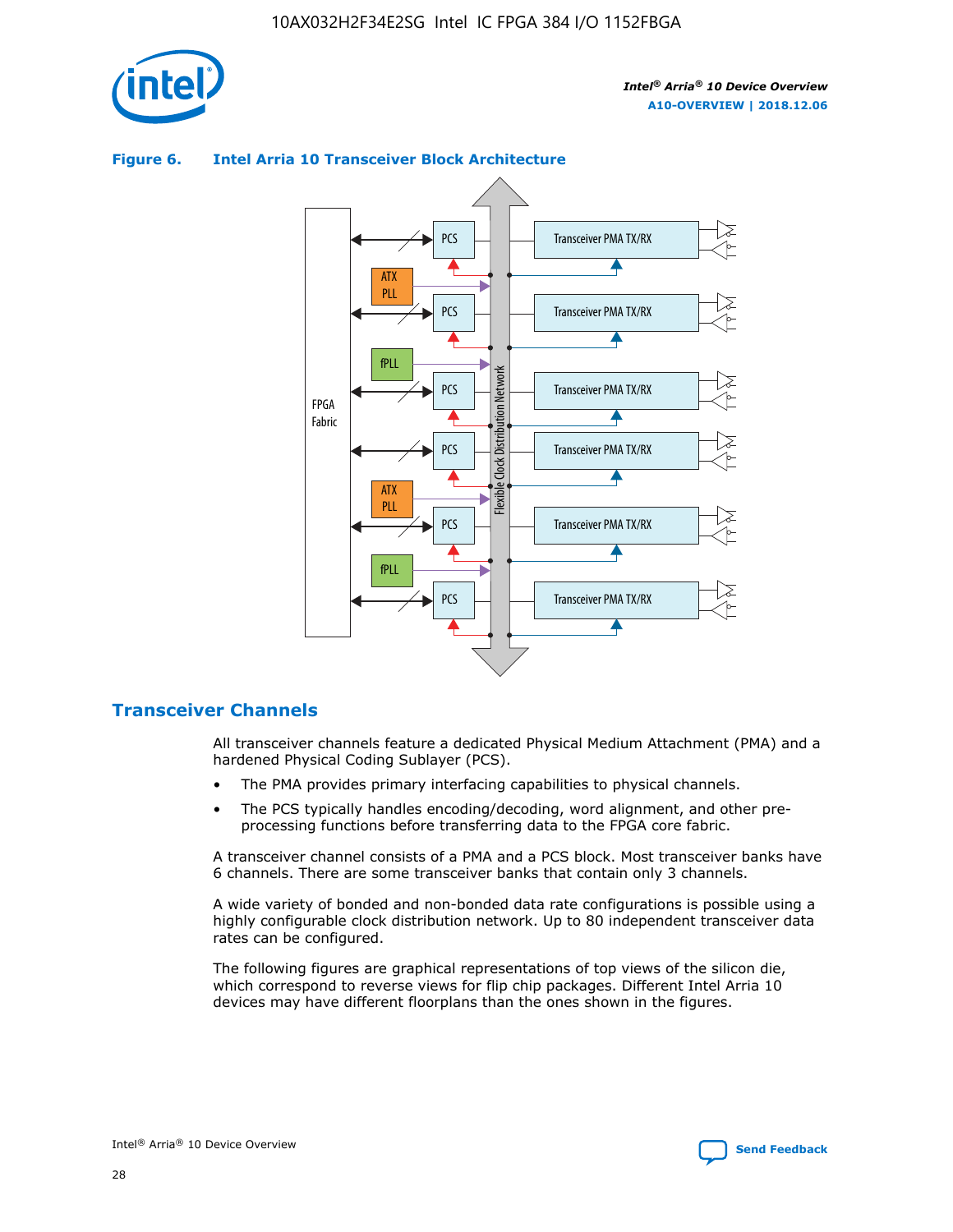

### **Figure 7. Device Chip Overview for Intel Arria 10 GX and GT Devices**





## **PMA Features**

Intel Arria 10 transceivers provide exceptional signal integrity at data rates up to 25.8 Gbps. Clocking options include ultra-low jitter ATX PLLs (LC tank based), clock multiplier unit (CMU) PLLs, and fractional PLLs.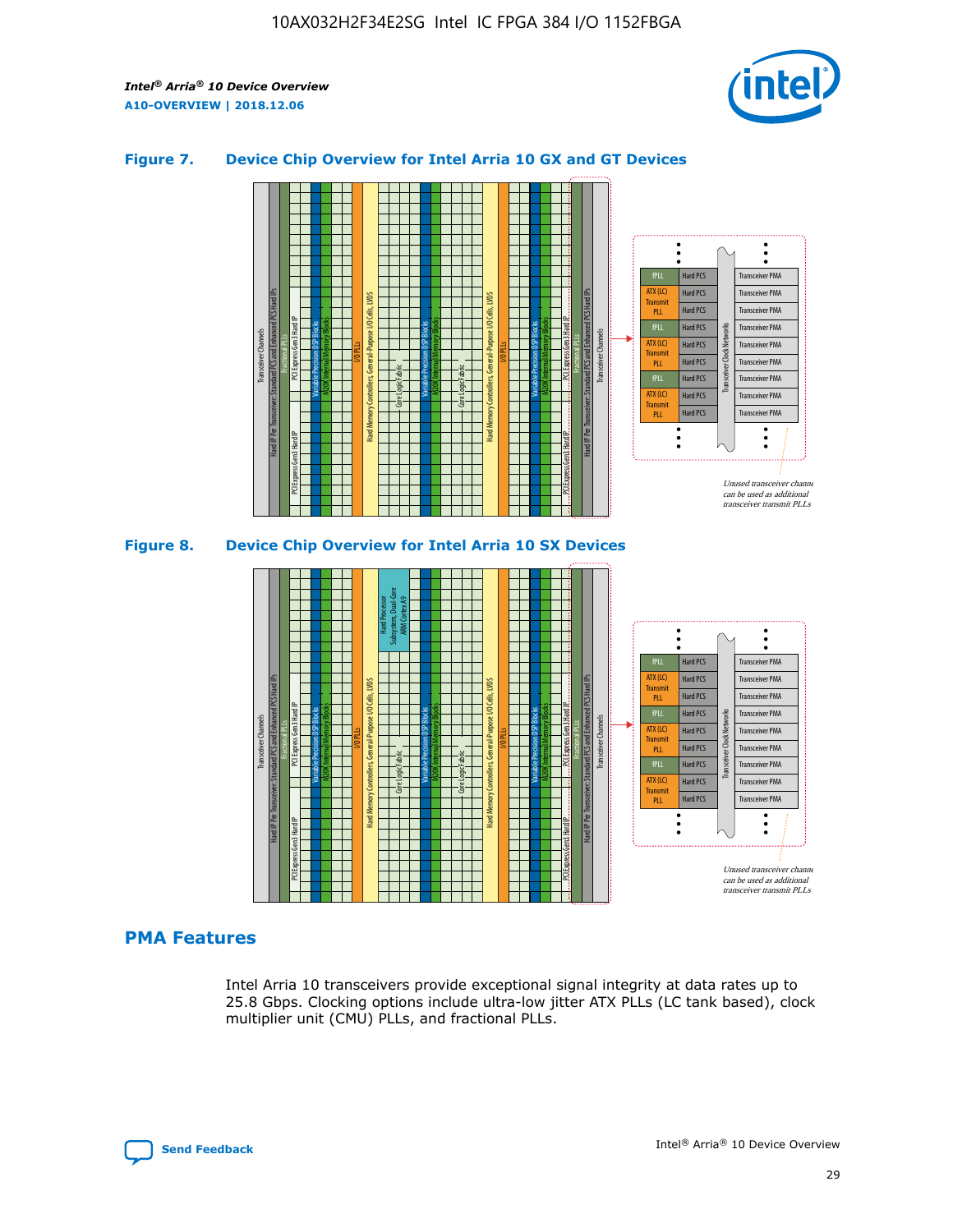

Each transceiver channel contains a channel PLL that can be used as the CMU PLL or clock data recovery (CDR) PLL. In CDR mode, the channel PLL recovers the receiver clock and data in the transceiver channel. Up to 80 independent data rates can be configured on a single Intel Arria 10 device.

### **Table 23. PMA Features of the Transceivers in Intel Arria 10 Devices**

| <b>Feature</b>                                             | <b>Capability</b>                                                                                                                                                                                                             |
|------------------------------------------------------------|-------------------------------------------------------------------------------------------------------------------------------------------------------------------------------------------------------------------------------|
| Chip-to-Chip Data Rates                                    | 1 Gbps to 17.4 Gbps (Intel Arria 10 GX devices)<br>1 Gbps to 25.8 Gbps (Intel Arria 10 GT devices)                                                                                                                            |
| <b>Backplane Support</b>                                   | Drive backplanes at data rates up to 12.5 Gbps                                                                                                                                                                                |
| <b>Optical Module Support</b>                              | SFP+/SFP, XFP, CXP, QSFP/QSFP28, CFP/CFP2/CFP4                                                                                                                                                                                |
| Cable Driving Support                                      | SFP+ Direct Attach, PCI Express over cable, eSATA                                                                                                                                                                             |
| Transmit Pre-Emphasis                                      | 4-tap transmit pre-emphasis and de-emphasis to compensate for system channel loss                                                                                                                                             |
| Continuous Time Linear<br>Equalizer (CTLE)                 | Dual mode, high-gain, and high-data rate, linear receive equalization to compensate for<br>system channel loss                                                                                                                |
| Decision Feedback Equalizer<br>(DFE)                       | 7-fixed and 4-floating tap DFE to equalize backplane channel loss in the presence of<br>crosstalk and noisy environments                                                                                                      |
| Variable Gain Amplifier                                    | Optimizes the signal amplitude prior to the CDR sampling and operates in fixed and<br>adaptive modes                                                                                                                          |
| Altera Digital Adaptive<br>Parametric Tuning (ADAPT)       | Fully digital adaptation engine to automatically adjust all link equalization parameters-<br>including CTLE, DFE, and variable gain amplifier blocks—that provide optimal link margin<br>without intervention from user logic |
| Precision Signal Integrity<br>Calibration Engine (PreSICE) | Hardened calibration controller to quickly calibrate all transceiver control parameters on<br>power-up, which provides the optimal signal integrity and jitter performance                                                    |
| Advanced Transmit (ATX)<br><b>PLL</b>                      | Low jitter ATX (LC tank based) PLLs with continuous tuning range to cover a wide range of<br>standard and proprietary protocols                                                                                               |
| <b>Fractional PLLs</b>                                     | On-chip fractional frequency synthesizers to replace on-board crystal oscillators and reduce<br>system cost                                                                                                                   |
| Digitally Assisted Analog<br><b>CDR</b>                    | Superior jitter tolerance with fast lock time                                                                                                                                                                                 |
| Dynamic Partial<br>Reconfiguration                         | Allows independent control of the Avalon memory-mapped interface of each transceiver<br>channel for the highest transceiver flexibility                                                                                       |
| Multiple PCS-PMA and PCS-<br>PLD interface widths          | 8-, 10-, 16-, 20-, 32-, 40-, or 64-bit interface widths for flexibility of deserialization width,<br>encoding, and reduced latency                                                                                            |

## **PCS Features**

This table summarizes the Intel Arria 10 transceiver PCS features. You can use the transceiver PCS to support a wide range of protocols ranging from 1 Gbps to 25.8 Gbps.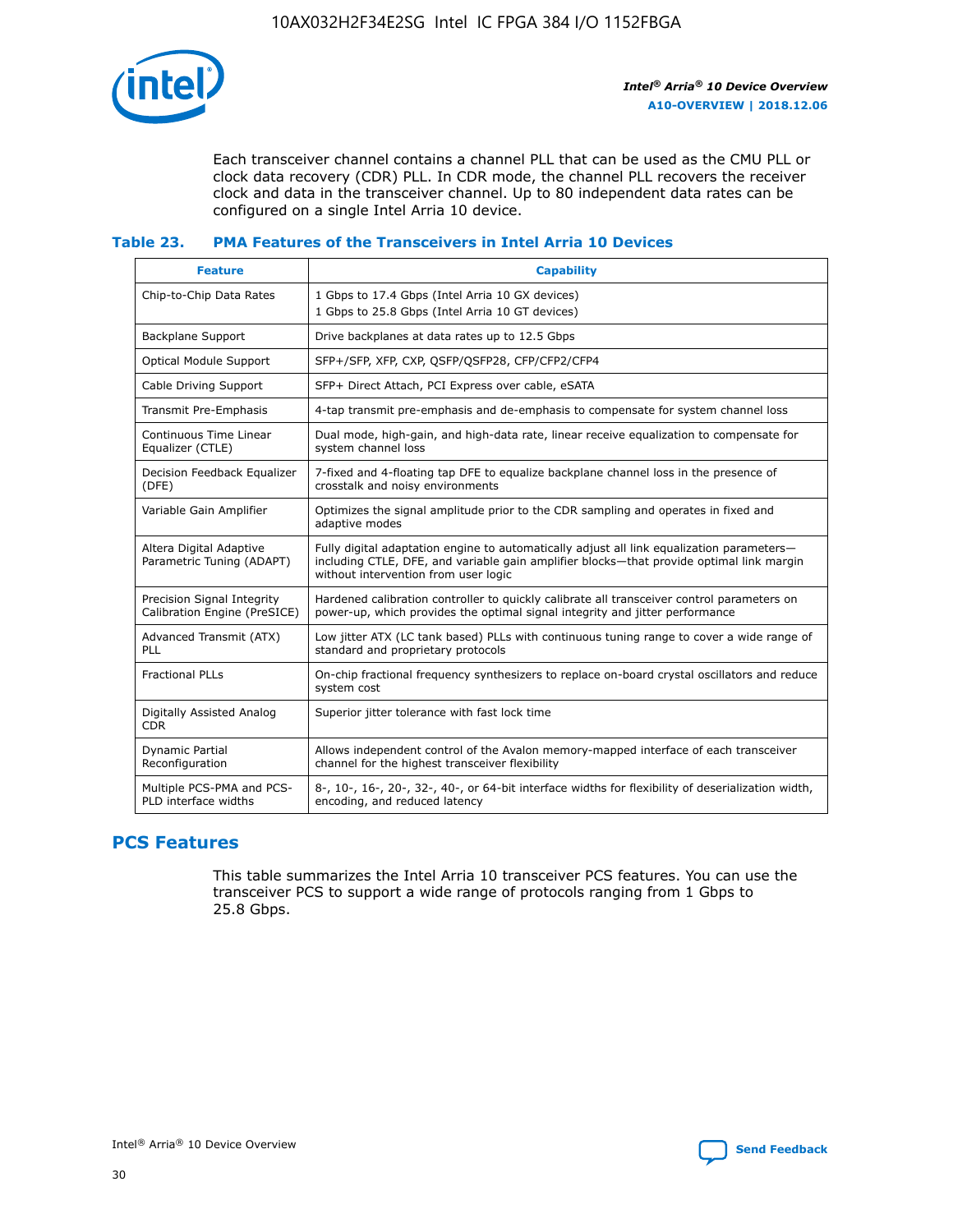

| <b>PCS</b>          | <b>Description</b>                                                                                                                                                                                                                                                                                                                                                                                             |
|---------------------|----------------------------------------------------------------------------------------------------------------------------------------------------------------------------------------------------------------------------------------------------------------------------------------------------------------------------------------------------------------------------------------------------------------|
| Standard PCS        | Operates at a data rate up to 12 Gbps<br>Supports protocols such as PCI-Express, CPRI 4.2+, GigE, IEEE 1588 in Hard PCS<br>Implements other protocols using Basic/Custom (Standard PCS) transceiver<br>configuration rules.                                                                                                                                                                                    |
| <b>Enhanced PCS</b> | Performs functions common to most serial data industry standards, such as word<br>alignment, encoding/decoding, and framing, before data is sent or received off-chip<br>through the PMA<br>• Handles data transfer to and from the FPGA fabric<br>Handles data transfer internally to and from the PMA<br>Provides frequency compensation<br>Performs channel bonding for multi-channel low skew applications |
| PCIe Gen3 PCS       | Supports the seamless switching of Data and Clock between the Gen1, Gen2, and Gen3<br>data rates<br>Provides support for PIPE 3.0 features<br>Supports the PIPE interface with the Hard IP enabled, as well as with the Hard IP<br>bypassed                                                                                                                                                                    |

#### **Related Information**

- PCIe Gen1, Gen2, and Gen3 Hard IP on page 26
- Interlaken Support on page 26
- 10 Gbps Ethernet Support on page 26

## **PCS Protocol Support**

This table lists some of the protocols supported by the Intel Arria 10 transceiver PCS. For more information about the blocks in the transmitter and receiver data paths, refer to the related information.

| <b>Protocol</b>                                 | <b>Data Rate</b><br>(Gbps) | <b>Transceiver IP</b>       | <b>PCS Support</b>                      |
|-------------------------------------------------|----------------------------|-----------------------------|-----------------------------------------|
| PCIe Gen3 x1, x2, x4, x8                        | 8.0                        | Native PHY (PIPE)           | Standard PCS and PCIe<br>Gen3 PCS       |
| PCIe Gen2 x1, x2, x4, x8                        | 5.0                        | Native PHY (PIPE)           | <b>Standard PCS</b>                     |
| PCIe Gen1 x1, x2, x4, x8                        | 2.5                        | Native PHY (PIPE)           | Standard PCS                            |
| 1000BASE-X Gigabit Ethernet                     | 1.25                       | Native PHY                  | <b>Standard PCS</b>                     |
| 1000BASE-X Gigabit Ethernet with<br>IEEE 1588v2 | 1.25                       | Native PHY                  | Standard PCS                            |
| 10GBASE-R                                       | 10.3125                    | Native PHY                  | <b>Enhanced PCS</b>                     |
| 10GBASE-R with IEEE 1588v2                      | 10.3125                    | Native PHY                  | <b>Enhanced PCS</b>                     |
| 10GBASE-R with KR FEC                           | 10.3125                    | Native PHY                  | <b>Enhanced PCS</b>                     |
| 10GBASE-KR and 1000BASE-X                       | 10.3125                    | 1G/10GbE and 10GBASE-KR PHY | Standard PCS and<br><b>Enhanced PCS</b> |
| Interlaken (CEI-6G/11G)                         | 3.125 to 17.4              | Native PHY                  | <b>Enhanced PCS</b>                     |
| SFI-S/SFI-5.2                                   | 11.2                       | Native PHY                  | <b>Enhanced PCS</b>                     |
| $10G$ SDI                                       | 10.692                     | Native PHY                  | <b>Enhanced PCS</b>                     |
|                                                 |                            |                             | continued                               |



**[Send Feedback](mailto:FPGAtechdocfeedback@intel.com?subject=Feedback%20on%20Intel%20Arria%2010%20Device%20Overview%20(A10-OVERVIEW%202018.12.06)&body=We%20appreciate%20your%20feedback.%20In%20your%20comments,%20also%20specify%20the%20page%20number%20or%20paragraph.%20Thank%20you.) Intel®** Arria<sup>®</sup> 10 Device Overview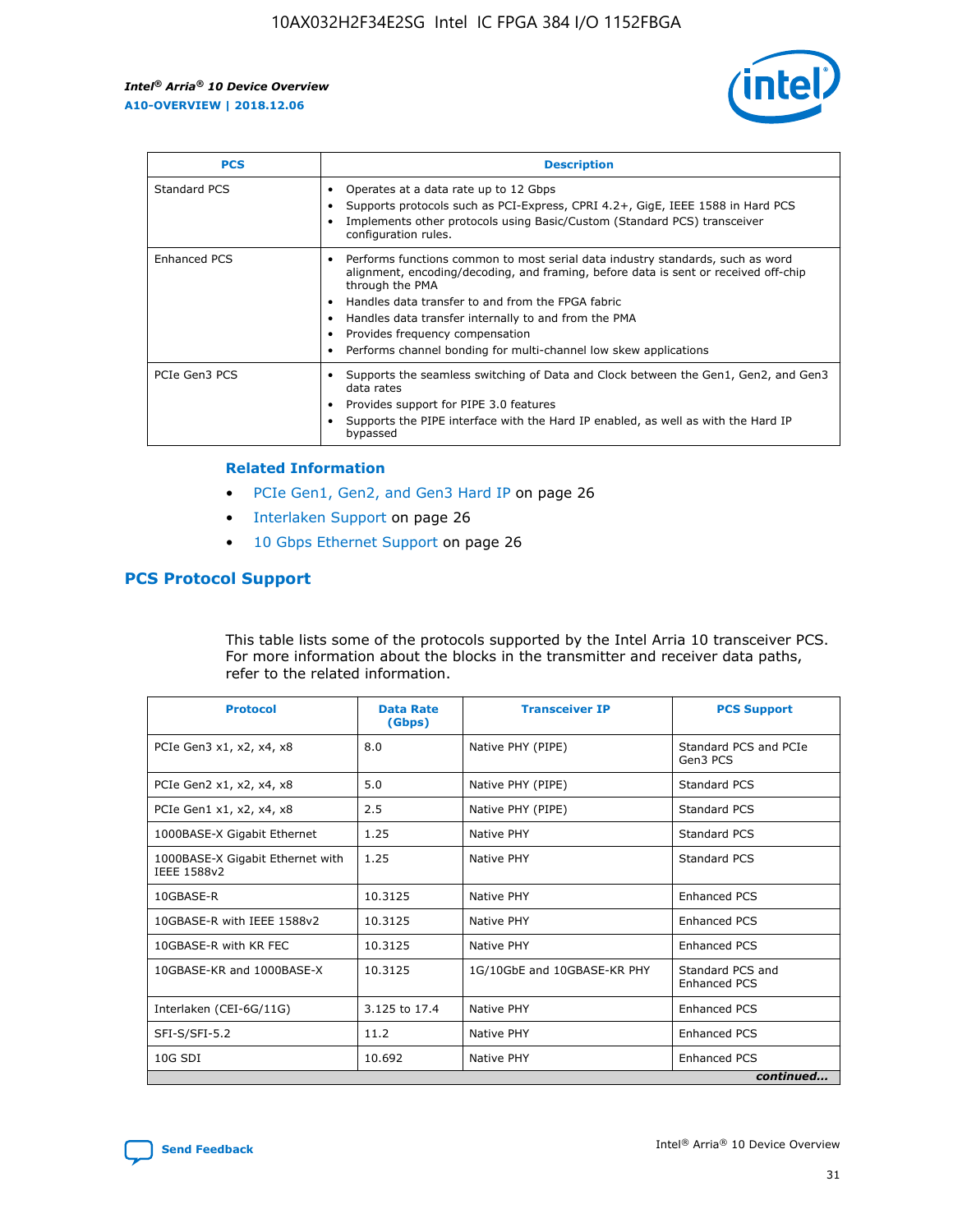

| <b>Protocol</b>      | <b>Data Rate</b><br>(Gbps) | <b>Transceiver IP</b> | <b>PCS Support</b> |
|----------------------|----------------------------|-----------------------|--------------------|
| CPRI 6.0 (64B/66B)   | 0.6144 to<br>10.1376       | Native PHY            | Enhanced PCS       |
| CPRI 4.2 (8B/10B)    | 0.6144 to<br>9.8304        | Native PHY            | Standard PCS       |
| OBSAI RP3 v4.2       | 0.6144 to 6.144            | Native PHY            | Standard PCS       |
| SD-SDI/HD-SDI/3G-SDI | $0.143(12)$ to<br>2.97     | Native PHY            | Standard PCS       |

## **Related Information**

#### [Intel Arria 10 Transceiver PHY User Guide](https://www.intel.com/content/www/us/en/programmable/documentation/nik1398707230472.html#nik1398707091164)

Provides more information about the supported transceiver protocols and PHY IP, the PMA architecture, and the standard, enhanced, and PCIe Gen3 PCS architecture.

# **SoC with Hard Processor System**

Each SoC device combines an FPGA fabric and a hard processor system (HPS) in a single device. This combination delivers the flexibility of programmable logic with the power and cost savings of hard IP in these ways:

- Reduces board space, system power, and bill of materials cost by eliminating a discrete embedded processor
- Allows you to differentiate the end product in both hardware and software, and to support virtually any interface standard
- Extends the product life and revenue through in-field hardware and software updates

 $(12)$  The 0.143 Gbps data rate is supported using oversampling of user logic that you must implement in the FPGA fabric.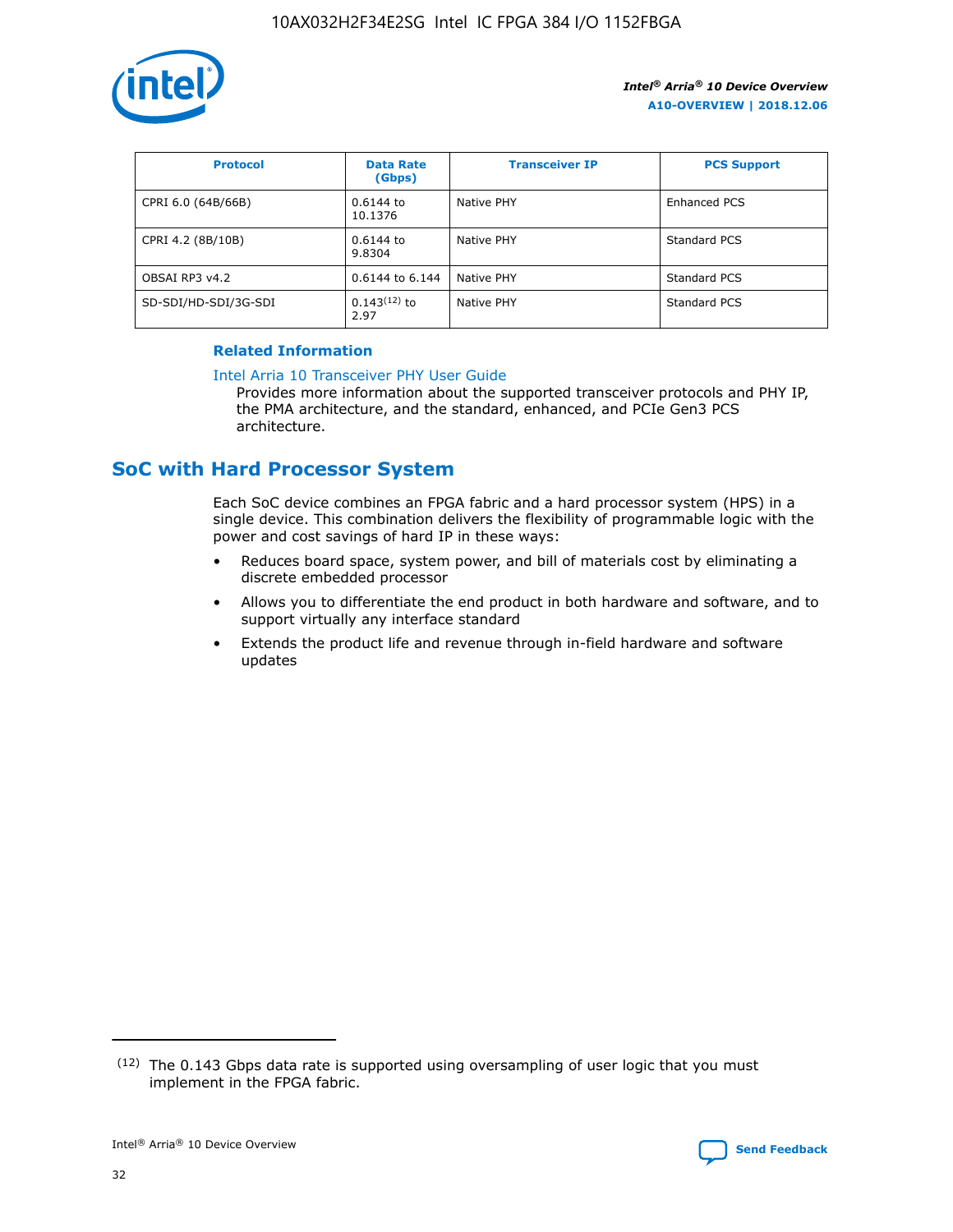

#### **Figure 9. HPS Block Diagram**

This figure shows a block diagram of the HPS with the dual ARM Cortex-A9 MPCore processor.



## **Key Advantages of 20-nm HPS**

The 20-nm HPS strikes a balance between enabling maximum software compatibility with 28-nm SoCs while still improving upon the 28-nm HPS architecture. These improvements address the requirements of the next generation target markets such as wireless and wireline communications, compute and storage equipment, broadcast and military in terms of performance, memory bandwidth, connectivity via backplane and security.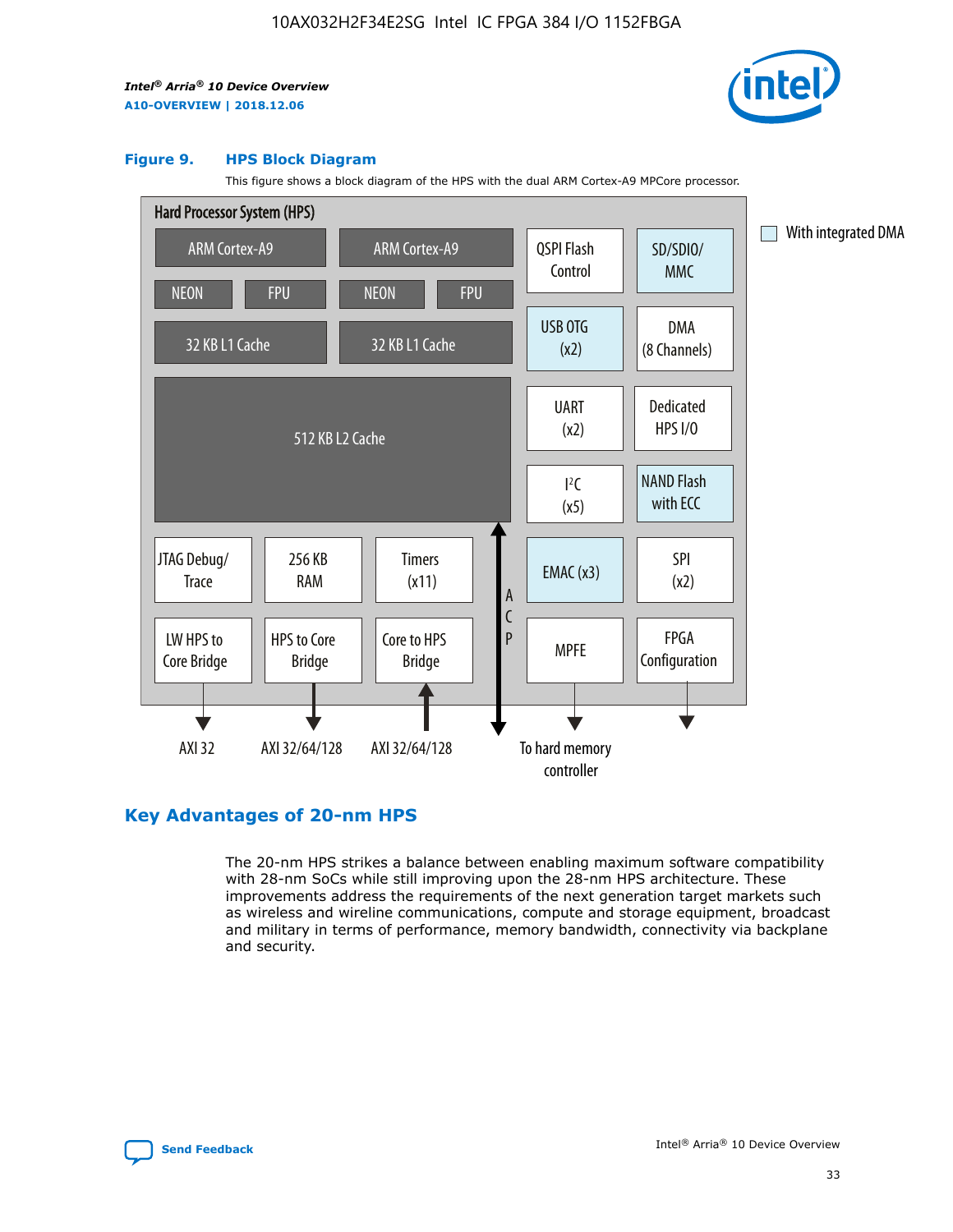

## **Table 24. Improvements in 20 nm HPS**

This table lists the key improvements of the 20 nm HPS compared to the 28 nm HPS.

| Advantages/<br><b>Improvements</b>                          | <b>Description</b>                                                                                                                                                                                                                                                                                                                                                                                                                                                                                                                                                                                                                                                                                                                                                                                                                                                                                                      |
|-------------------------------------------------------------|-------------------------------------------------------------------------------------------------------------------------------------------------------------------------------------------------------------------------------------------------------------------------------------------------------------------------------------------------------------------------------------------------------------------------------------------------------------------------------------------------------------------------------------------------------------------------------------------------------------------------------------------------------------------------------------------------------------------------------------------------------------------------------------------------------------------------------------------------------------------------------------------------------------------------|
| Increased performance and<br>overdrive capability           | While the nominal processor frequency is 1.2 GHz, the 20 nm HPS offers an "overdrive"<br>feature which enables a higher processor operating frequency. This requires a higher supply<br>voltage value that is unique to the HPS and may require a separate regulator.                                                                                                                                                                                                                                                                                                                                                                                                                                                                                                                                                                                                                                                   |
| Increased processor memory<br>bandwidth and DDR4<br>support | Up to 64-bit DDR4 memory at 2,400 Mbps support is available for the processor. The hard<br>memory controller for the HPS comprises a multi-port front end that manages connections<br>to a single port memory controller. The multi-port front end allows logic core and the HPS<br>to share ports and thereby the available bandwidth of the memory controller.                                                                                                                                                                                                                                                                                                                                                                                                                                                                                                                                                        |
| Flexible I/O sharing                                        | An advanced I/O pin muxing scheme allows improved sharing of I/O between the HPS and<br>the core logic. The following types of I/O are available for SoC:<br>17 dedicated I/Os-physically located inside the HPS block and are not accessible to<br>logic within the core. The 17 dedicated I/Os are used for HPS clock, resets, and<br>interfacing with boot devices, QSPI, and SD/MMC.<br>48 direct shared I/O-located closest to the HPS block and are ideal for high speed HPS<br>peripherals such as EMAC, USB, and others. There is one bank of 48 I/Os that supports<br>direct sharing where the 48 I/Os can be shared 12 I/Os at a time.<br>Standard (shared) I/O-all standard I/Os can be shared by the HPS peripherals and any<br>logic within the core. For designs where more than 48 I/Os are reguired to fully use all<br>the peripherals in the HPS, these I/Os can be connected through the core logic. |
| <b>EMAC</b> core                                            | Three EMAC cores are available in the HPS. The EMAC cores enable an application to<br>support two redundant Ethernet connections; for example, backplane, or two EMAC cores<br>for managing IEEE 1588 time stamp information while allowing a third EMAC core for debug<br>and configuration. All three EMACs can potentially share the same time stamps, simplifying<br>the 1588 time stamping implementation. A new serial time stamp interface allows core<br>logic to access and read the time stamp values. The integrated EMAC controllers can be<br>connected to external Ethernet PHY through the provided MDIO or I <sup>2</sup> C interface.                                                                                                                                                                                                                                                                  |
| On-chip memory                                              | The on-chip memory is updated to 256 KB support and can support larger data sets and<br>real time algorithms.                                                                                                                                                                                                                                                                                                                                                                                                                                                                                                                                                                                                                                                                                                                                                                                                           |
| <b>ECC</b> enhancements                                     | Improvements in L2 Cache ECC management allow identification of errors down to the<br>address level. ECC enhancements also enable improved error injection and status reporting<br>via the introduction of new memory mapped access to syndrome and data signals.                                                                                                                                                                                                                                                                                                                                                                                                                                                                                                                                                                                                                                                       |
| HPS to FPGA Interconnect<br>Backbone                        | Although the HPS and the Logic Core can operate independently, they are tightly coupled<br>via a high-bandwidth system interconnect built from high-performance ARM AMBA AXI bus<br>bridges. IP bus masters in the FPGA fabric have access to HPS bus slaves via the FPGA-to-<br>HPS interconnect. Similarly, HPS bus masters have access to bus slaves in the core fabric<br>via the HPS-to-FPGA bridge. Both bridges are AMBA AXI-3 compliant and support<br>simultaneous read and write transactions. Up to three masters within the core fabric can<br>share the HPS SDRAM controller with the processor. Additionally, the processor can be used<br>to configure the core fabric under program control via a dedicated 32-bit configuration port.                                                                                                                                                                  |
| FPGA configuration and HPS<br>booting                       | The FPGA fabric and HPS in the SoCs are powered independently. You can reduce the clock<br>frequencies or gate the clocks to reduce dynamic power.<br>You can configure the FPGA fabric and boot the HPS independently, in any order, providing<br>you with more design flexibility.                                                                                                                                                                                                                                                                                                                                                                                                                                                                                                                                                                                                                                    |
| Security                                                    | New security features have been introduced for anti-tamper management, secure boot,<br>encryption (AES), and authentication (SHA).                                                                                                                                                                                                                                                                                                                                                                                                                                                                                                                                                                                                                                                                                                                                                                                      |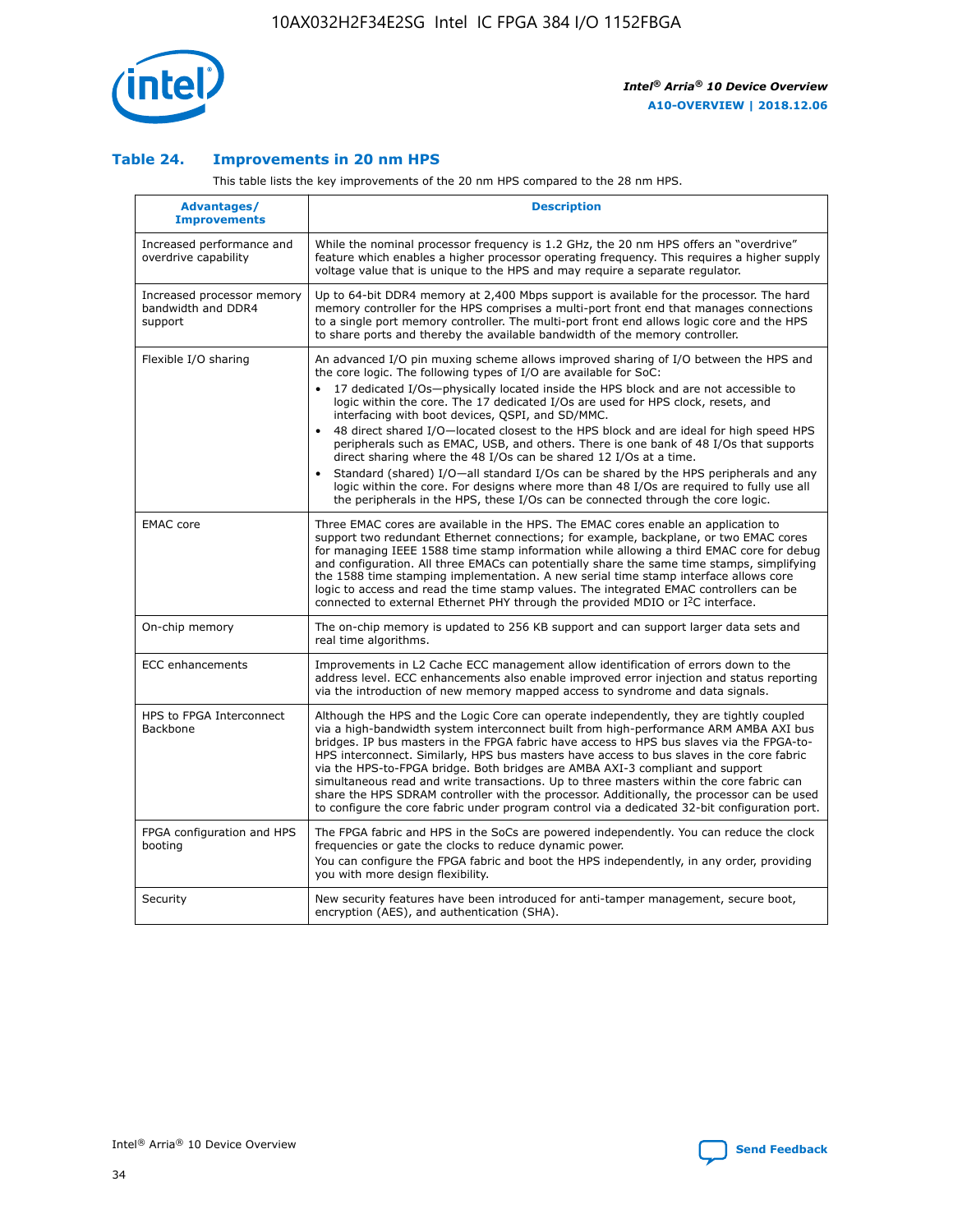

## **Features of the HPS**

The HPS has the following features:

- 1.2-GHz, dual-core ARM Cortex-A9 MPCore processor with up to 1.5-GHz via overdrive
	- ARMv7-A architecture that runs 32-bit ARM instructions, 16-bit and 32-bit Thumb instructions, and 8-bit Java byte codes in Jazelle style
	- Superscalar, variable length, out-of-order pipeline with dynamic branch prediction
	- Instruction Efficiency 2.5 MIPS/MHz, which provides total performance of 7500 MIPS at 1.5 GHz
- Each processor core includes:
	- 32 KB of L1 instruction cache, 32 KB of L1 data cache
	- Single- and double-precision floating-point unit and NEON media engine
	- CoreSight debug and trace technology
	- Snoop Control Unit (SCU) and Acceleration Coherency Port (ACP)
- 512 KB of shared L2 cache
- 256 KB of scratch RAM
- Hard memory controller with support for DDR3, DDR4 and optional error correction code (ECC) support
- Multiport Front End (MPFE) Scheduler interface to the hard memory controller
- 8-channel direct memory access (DMA) controller
- QSPI flash controller with SIO, DIO, QIO SPI Flash support
- NAND flash controller (ONFI 1.0 or later) with DMA and ECC support, updated to support 8 and 16-bit Flash devices and new command DMA to offload CPU for fast power down recovery
- Updated SD/SDIO/MMC controller to eMMC 4.5 with DMA with CE-ATA digital command support
- 3 10/100/1000 Ethernet media access control (MAC) with DMA
- 2 USB On-the-Go (OTG) controllers with DMA
- $\bullet$  5 I<sup>2</sup>C controllers (3 can be used by EMAC for MIO to external PHY)
- 2 UART 16550 Compatible controllers
- 4 serial peripheral interfaces (SPI) (2 Master, 2 Slaves)
- 62 programmable general-purpose I/Os, which includes 48 direct share I/Os that allows the HPS peripherals to connect directly to the FPGA I/Os
- 7 general-purpose timers
- 4 watchdog timers
- Anti-tamper, Secure Boot, Encryption (AES) and Authentication (SHA)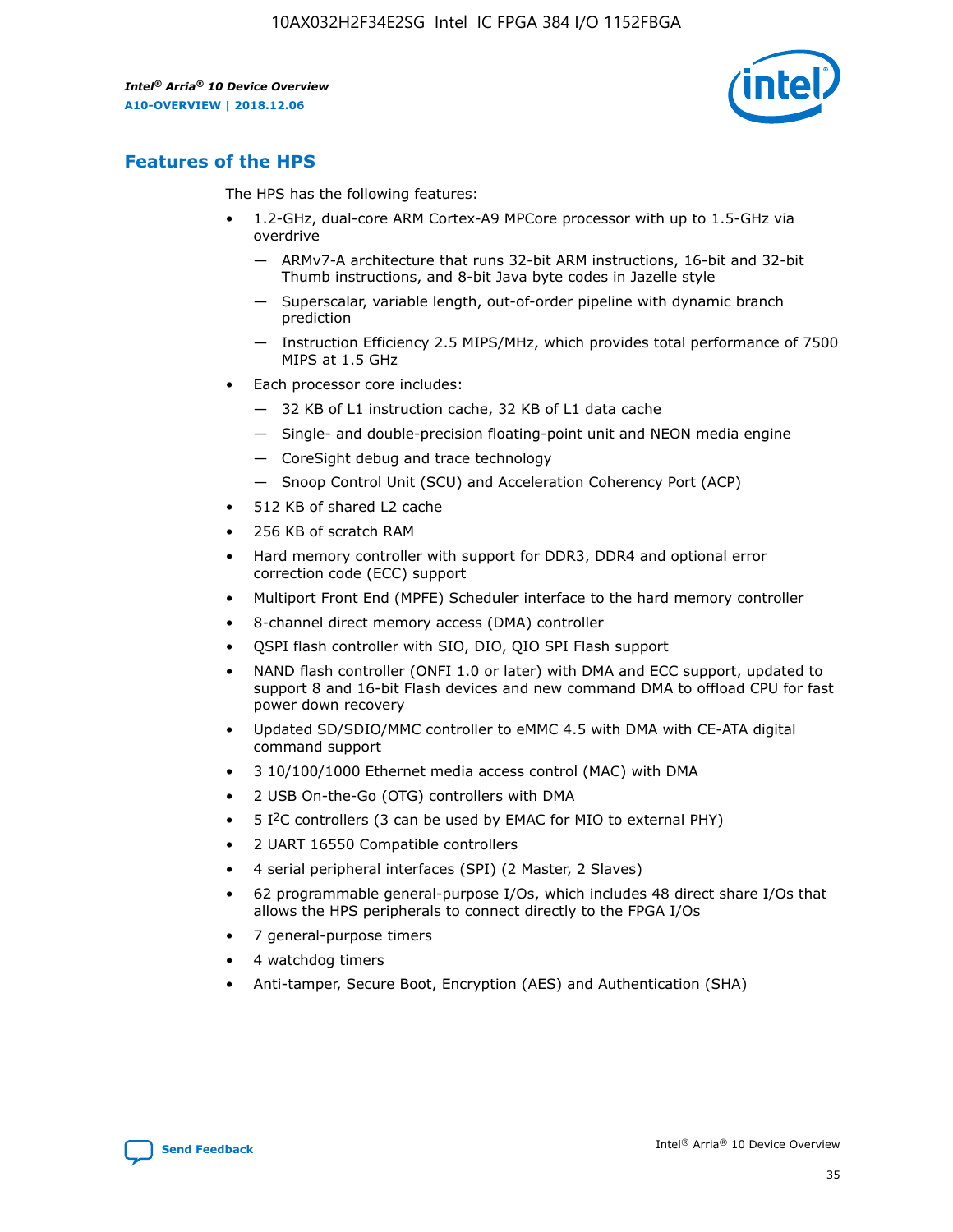

## **System Peripherals and Debug Access Port**

Each Ethernet MAC, USB OTG, NAND flash controller, and SD/MMC controller module has an integrated DMA controller. For modules without an integrated DMA controller, an additional DMA controller module provides up to eight channels of high-bandwidth data transfers. Peripherals that communicate off-chip are multiplexed with other peripherals at the HPS pin level. This allows you to choose which peripherals interface with other devices on your PCB.

The debug access port provides interfaces to industry standard JTAG debug probes and supports ARM CoreSight debug and core traces to facilitate software development.

## **HPS–FPGA AXI Bridges**

The HPS–FPGA bridges, which support the Advanced Microcontroller Bus Architecture (AMBA) Advanced eXtensible Interface (AXI™) specifications, consist of the following bridges:

- FPGA-to-HPS AMBA AXI bridge—a high-performance bus supporting 32, 64, and 128 bit data widths that allows the FPGA fabric to issue transactions to slaves in the HPS.
- HPS-to-FPGA Avalon/AMBA AXI bridge—a high-performance bus supporting 32, 64, and 128 bit data widths that allows the HPS to issue transactions to slaves in the FPGA fabric.
- Lightweight HPS-to-FPGA AXI bridge—a lower latency 32 bit width bus that allows the HPS to issue transactions to soft peripherals in the FPGA fabric. This bridge is primarily used for control and status register (CSR) accesses to peripherals in the FPGA fabric.

The HPS–FPGA AXI bridges allow masters in the FPGA fabric to communicate with slaves in the HPS logic, and vice versa. For example, the HPS-to-FPGA AXI bridge allows you to share memories instantiated in the FPGA fabric with one or both microprocessors in the HPS, while the FPGA-to-HPS AXI bridge allows logic in the FPGA fabric to access the memory and peripherals in the HPS.

Each HPS–FPGA bridge also provides asynchronous clock crossing for data transferred between the FPGA fabric and the HPS.

#### **HPS SDRAM Controller Subsystem**

The HPS SDRAM controller subsystem contains a multiport SDRAM controller and DDR PHY that are shared between the FPGA fabric (through the FPGA-to-HPS SDRAM interface), the level 2 (L2) cache, and the level 3 (L3) system interconnect. The FPGA-to-HPS SDRAM interface supports AMBA AXI and Avalon® Memory-Mapped (Avalon-MM) interface standards, and provides up to six individual ports for access by masters implemented in the FPGA fabric.

The HPS SDRAM controller supports up to 3 masters (command ports), 3x 64-bit read data ports and 3x 64-bit write data ports.

To maximize memory performance, the SDRAM controller subsystem supports command and data reordering, deficit round-robin arbitration with aging, and high-priority bypass features.

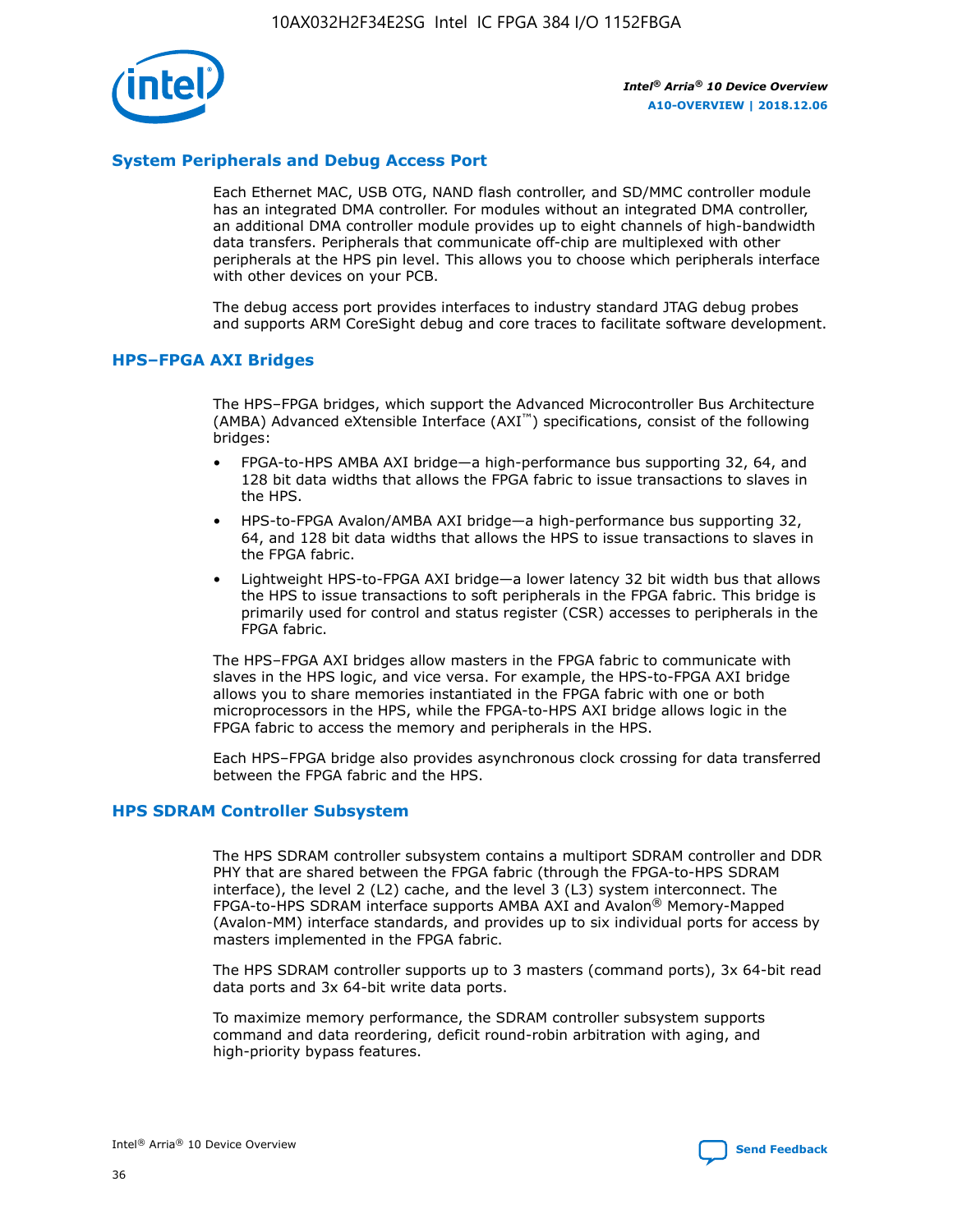

## **FPGA Configuration and HPS Booting**

The FPGA fabric and HPS in the SoC FPGA must be powered at the same time. You can reduce the clock frequencies or gate the clocks to reduce dynamic power.

Once powered, the FPGA fabric and HPS can be configured independently thus providing you with more design flexibility:

- You can boot the HPS independently. After the HPS is running, the HPS can fully or partially reconfigure the FPGA fabric at any time under software control. The HPS can also configure other FPGAs on the board through the FPGA configuration controller.
- Configure the FPGA fabric first, and then boot the HPS from memory accessible to the FPGA fabric.

## **Hardware and Software Development**

For hardware development, you can configure the HPS and connect your soft logic in the FPGA fabric to the HPS interfaces using the Platform Designer system integration tool in the Intel Quartus Prime software.

For software development, the ARM-based SoC FPGA devices inherit the rich software development ecosystem available for the ARM Cortex-A9 MPCore processor. The software development process for Intel SoC FPGAs follows the same steps as those for other SoC devices from other manufacturers. Support for Linux\*, VxWorks\*, and other operating systems are available for the SoC FPGAs. For more information on the operating systems support availability, contact the Intel FPGA sales team.

You can begin device-specific firmware and software development on the Intel SoC FPGA Virtual Target. The Virtual Target is a fast PC-based functional simulation of a target development system—a model of a complete development board. The Virtual Target enables the development of device-specific production software that can run unmodified on actual hardware.

## **Dynamic and Partial Reconfiguration**

The Intel Arria 10 devices support dynamic and partial reconfiguration. You can use dynamic and partial reconfiguration simultaneously to enable seamless reconfiguration of both the device core and transceivers.

## **Dynamic Reconfiguration**

You can reconfigure the PMA and PCS blocks while the device continues to operate. This feature allows you to change the data rates, protocol, and analog settings of a channel in a transceiver bank without affecting on-going data transfer in other transceiver banks. This feature is ideal for applications that require dynamic multiprotocol or multirate support.

## **Partial Reconfiguration**

Using partial reconfiguration, you can reconfigure some parts of the device while keeping the device in operation.

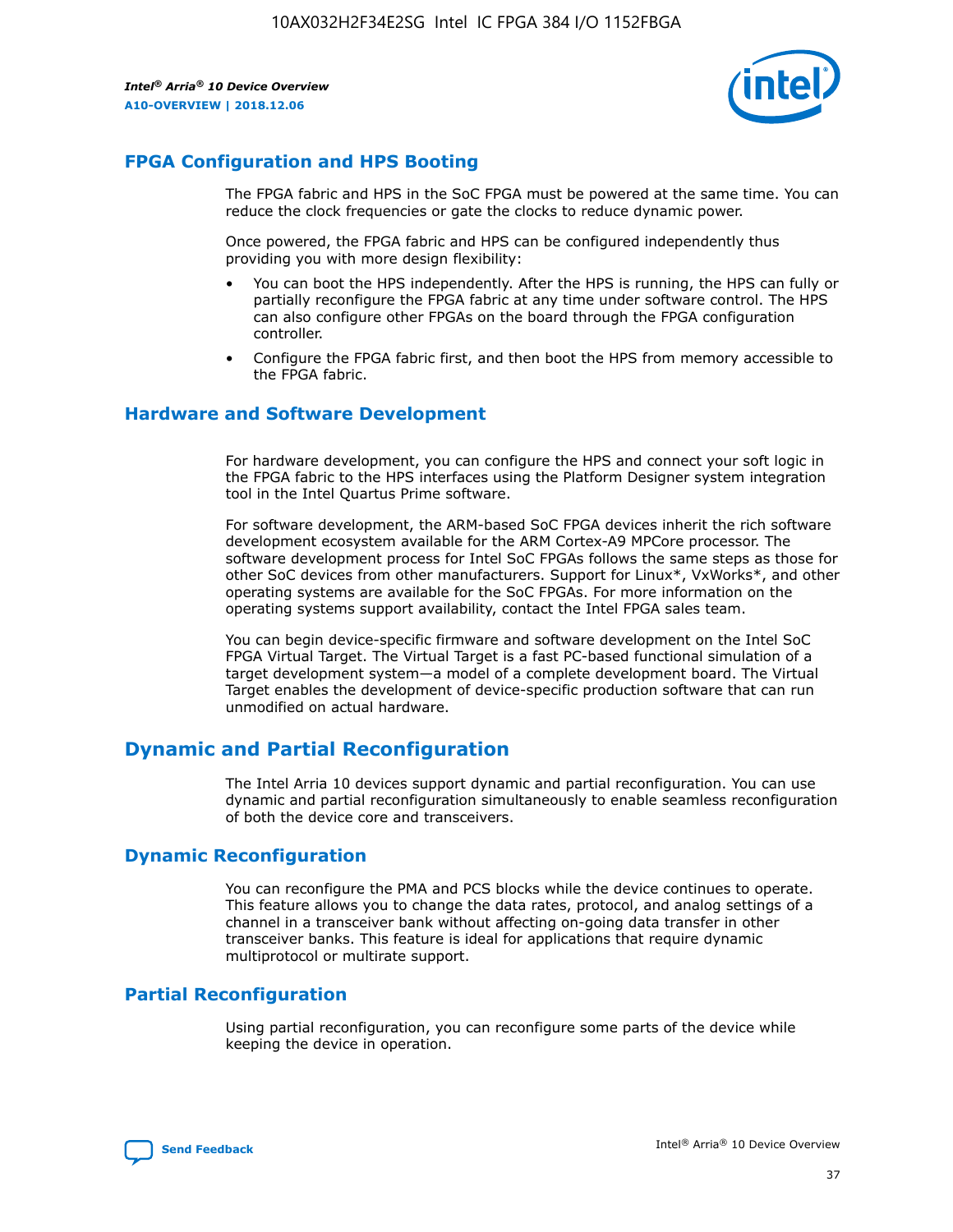

Instead of placing all device functions in the FPGA fabric, you can store some functions that do not run simultaneously in external memory and load them only when required. This capability increases the effective logic density of the device, and lowers cost and power consumption.

In the Intel solution, you do not have to worry about intricate device architecture to perform a partial reconfiguration. The partial reconfiguration capability is built into the Intel Quartus Prime design software, making such time-intensive task simple.

Intel Arria 10 devices support partial reconfiguration in the following configuration options:

- Using an internal host:
	- All supported configuration modes where the FPGA has access to external memory devices such as serial and parallel flash memory.
	- Configuration via Protocol [CvP (PCIe)]
- Using an external host—passive serial (PS), fast passive parallel (FPP) x8, FPP x16, and FPP x32 I/O interface.

# **Enhanced Configuration and Configuration via Protocol**

## **Table 25. Configuration Schemes and Features of Intel Arria 10 Devices**

Intel Arria 10 devices support 1.8 V programming voltage and several configuration schemes.

| <b>Scheme</b>                                                          | <b>Data</b><br><b>Width</b> | <b>Max Clock</b><br>Rate<br>(MHz) | <b>Max Data</b><br>Rate<br>(Mbps)<br>(13) | <b>Decompression</b> | <b>Design</b><br>Security <sup>(1</sup><br>4) | <b>Partial</b><br>Reconfiguration<br>(15) | <b>Remote</b><br><b>System</b><br><b>Update</b> |
|------------------------------------------------------------------------|-----------------------------|-----------------------------------|-------------------------------------------|----------------------|-----------------------------------------------|-------------------------------------------|-------------------------------------------------|
| <b>JTAG</b>                                                            | 1 bit                       | 33                                | 33                                        |                      |                                               | Yes <sup>(16)</sup>                       |                                                 |
| Active Serial (AS)<br>through the<br>EPCO-L<br>configuration<br>device | 1 bit,<br>4 bits            | 100                               | 400                                       | Yes                  | Yes                                           | $Y_{PS}(16)$                              | Yes                                             |
| Passive serial (PS)<br>through CPLD or<br>external<br>microcontroller  | 1 bit                       | 100                               | 100                                       | Yes                  | Yes                                           | Yes(16)                                   | Parallel<br>Flash<br>Loader<br>(PFL) IP<br>core |
|                                                                        |                             |                                   |                                           |                      |                                               |                                           | continued                                       |

<sup>(13)</sup> Enabling either compression or design security features affects the maximum data rate. Refer to the Intel Arria 10 Device Datasheet for more information.

<sup>(14)</sup> Encryption and compression cannot be used simultaneously.

 $<sup>(15)</sup>$  Partial reconfiguration is an advanced feature of the device family. If you are interested in</sup> using partial reconfiguration, contact Intel for support.

 $(16)$  Partial configuration can be performed only when it is configured as internal host.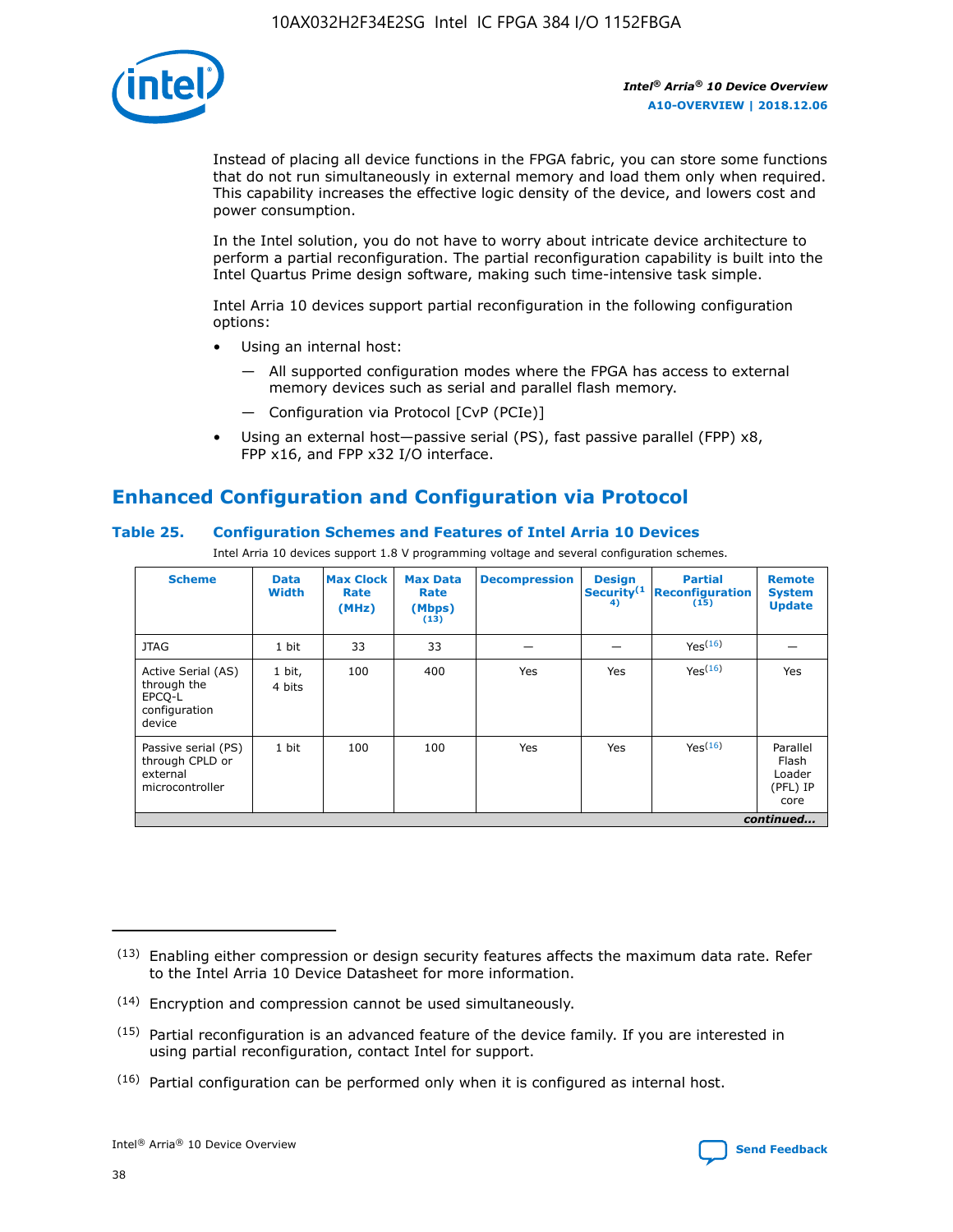

| <b>Scheme</b>                                    | <b>Data</b><br><b>Width</b> | <b>Max Clock</b><br>Rate<br>(MHz) | <b>Max Data</b><br>Rate<br>(Mbps)<br>(13) | <b>Decompression</b> | <b>Design</b><br>Security <sup>(1</sup><br>4) | <b>Partial</b><br><b>Reconfiguration</b><br>(15) | <b>Remote</b><br><b>System</b><br><b>Update</b> |
|--------------------------------------------------|-----------------------------|-----------------------------------|-------------------------------------------|----------------------|-----------------------------------------------|--------------------------------------------------|-------------------------------------------------|
| Fast passive                                     | 8 bits                      | 100                               | 3200                                      | Yes                  | Yes                                           | Yes(17)                                          | PFL IP                                          |
| parallel (FPP)<br>through CPLD or                | 16 bits                     |                                   |                                           | Yes                  | Yes                                           |                                                  | core                                            |
| external<br>microcontroller                      | 32 bits                     |                                   |                                           | Yes                  | Yes                                           |                                                  |                                                 |
| Configuration via                                | 16 bits                     | 100                               | 3200                                      | Yes                  | Yes                                           | Yes <sup>(17)</sup>                              |                                                 |
| <b>HPS</b>                                       | 32 bits                     |                                   |                                           | Yes                  | Yes                                           |                                                  |                                                 |
| Configuration via<br>Protocol [CvP<br>$(PCIe^*)$ | x1, x2,<br>x4, x8<br>lanes  |                                   | 8000                                      | Yes                  | Yes                                           | Yes(16)                                          |                                                 |

You can configure Intel Arria 10 devices through PCIe using Configuration via Protocol (CvP). The Intel Arria 10 CvP implementation conforms to the PCIe 100 ms power-up-to-active time requirement.

#### **Related Information**

[Configuration via Protocol \(CvP\) Implementation in Intel FPGAs User Guide](https://www.intel.com/content/www/us/en/programmable/documentation/dsu1441819344145.html#dsu1442269728522) Provides more information about the CvP configuration scheme.

# **SEU Error Detection and Correction**

Intel Arria 10 devices offer robust and easy-to-use single-event upset (SEU) error detection and correction circuitry.

The detection and correction circuitry includes protection for Configuration RAM (CRAM) programming bits and user memories. The CRAM is protected by a continuously running CRC error detection circuit with integrated ECC that automatically corrects one or two errors and detects higher order multi-bit errors. When more than two errors occur, correction is available through reloading of the core programming file, providing a complete design refresh while the FPGA continues to operate.

The physical layout of the Intel Arria 10 CRAM array is optimized to make the majority of multi-bit upsets appear as independent single-bit or double-bit errors which are automatically corrected by the integrated CRAM ECC circuitry. In addition to the CRAM protection, the M20K memory blocks also include integrated ECC circuitry and are layout-optimized for error detection and correction. The MLAB does not have ECC.

(14) Encryption and compression cannot be used simultaneously.

<sup>(17)</sup> Supported at a maximum clock rate of 100 MHz.



 $(13)$  Enabling either compression or design security features affects the maximum data rate. Refer to the Intel Arria 10 Device Datasheet for more information.

 $(15)$  Partial reconfiguration is an advanced feature of the device family. If you are interested in using partial reconfiguration, contact Intel for support.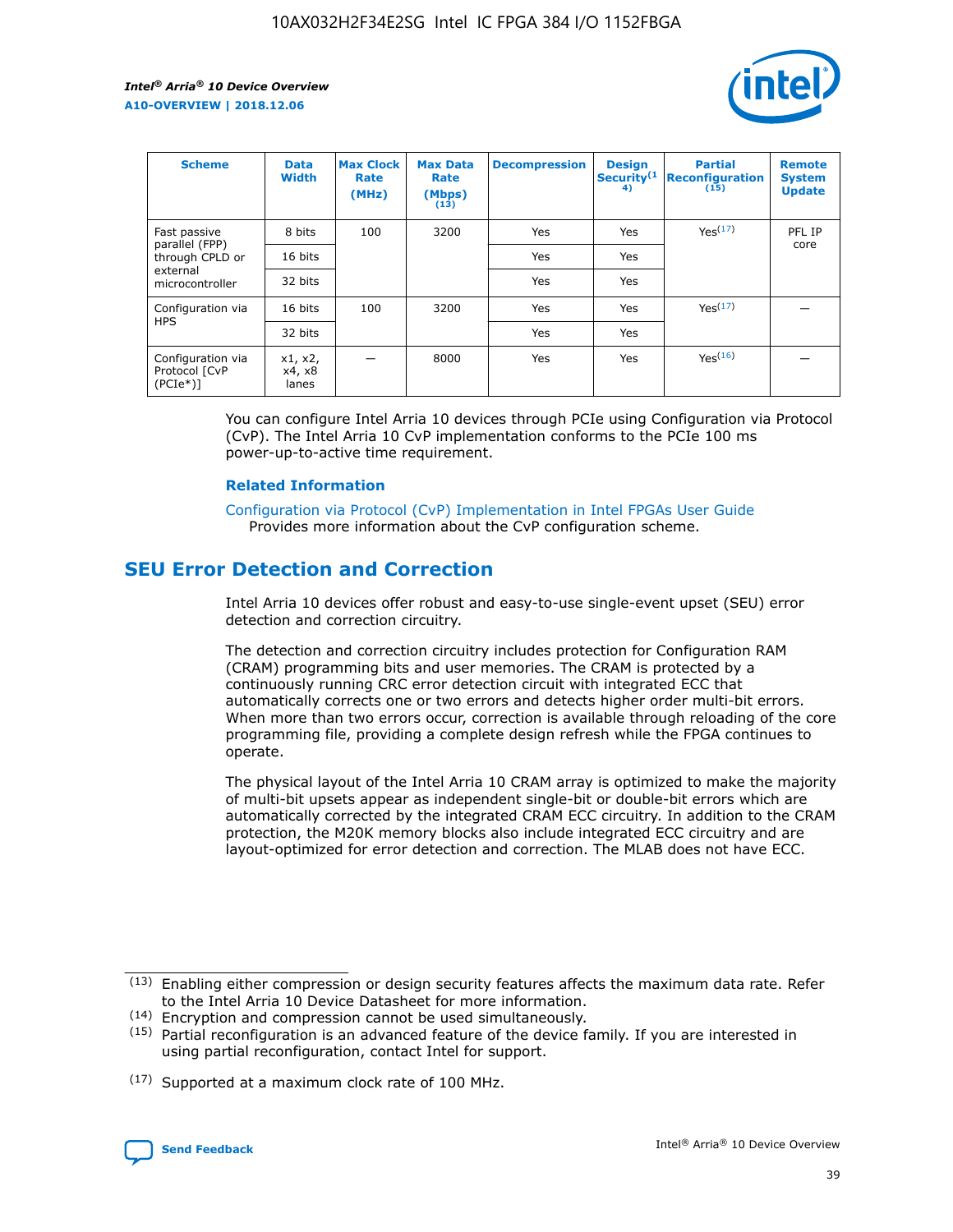

## **Power Management**

Intel Arria 10 devices leverage the advanced 20 nm process technology, a low 0.9 V core power supply, an enhanced core architecture, and several optional power reduction techniques to reduce total power consumption by as much as 40% compared to Arria V devices and as much as 60% compared to Stratix V devices.

The optional power reduction techniques in Intel Arria 10 devices include:

- **SmartVID**—a code is programmed into each device during manufacturing that allows a smart regulator to operate the device at lower core  $V_{CC}$  while maintaining performance
- **Programmable Power Technology**—non-critical timing paths are identified by the Intel Quartus Prime software and the logic in these paths is biased for low power instead of high performance
- **Low Static Power Options**—devices are available with either standard static power or low static power while maintaining performance

Furthermore, Intel Arria 10 devices feature Intel's industry-leading low power transceivers and include a number of hard IP blocks that not only reduce logic resources but also deliver substantial power savings compared to soft implementations. In general, hard IP blocks consume up to 90% less power than the equivalent soft logic implementations.

# **Incremental Compilation**

The Intel Quartus Prime software incremental compilation feature reduces compilation time and helps preserve performance to ease timing closure. The incremental compilation feature enables the partial reconfiguration flow for Intel Arria 10 devices.

Incremental compilation supports top-down, bottom-up, and team-based design flows. This feature facilitates modular, hierarchical, and team-based design flows where different designers compile their respective design sections in parallel. Furthermore, different designers or IP providers can develop and optimize different blocks of the design independently. These blocks can then be imported into the top level project.

# **Document Revision History for Intel Arria 10 Device Overview**

| <b>Document</b><br><b>Version</b> | <b>Changes</b>                                                                                                                                                                                                                                                              |
|-----------------------------------|-----------------------------------------------------------------------------------------------------------------------------------------------------------------------------------------------------------------------------------------------------------------------------|
| 2018.12.06                        | Added links to Intel Arria 10 device errata documents.<br>Removed automotive temperature option from the Intel Arria 10 GX devices.<br>Removed -3 fabric speed grade from the Intel Arria 10 GT devices.<br>Updated power options for the Intel Arria 10 GX and GT devices. |
| 2018.04.09                        | Updated the lowest $V_{CC}$ from 0.83 V to 0.82 V in the topic listing a summary of the device features.                                                                                                                                                                    |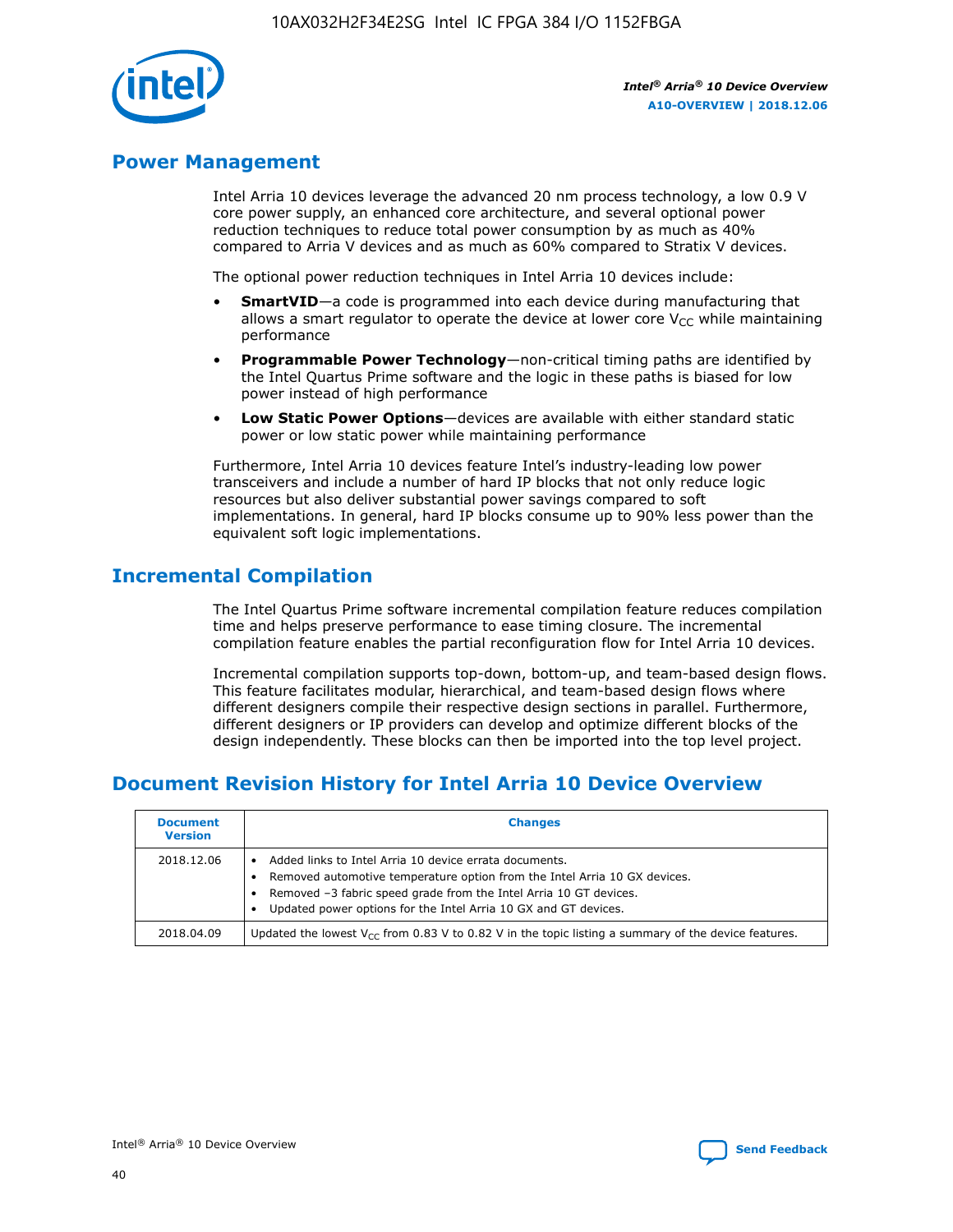

| <b>Date</b>    | <b>Version</b> | <b>Changes</b>                                                                                                                                                                                                                                                                                                                                                                                                                                                                                                                                                                                                                                                                                                                                                                                                                                                                                                                                               |
|----------------|----------------|--------------------------------------------------------------------------------------------------------------------------------------------------------------------------------------------------------------------------------------------------------------------------------------------------------------------------------------------------------------------------------------------------------------------------------------------------------------------------------------------------------------------------------------------------------------------------------------------------------------------------------------------------------------------------------------------------------------------------------------------------------------------------------------------------------------------------------------------------------------------------------------------------------------------------------------------------------------|
| January 2018   | 2018.01.17     | Updated the maximum data rate for HPS (Intel Arria 10 SX devices<br>external memory interface DDR3 controller from 2,166 Mbps to 2,133<br>Mbps.<br>Updated maximum frequency supported for half rate QDRII and QDRII<br>+ SRAM to 633 MHz in Memory Standards Supported by the Soft<br>Memory Controller table.<br>Updated transceiver backplane capability to 12.5 Gbps.<br>Removed transceiver speed grade 5 in Sample Ordering Core and<br>Available Options for Intel Arria 10 GX Devices figure.<br>Removed package code 40, low static power, SmartVID, industrial, and<br>military operating temperature support from Sample Ordering Core and<br>Available Options for Intel Arria 10 GT Devices figure.<br>Updated short reach transceiver rate for Intel Arria 10 GT devices to<br>25.8 Gbps.<br>Removed On-Die Instrumentation - EyeQ and Jitter Margin Tool<br>support from PMA Features of the Transceivers in Intel Arria 10 Devices<br>table. |
| September 2017 | 2017.09.20     | Updated the maximum speed of the DDR4 external memory interface from<br>1,333 MHz/2,666 Mbps to 1,200 MHz/2,400 Mbps.                                                                                                                                                                                                                                                                                                                                                                                                                                                                                                                                                                                                                                                                                                                                                                                                                                        |
| July 2017      | 2017.07.13     | Corrected the automotive temperature range in the figure showing the<br>available options for the Intel Arria 10 GX devices from "-40°C to 100°C"<br>to "-40°C to 125°C".                                                                                                                                                                                                                                                                                                                                                                                                                                                                                                                                                                                                                                                                                                                                                                                    |
| July 2017      | 2017.07.06     | Added automotive temperature option to Intel Arria 10 GX device family.                                                                                                                                                                                                                                                                                                                                                                                                                                                                                                                                                                                                                                                                                                                                                                                                                                                                                      |
| May 2017       | 2017.05.08     | Corrected protocol names with "1588" to "IEEE 1588v2".<br>Updated the vertical migration table to remove vertical migration<br>$\bullet$<br>between Intel Arria 10 GX and Intel Arria 10 SX device variants.<br>Removed all "Preliminary" marks.                                                                                                                                                                                                                                                                                                                                                                                                                                                                                                                                                                                                                                                                                                             |
| March 2017     | 2017.03.15     | Removed the topic about migration from Intel Arria 10 to Intel Stratix<br>10 devices.<br>Rebranded as Intel.<br>$\bullet$                                                                                                                                                                                                                                                                                                                                                                                                                                                                                                                                                                                                                                                                                                                                                                                                                                    |
| October 2016   | 2016.10.31     | Removed package F36 from Intel Arria 10 GX devices.<br>Updated Intel Arria 10 GT sample ordering code and maximum GX<br>$\bullet$<br>transceiver count. Intel Arria 10 GT devices are available only in the<br>SF45 package option with a maximum of 72 transceivers.                                                                                                                                                                                                                                                                                                                                                                                                                                                                                                                                                                                                                                                                                        |
| May 2016       | 2016.05.02     | Updated the FPGA Configuration and HPS Booting topic.<br>$\bullet$<br>Remove V <sub>CC</sub> PowerManager from the Summary of Features, Power<br>Management and Arria 10 Device Variants and packages topics. This<br>feature is no longer supported in Arria 10 devices.<br>Removed LPDDR3 from the Memory Standards Supported by the HPS<br>Hard Memory Controller table in the Memory Standards Supported by<br>Intel Arria 10 Devices topic. This standard is only supported by the<br>FPGA.<br>Removed transceiver speed grade 5 from the Device Variants and<br>Packages topic for Arria 10 GX and SX devices.                                                                                                                                                                                                                                                                                                                                         |
| February 2016  | 2016.02.11     | Changed the maximum Arria 10 GT datarate to 25.8 Gbps and the<br>minimum datarate to 1 Gbps globally.<br>Revised the state for Core clock networks in the Summary of Features<br>topic.<br>Changed the transceiver parameters in the "Summary of Features for<br>Arria 10 Devices" table.<br>Changed the transceiver parameters in the "Maximum Resource Counts"<br>for Arria 10 GT Devices" table.<br>Changed the package availability for GT devices in the "Package Plan<br>for Arria 10 GT Devices" table.<br>Changed the package configurations for GT devices in the "Migration"<br>Capability Across Arria 10 Product Lines" figure.<br>continued                                                                                                                                                                                                                                                                                                     |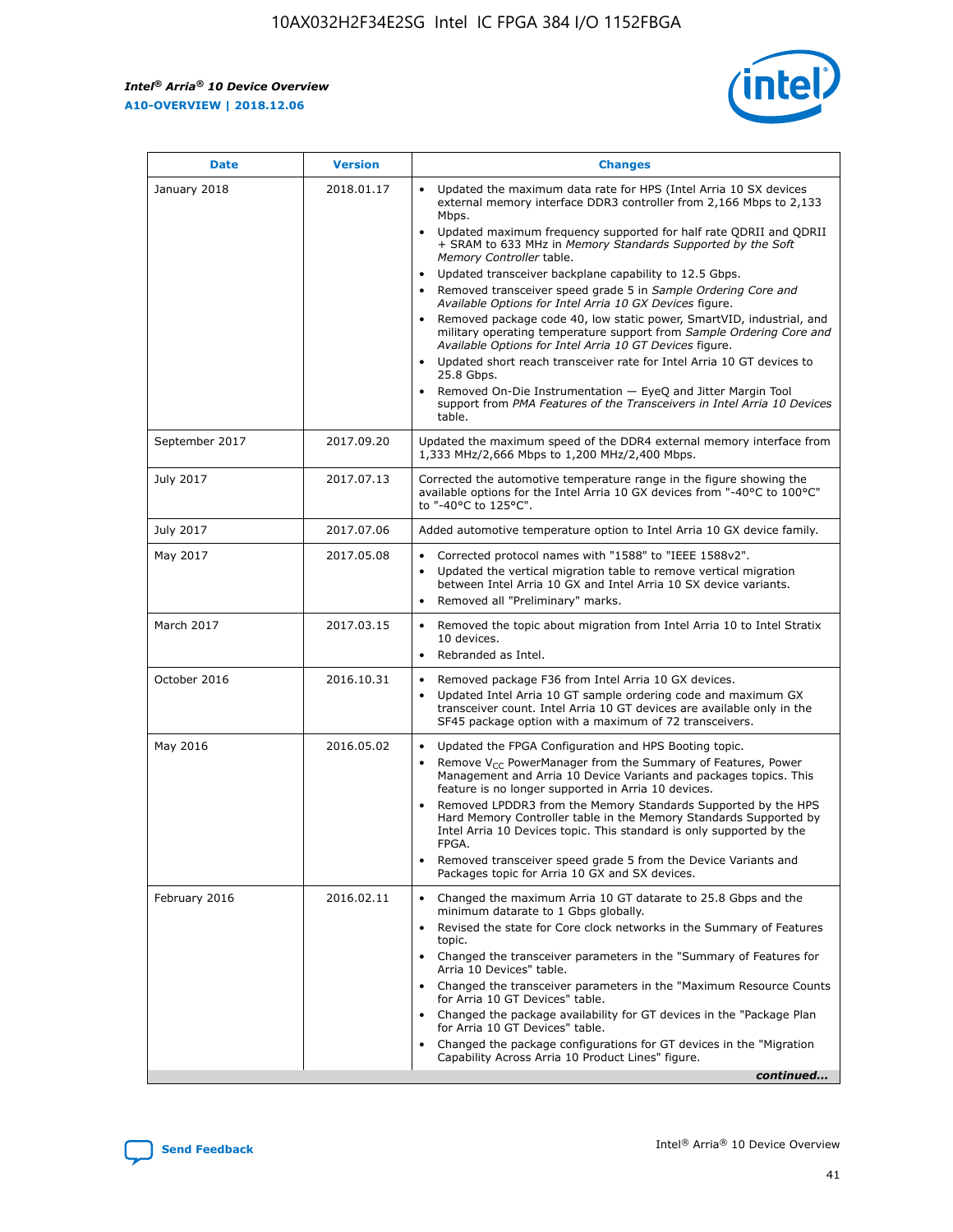

| <b>Date</b>   | <b>Version</b> | <b>Changes</b>                                                                                                                                                               |
|---------------|----------------|------------------------------------------------------------------------------------------------------------------------------------------------------------------------------|
|               |                | Changed transceiver parameters in the "Low Power Serial Transceivers"<br>$\bullet$<br>section.                                                                               |
|               |                | • Changed the transceiver descriptions in the "Device Variants for the<br>Arria 10 Device Family" table.                                                                     |
|               |                | • Changed the "Sample Ordering Code and Available Options for Arria 10<br>GT Devices" figure.                                                                                |
|               |                | Changed the datarates for GT devices in the "PMA Features" section.                                                                                                          |
|               |                | Changed the datarates for GT devices in the "PCS Features" section.<br>$\bullet$                                                                                             |
| December 2015 | 2015.12.14     | Updated the number of M20K memory blocks for Arria 10 GX 660 from<br>2133 to 2131 and corrected the total RAM bit from 48,448 Kb to<br>48,408 Kb.                            |
|               |                | Corrected the number of DSP blocks for Arria 10 GX 660 from 1688 to<br>$\bullet$<br>1687 in the table listing floating-point arithmetic resources.                           |
| November 2015 | 2015.11.02     | Updated the maximum resources for Arria 10 GX 220, GX 320, GX 480,<br>GX 660, SX 220, SX 320, SX 480, and SX 660.                                                            |
|               |                | Updated resource count for Arria 10 GX 320, GX 480, GX 660, SX 320,<br>SX 480, a SX 660 devices in Number of Multipliers in Intel Arria 10<br><b>Devices</b> table.          |
|               |                | Updated the available options for Arria 10 GX, GT, and SX.<br>$\bullet$                                                                                                      |
|               |                | Changed instances of Quartus II to Quartus Prime.<br>$\bullet$                                                                                                               |
| June 2015     | 2015.06.15     | Corrected label for Intel Arria 10 GT product lines in the vertical migration<br>figure.                                                                                     |
| May 2015      | 2015.05.15     | Corrected the DDR3 half rate and quarter rate maximum frequencies in the<br>table that lists the memory standards supported by the Intel Arria 10 hard<br>memory controller. |
| May 2015      | 2015.05.04     | • Added support for 13.5G JESD204b in the Summary of Features table.                                                                                                         |
|               |                | Added a link to Arria 10 GT Channel Usage in the Arria 10 GT Package<br>$\bullet$<br>Plan topic.                                                                             |
|               |                | • Added a note to the table, Maximum Resource Counts for Arria 10 GT<br>devices.                                                                                             |
|               |                | • Updated the power requirements of the transceivers in the Low Power<br>Serial Transceivers topic.                                                                          |
| January 2015  | 2015.01.23     | • Added floating point arithmetic features in the Summary of Features<br>table.                                                                                              |
|               |                | • Updated the total embedded memory from 38.38 megabits (Mb) to<br>65.6 Mb.                                                                                                  |
|               |                | • Updated the table that lists the memory standards supported by Intel<br>Arria 10 devices.                                                                                  |
|               |                | Removed support for DDR3U, LPDDR3 SDRAM, RLDRAM 2, and DDR2.                                                                                                                 |
|               |                | Moved RLDRAM 3 support from hard memory controller to soft memory<br>controller. RLDRAM 3 support uses hard PHY with soft memory<br>controller.                              |
|               |                | Added soft memory controller support for QDR IV.                                                                                                                             |
|               |                | Updated the maximum resource count table to include the number of<br>hard memory controllers available in each device variant.                                               |
|               |                | Updated the transceiver PCS data rate from 12.5 Gbps to 12 Gbps.                                                                                                             |
|               |                | Updated the max clock rate of PS, FPP x8, FPP x16, and Configuration<br>via HPS from 125 MHz to 100 MHz.                                                                     |
|               |                | Added a feature for fractional synthesis PLLs: PLL cascading.                                                                                                                |
|               |                | Updated the HPS programmable general-purpose I/Os from 54 to 62.<br>$\bullet$                                                                                                |
|               |                | continued                                                                                                                                                                    |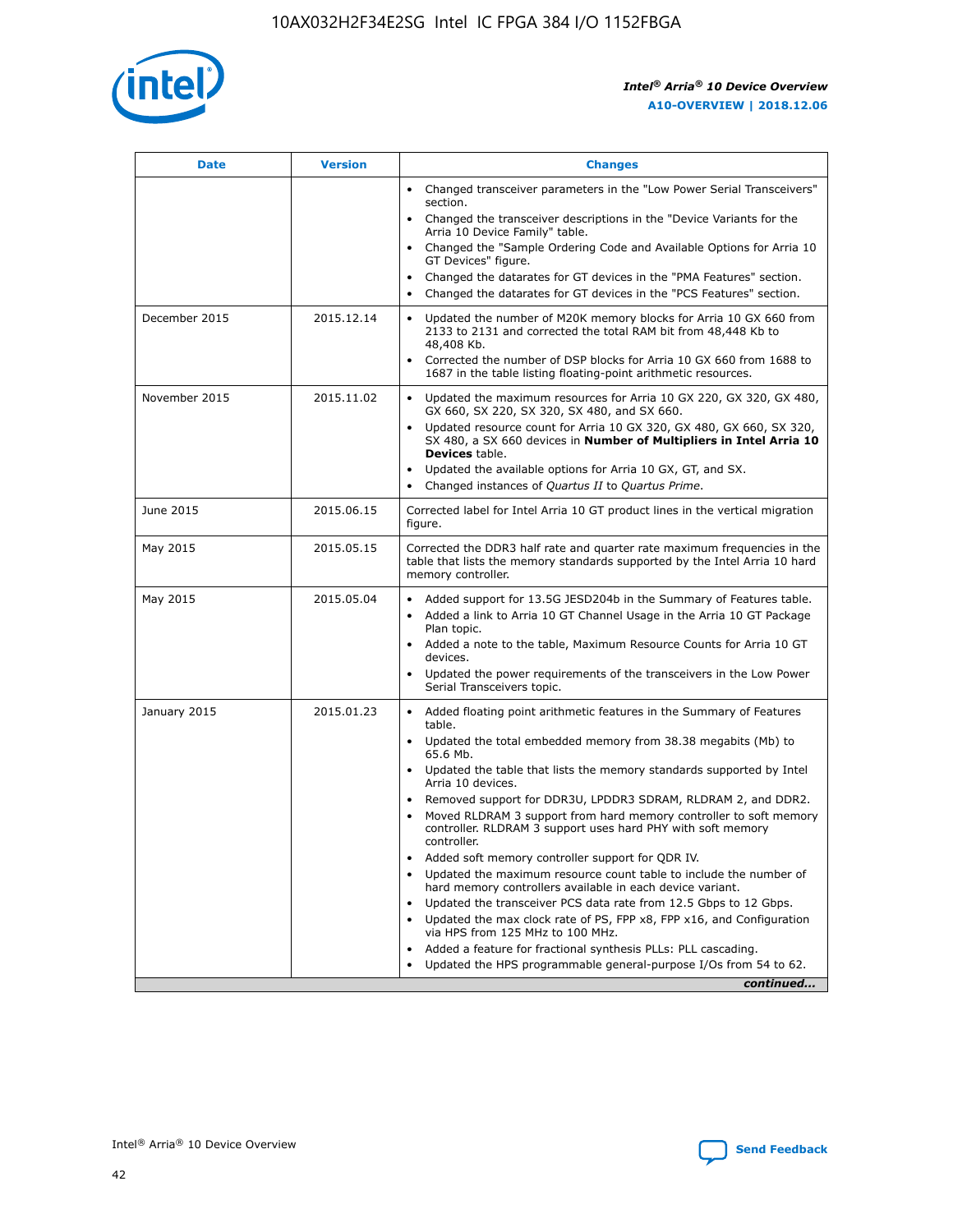r



| <b>Date</b>    | <b>Version</b> | <b>Changes</b>                                                                                                                                                                                                                                                                                                                                                                                                                                                                                                                         |
|----------------|----------------|----------------------------------------------------------------------------------------------------------------------------------------------------------------------------------------------------------------------------------------------------------------------------------------------------------------------------------------------------------------------------------------------------------------------------------------------------------------------------------------------------------------------------------------|
| September 2014 | 2014.09.30     | Corrected the 3 V I/O and LVDS I/O counts for F35 and F36 packages<br>of Arria 10 GX.<br>Corrected the 3 V I/O, LVDS I/O, and transceiver counts for the NF40<br>$\bullet$<br>package of the Arria GX 570 and 660.<br>Removed 3 V I/O, LVDS I/O, and transceiver counts for the NF40<br>package of the Arria GX 900 and 1150. The NF40 package is not<br>available for Arria 10 GX 900 and 1150.                                                                                                                                       |
| August 2014    | 2014.08.18     | Updated Memory (Kb) M20K maximum resources for Arria 10 GX 660<br>devices from 42,660 to 42,620.<br>Added GPIO columns consisting of LVDS I/O Bank and 3V I/O Bank in<br>$\bullet$<br>the Package Plan table.<br>Added how to use memory interface clock frequency higher than 533<br>$\bullet$<br>MHz in the I/O vertical migration.<br>Added information to clarify that RLDRAM3 support uses hard PHY with<br>$\bullet$<br>soft memory controller.<br>Added variable precision DSP blocks support for floating-point<br>arithmetic. |
| June 2014      | 2014.06.19     | Updated number of dedicated I/Os in the HPS block to 17.                                                                                                                                                                                                                                                                                                                                                                                                                                                                               |
| February 2014  | 2014.02.21     | Updated transceiver speed grade options for GT devices in Figure 2.                                                                                                                                                                                                                                                                                                                                                                                                                                                                    |
| February 2014  | 2014.02.06     | Updated data rate for Arria 10 GT devices from 28.1 Gbps to 28.3 Gbps.                                                                                                                                                                                                                                                                                                                                                                                                                                                                 |
| December 2013  | 2013.12.10     | Updated the HPS memory standards support from LPDDR2 to LPDDR3.<br>Updated HPS block diagram to include dedicated HPS I/O and FPGA<br>$\bullet$<br>Configuration blocks as well as repositioned SD/SDIO/MMC, DMA, SPI<br>and NAND Flash with ECC blocks.                                                                                                                                                                                                                                                                               |
| December 2013  | 2013.12.02     | Initial release.                                                                                                                                                                                                                                                                                                                                                                                                                                                                                                                       |